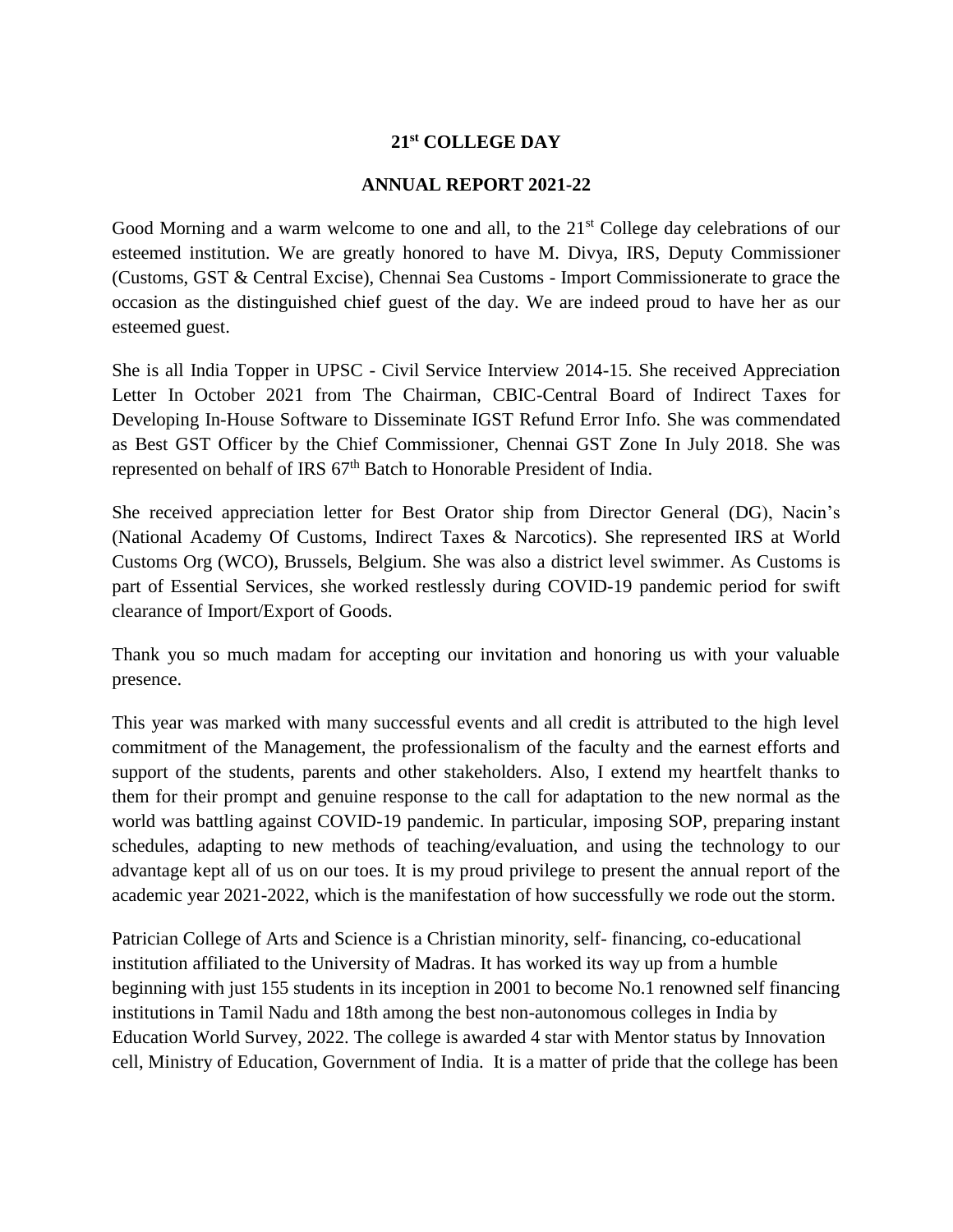reaccredited A+ by NAAC REACCREDITATION with a very high grade of 3.42 on 23rd of February 2021.

The College functions in 2 shifts (11 UG, 4 PG and 2 MPhil programmes in Shift-1) and (6 UG and 2 PG programmes in Shift-2) with a total strength of 3, 528 students.

We are happy to welcome the new faculty members who have joined our Patrician family

### **List of New Faculty Members**

Name List of Staff Joined in the Academic Year 2021– 2022

| S.NO.          | <b>NAME</b>              | DEPT / Shift       | D. O. J    |
|----------------|--------------------------|--------------------|------------|
| $\mathbf{1}$   | Ms.Saadhija. J.          | Psychology         | 09.08.2021 |
| $\overline{2}$ | Ms. Ramya. S.            | Psychology Shift 2 | 09.08.2021 |
| 3              | Ms. T. Prabalya          | Psychology Shift 2 | 15.09.2021 |
| $\overline{4}$ | Mr. N. Sathish Kumar     | Vis.Com            | 27.09.2021 |
| 5              | Mrs. S. Sumathi          | <b>BBA</b>         | 01.10.2021 |
| 6              | Dr. C. Vijai             | Commerce / I       | 03.01.2022 |
| $\overline{7}$ | Dr. Sandhiya. V.         | Commerce / I       | 02.02.2022 |
| 8              | Mrs. AmalaNithyaRoseline | English / I        | 02.02.2022 |
| 9              | Mr. Prithivirajan. S.    | English / I        | 02.02.2022 |
| 10             | Mr. PrasannaChandru. S.  | SW/1               | 02.02.2022 |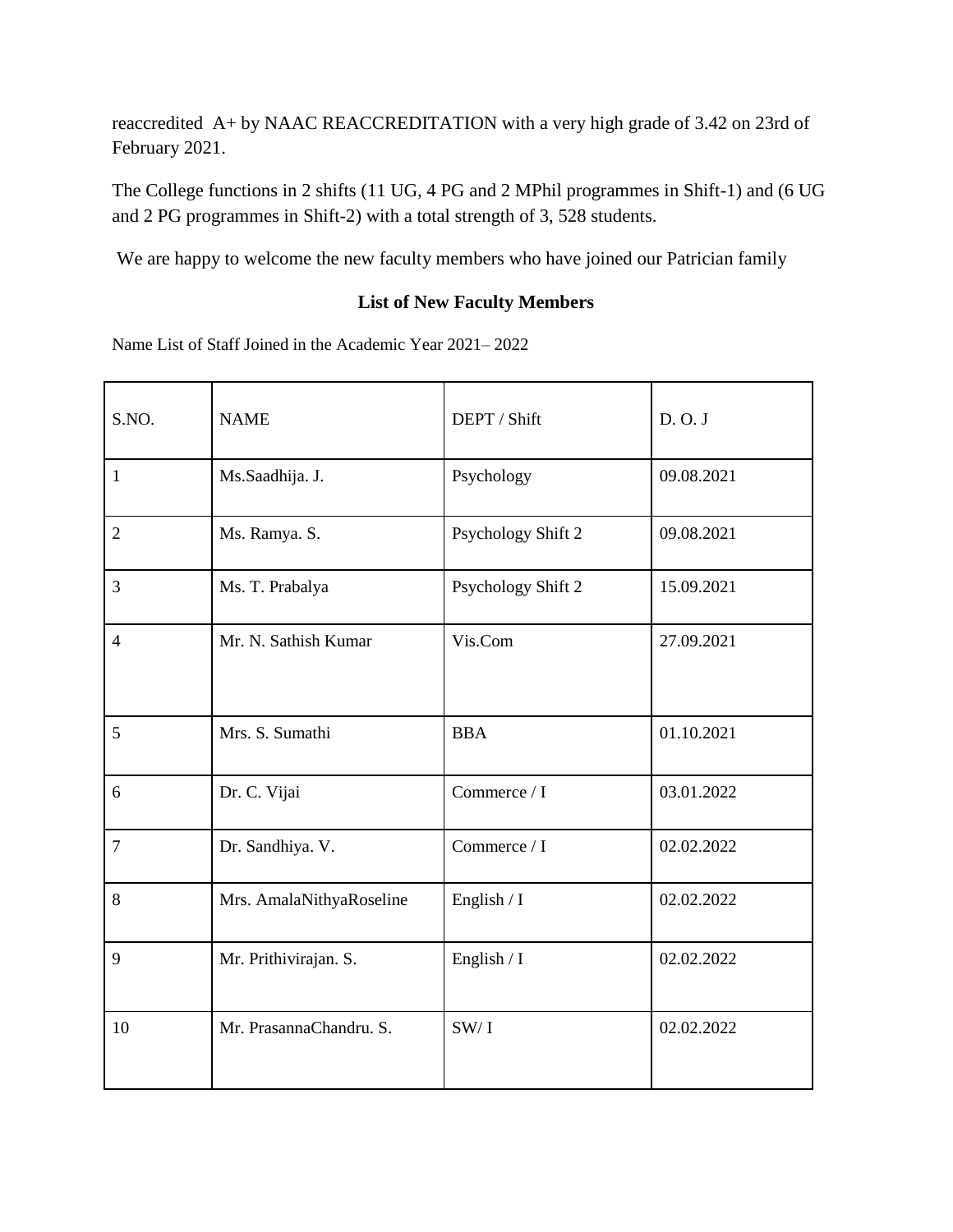| 11 | Mr. Jerome Nesa Raj. L. | SW/1             | 02.02.2022 |
|----|-------------------------|------------------|------------|
| 12 | Mrs.Roseline. G.        | Commerce / II    | 02.02.2022 |
| 13 | Mr. Praveen Kumar. P.   | A & F / II       | 02.02.2022 |
| 14 | Dr. Meenakshi. V.       | B.C.A. / II      | 02.02.2022 |
| 15 | Dr. Santhosh Kumar      | Maths / II       | 02.02.2022 |
| 16 | Dr. Elaiyaraja. R.      | Tamil / II       | 02.02.2022 |
| 17 | Dr. N.C.Martin          | <b>HRM</b>       | 03.02.2022 |
| 18 | Ms. Sona Varghese       | Psychology       | 16.02.2022 |
| 19 | Mr. RubanThurai         | Psychology       | 16.02.2022 |
| 20 | Mr.Prabakaran. S.       | <b>SW</b>        | 16.02.2022 |
| 21 | Mrs. A. Meera           | Commerce         | 21.02.2022 |
| 22 | Mr. R. J. Yuvnesh Kumar | Commerce         |            |
| 23 | Mrs. X, Palin Jeromina  | Management       | 01.03.22   |
| 24 | Dr.Arputha Christy      | Maths / $\rm II$ | 01.03.22   |
| 25 | Ms. Felixia. S.         | Maths / $\rm II$ | 01.03.22   |
| 26 | Mrs. Pooja Ragothaman   | Vis.Com.         | 01.03.22   |
| 27 | Mrs. AnushaPrincy. B.   | <b>SW</b>        | 01.03.22   |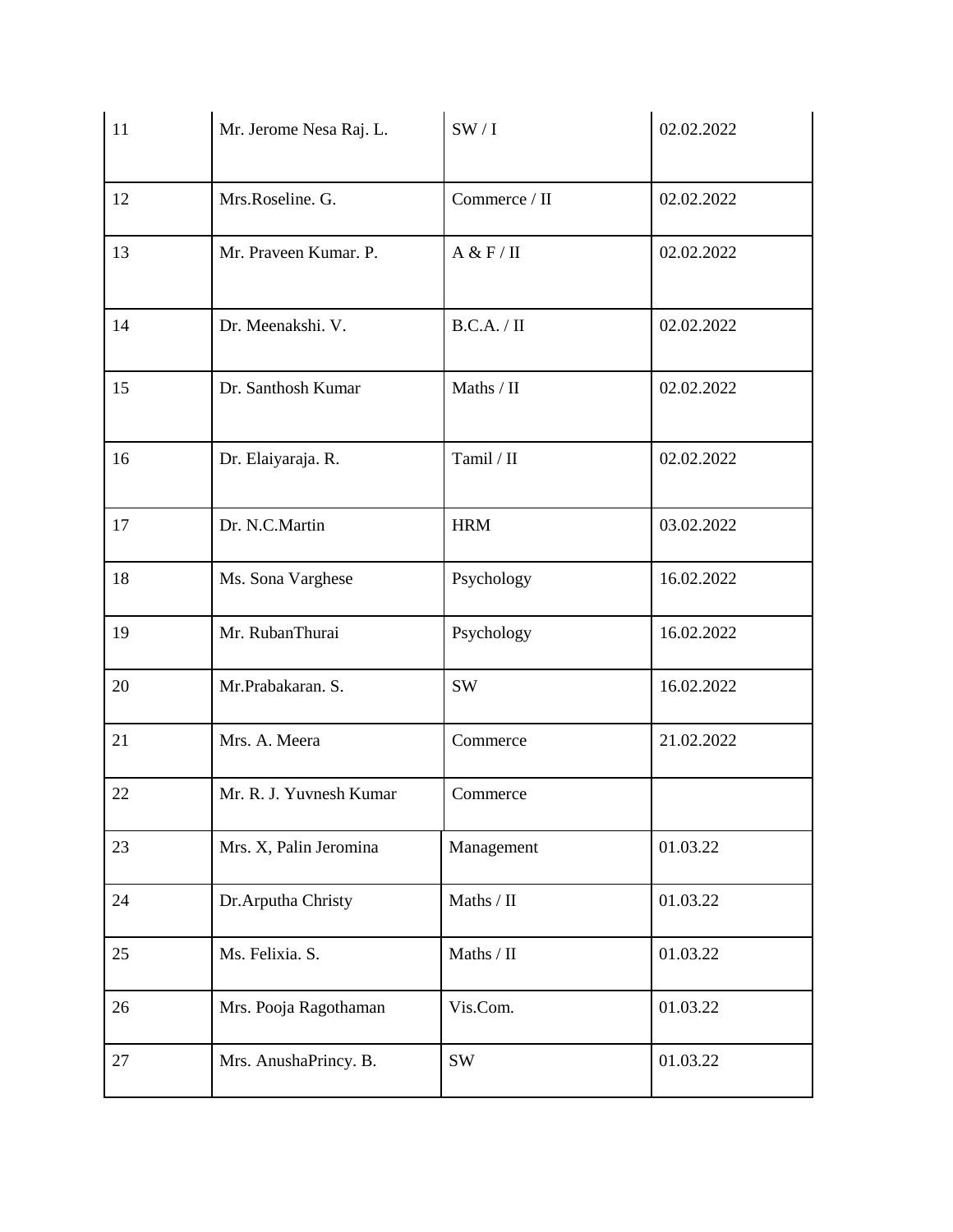| 28 | Mr.Goutham Krishna | Vis.Com.       | 09.03.22 |
|----|--------------------|----------------|----------|
| 29 | Dr. Subha          | B.Com. CS / II | 09.03.22 |
| 30 | Mrs. V.S. Gayathri | Commerce (PT)  | 14.03.22 |
| 31 | Dr. S. Suba        | Commerce (PT)  | 16.03.22 |
| 32 | Ms. Sai Keerthana  | A&F Shift 2    | 01.04.22 |
| 33 | Mr. Prabhakaran. S | <b>SW</b>      | 16.02.22 |
| 34 | Ms. Acqshara. U.   | Psychology     | 11.04.22 |
| 35 | Mrs. Divya. B.     | B.Sc. $CS - 2$ | 07.04.22 |

#### **ADMISSION**

This year 1284 students were admitted in UG/PG and M.Phil programmes for this academic year

### **ACADEMIC EXCELLENCE: UNIVERSITY RESULTS**

In the University End Semester Online Examinations conducted in April 2021, a total of **1097** Students appeared, and the overall pass percentage is 100%

### **REOPENING &ORIENTATION**

The academic year 2021 commenced on 9th August 2021 for Second and Third years and on 17th September for the first years.The orientation programme for the first year UG Students and first year PG Students was held on Friday,  $17<sup>th</sup>$  September 2021 and  $6<sup>th</sup>$  October 2021 respectively to acquaint them with the ethos of the college.Sessions on curriculum and goal setting and community service initiative made the orientation programme and ideal introductory session for the freshers.

#### **INVESTITURE CEREMONY**

On 8th October, 2021, Mr. KastubanRajagopal, Founder and CEO, Clutterfree, Alumnus, Department of Commerce, invested the Office Bearers of the Student Council and the badge holders of various clubs and cells. Rev. Bro. Dr. S. Arockiaraj, Director & Secretary and Mr.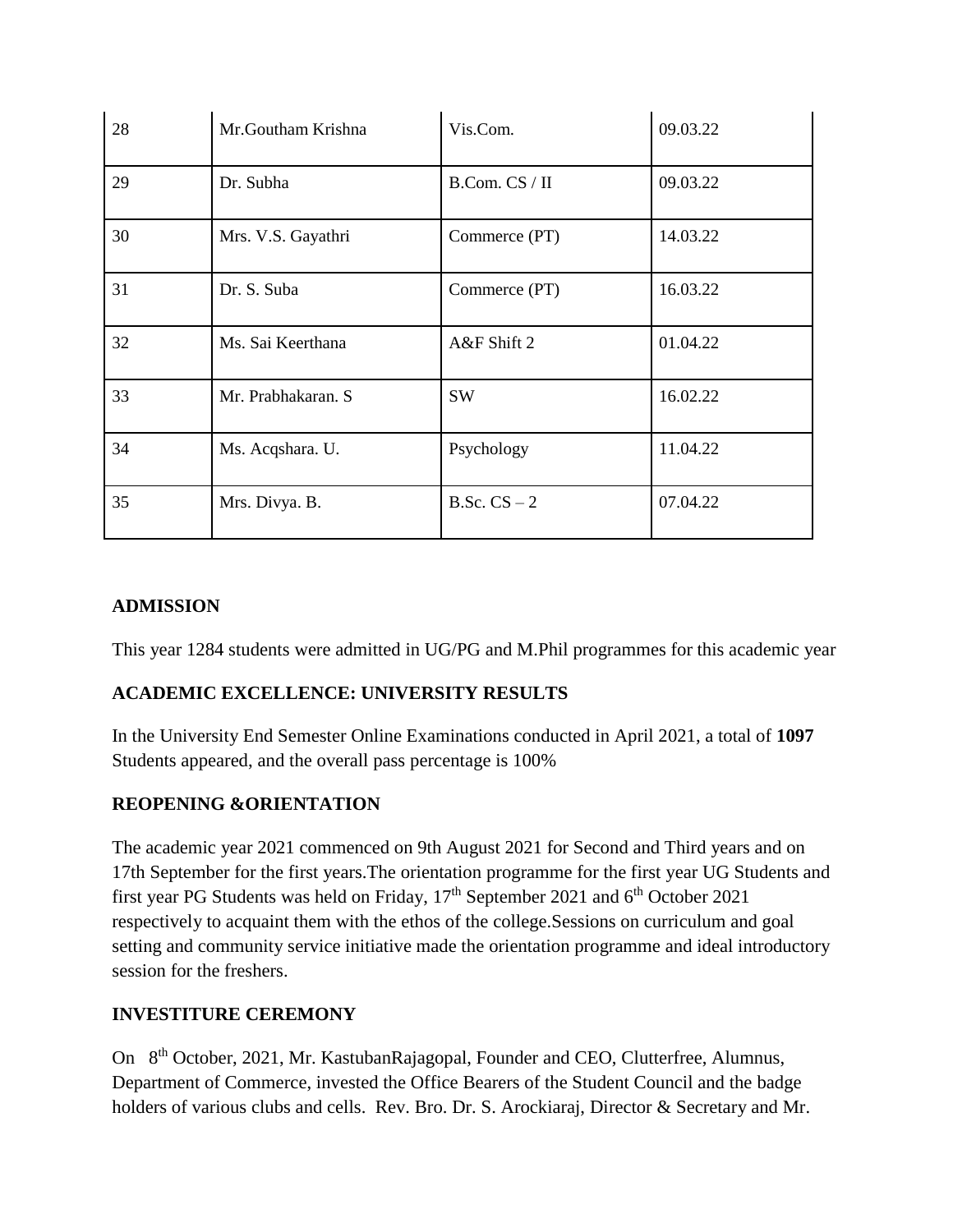Kastuban addressed the students on the roles and responsibilities of leaders and leadership qualities.

### **COLLEGE ANNIVERSARY**

The College celebrated its  $20<sup>th</sup>$  Anniversary on 31st July 2021 remembering the milestones which have brought significant laurels from the humble beginnings to the present status. Mr. Peter Alphonse, Chairman of State Minorities Commission, Chennai presided over the College Vicennial Celebrations. As part of it, 21 new initiatives including Global MoU were inaugurated. Importantly E Block was inaugurated by Father Xavier Arulraj, Legal Advisor and the Governing Body Member with special prayers and blessings.

Rev. Bro. M.K. Francis, Superior of the Patrician Community, Bro Arockiaraj, Director and Secretary and the Patrician Brothers inaugurated the Departments housed in the block.

To commemorate the Vicennial year of our college's presence, the departments, associations and cells have formulated unique initiatives addressing various educational and social issues.

- 1. The Department of Computer Applications Shifts 1 and 2 Tech Reach an Urban Slum Sensitization Initiative inculcating technical skills among Higher Secondary School Students
- 2. The Department of Computer Science Shift 1 Techie Entrepreneurs to provide basic skills to technical entrepreneurs
- 3. The Department of Computer Science Shift  $II EES -$  to enhance employability skills and bridge the gap between job aspirants and recruiter expectations.
- 4. The Department of Commerce Shift 1 Phoenix Drive A community development initiative to develop social responsibility among our students
- 5. The Department of Commerce 2 Academic Enrichment Across Boundaries
- 6. The Department of Management PATH a Personality Augmentation Training Hub , an initiative for PG students to train UG students in personality enrichment
- 7. The School of Media Studies Communicare to equip school students with skills of journalism, photography and content creation.
- 8. The Department of Corporate Secretaryship Shift 1 Veetukkuoru Auditor, to provide awareness and orientation on professional auditing programmes among higher secondary students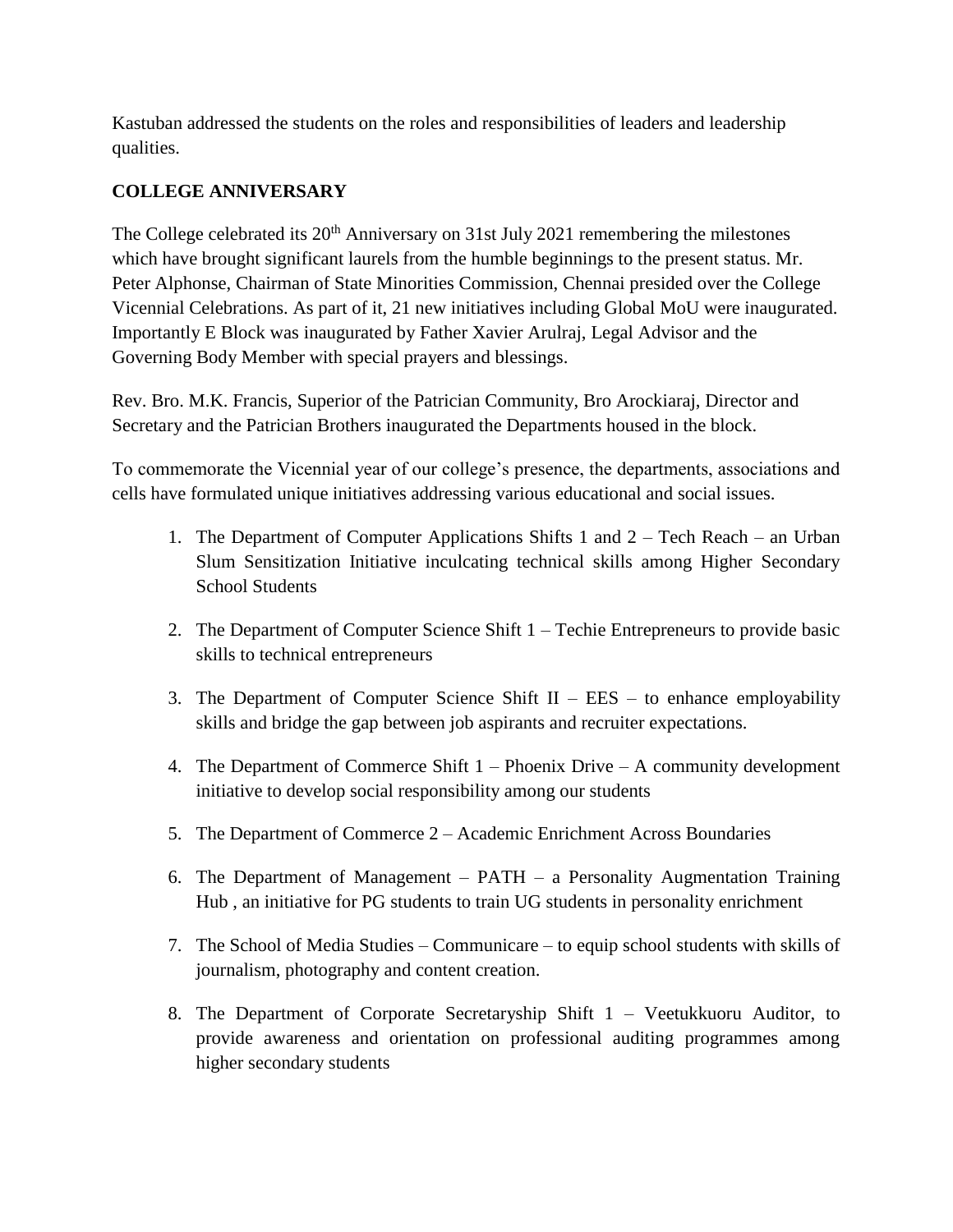- 9. The Department of Corporate Secretaryship Shift  $II A$  student skill development programme to groom students for industry readiness.
- 10.The Department of English Shift 1 and 2 SWAP Cell a cell to provide training in spoken written and presentational skills
- 11. The Department of Tamil Shift  $1 -$  Thalir A creative development initiative to promote art and literature
- 12.The Department of Social Work STEPS Self Transformation and Empowerment Program for Students to promote mental health and life skills
- 13.The Department of Mathematics The Mathematics Hub a peer learning programme to help students succeed in competitive exams.
- 14. The Department of Psychology C Qube a meta professional space to train and deliver psychology services in the new normal
- 15.The Department of Accounting and Finance Shift 1 VanaMahotsav an environmental protection programme to address the issue of deforestation
- 16.The Department of Accounting and Finance Shift 2 Dream Fruitions to provide coaching for competitive exams
- 17.The Extension Cell A Social Awareness Campaign to bring about awareness on social issues among the members of society
- 18.The Library Delaney Library Lecture series 2021 to promote subject specific knowledge in various domains
- 19.The Alumni Association Heed to Hunger an in-reach initiative to provide meals to students from lesser privileged backgrounds
- 20.The Parent Teacher Association Smart Digital Citizenship to create awareness on digital safety
- 21.Patrician Institutions Innovation Cell and Startup and Incubation Team Patrician E Com startup Expo 2021 – an initiative to promote entrepreneurship via e commerce platforms.

#### **INDEPENDENCE DAY**

The college celebrated National days such as Independence Day, Republic day with full patriotic fervor and also the other commemorative days such as Constitutional Day, World Population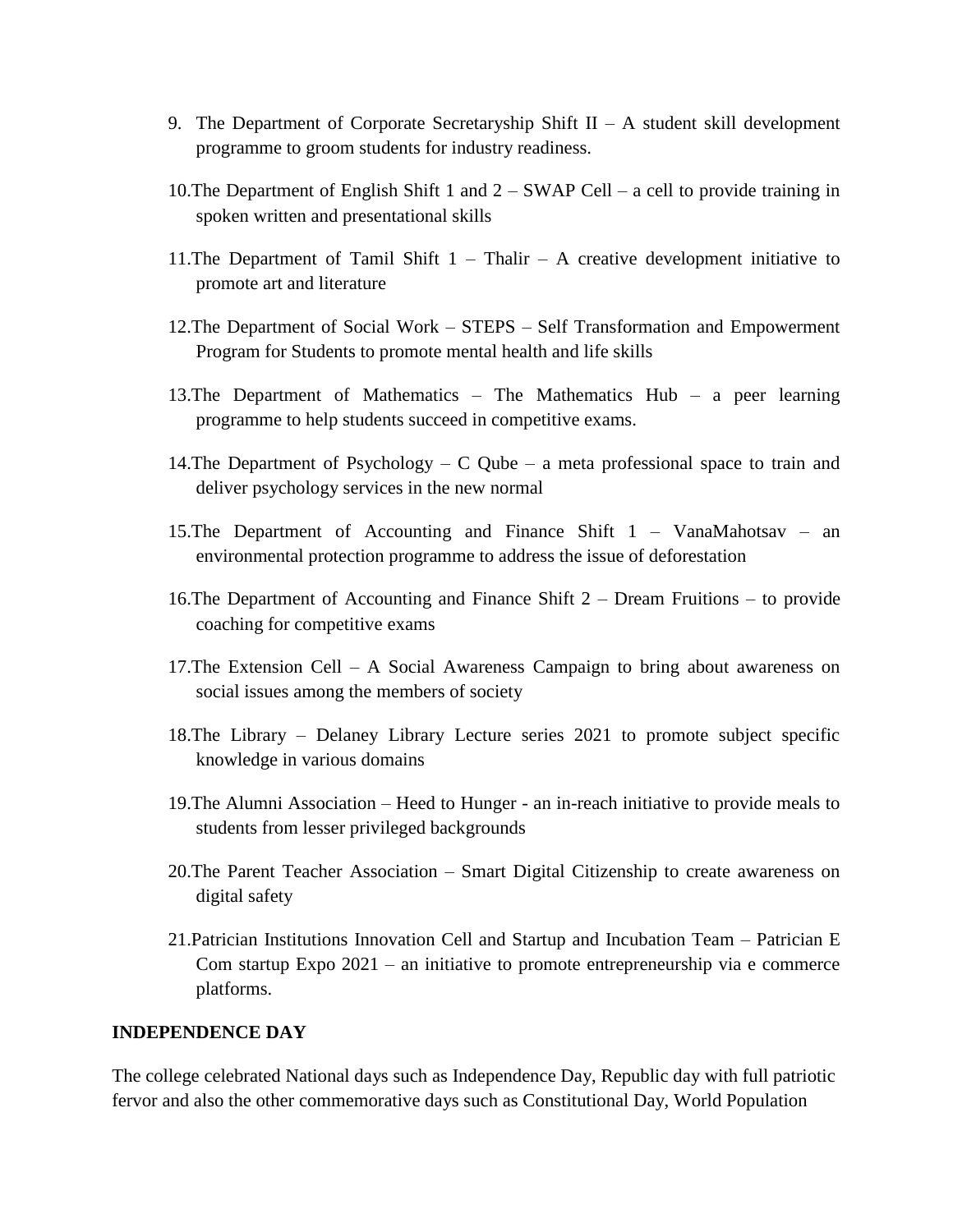Day, Martyrs Day, Communal Harmony Day, Human Rights Day, National Unity Day and many others with dignity. The 75th Independence Day of our Nation was celebrated by hoisting the National Flag. Essay writing, poetry writing and oratorical competitions were conducted to create awareness and e-certificates were distributed.

As part of the government stipulation, Constitutional Day was celebrated with Gusto on 26rh November. The pre amble was read and the importance of the day was explained to the students.

# **TEACHERS DAY AND OTHER CELEBRATIONS**

Teacher's Day was celebrated on 4<sup>th</sup> September, with pomp and gaiety in the college. The teachers, who have been instrumental in shaping the students' lives, were honoured on the occasion. Events like Sports, Music and Literary events were conducted for the faculty members. On the same day, the **Tailoring Machine Unit**, part of the ED Cell was inaugurated by Rev. Bro. M.K. Francis. Important festivals,

Christmas and Pongal celebrations were organized to inculcate in students the spirit of caring and sharing and to instill in them the values and rich culture and traditions of Tamil Nadu. Several competitions were conducted in this context on all occasions.

# **DIRECTORS FEASTDAY /BIRTHDAY/ PATRICK'S FEAST DAY**

On 4th September the staff and students celebrated the feast day of Rev. Bro. Arockiaraj Director and Secretary. The faculty, administrative staffs and students felicitated brother on this happy occasion

# **FOUNDATION DAY**

Foundation day was celebrated on 2nd February 2022 in memory of Bishop Daniel Delany, founder of Patrician Congregation with Bro. Dr. S Arockiaraj as the Chief Guest. The Dignitaries along with HODS, Student council, Administrative and support staff paid their homage.

# **PTA & ALUMNI**

Parent Teacher Meeting is conducted twice a year after the release of the University results. Due to Covid restrictions, the meeting was not conducted for the odd semester. For even semester, the meeting was conducted on 23 April 2022.

Alumni Reunion is conducted once a year. Alumni are invited as resource person and judges for various competitions that were held in the college.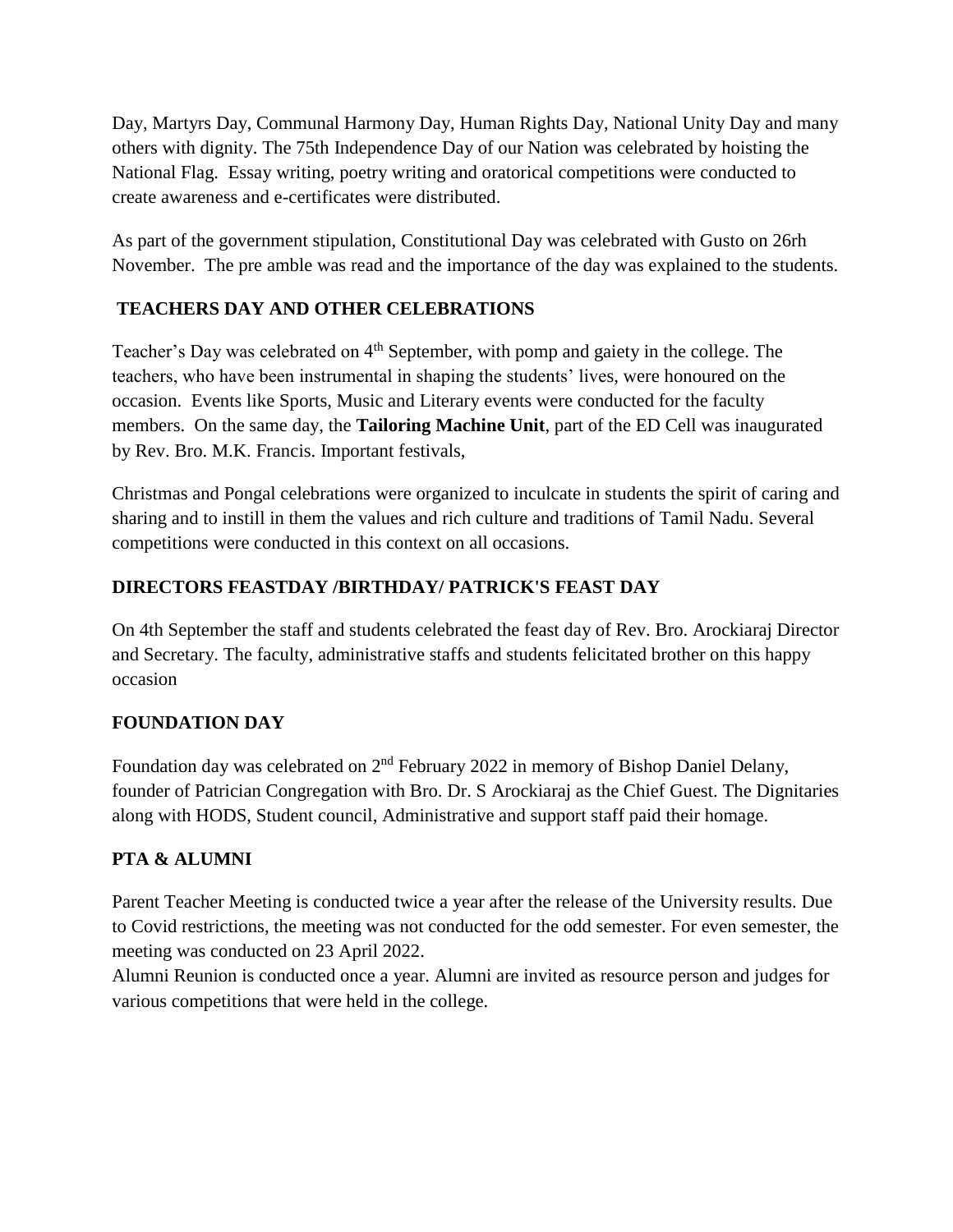### **MENTORING & COUNSELLING**

To provide professional and personal support to the students Mentoring & Counselling services are offered under academic mentors and personal mentors. Faculty who can establish and maintain healthy and positive relationship with the students are identified and appointed as Personal Mentors.Designated hours are allocated to discuss academic and non academic matters.

**ACADEMIC MENTORING** SESSION I took place in the month of June 2020 for the 2<sup>nd</sup> and 3<sup>rd</sup> year students in order to orient the students to the mentoring and counseling services offered by the college.

Session II in the month of August 2020 was conducted in order to identify the problems in adjustment with respect to the health, family and peers of students, and to provide professional support and intervention.

Session III was organized in October 2020. The academic mentors were tasked with monitoring the behaviours such as active participation in the online classes, regularity in the submission of online assignments, online classroom behaviour/etiquettes, etc.

During Session IV in the month of March 2021 the academic mentors focused on the performance of students in their exams throughout the year and provided interventions if needed. This was done to ensure that students perform well during their semester exams.. The challenges faced by them during the Covid situation were recorded.

**Personal Mentoring** Session I was held where students were oriented towards the KFA system that deals with:

- Attendance
- Academic Performance
- Discipline
- Health
- Family & Peer Adjustment
- $\bullet$  Talents & Achievements
- Extracurricular achievements

SESSION II was organized in the month of September 2020 to work on areas outside their academic lives, crucial towards enhancing their skills and overall wellbeing,

SESSION III ,organised in the month of December 2020 was the final Mentoring session for the academic year 2020 -2021. The personal mentors were tasked with providing direction to their mentees in ways through which they can put their existing skills to use to prepare them for life.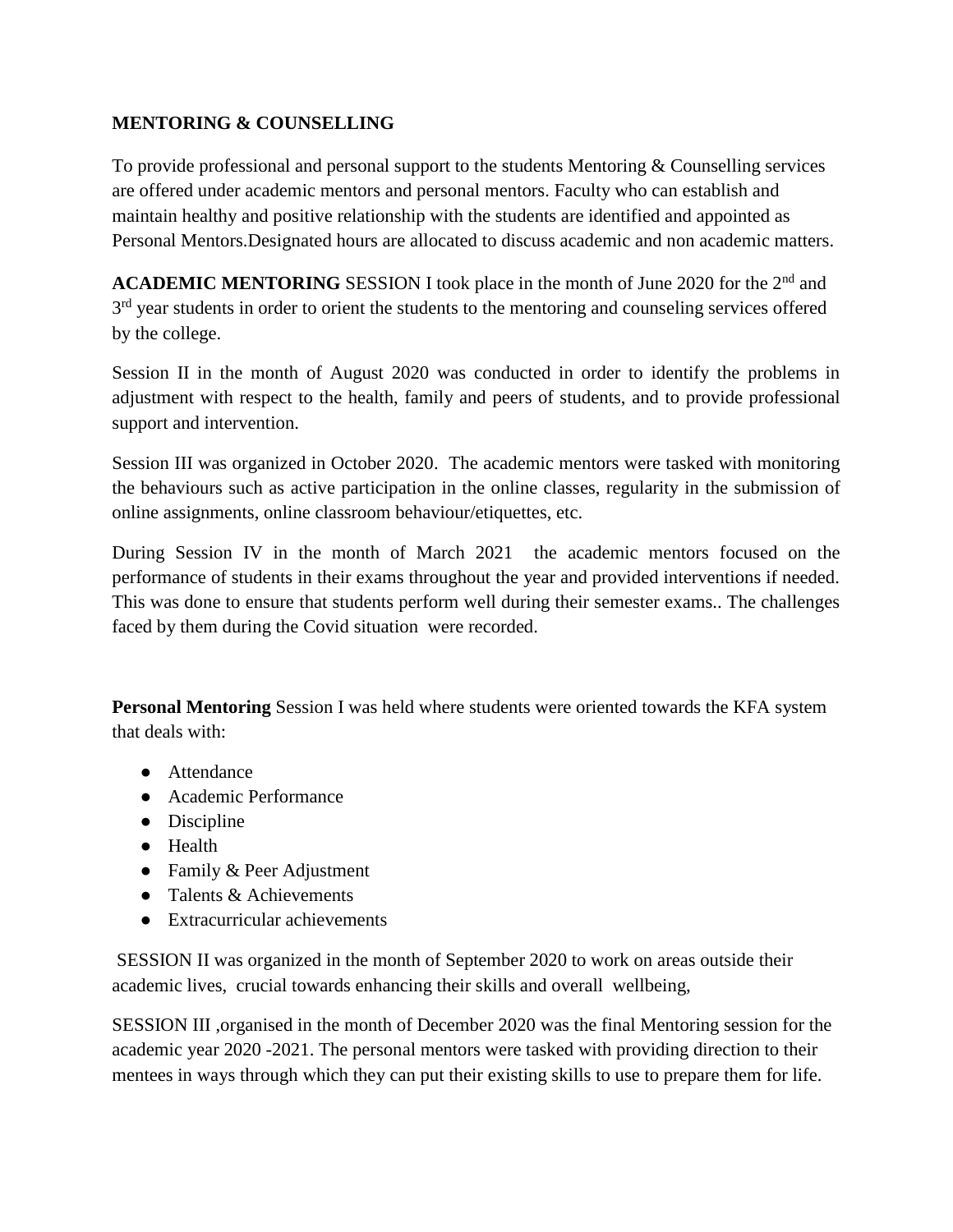#### **SCHOLARSHIP/ FEE CONCESSION**

The College facilitates the students with scholarships, fee concessions, private scholarships, and SC/ST, Central and State Government Scholarships. This year the Department of AdiDravidar and Tribal Welfare offered scholarships to 543 students, the total amount of which could be estimated around Rs.29,27,766/-. 126 students were benefitted by the institutional scholarship: Bishop Daniel Delany Scholarshi. A total amount of Rs.7,90,000 was disbursed. 36 students benefittd from the Team Everest, I am the Change Scholarship programme. They will receive financial assistance uptoRs. 30,000 per student per year; a minimum of 100 hours of skill development training every year; internship opportunities, to do at least one internship during the course of study and job opportunities during their final year from the Corporate Partners.

**Government Scholarship** – (543 students) - Rs. 29, 27, 766

### **Private Scholarship**:

Team Everest –  $(36 \text{ students})$  – Rs. 1,08,000

 $Reddington - (7 students) - Rs. 45,500$ 

**MUFES** – 1 student

#### **ACADEMIC TRAINING**

In our efforts towards academic excellence and growth, the college cultivates a climate of continuous improvement and takes every effort to impart along with the curriculum, technological training, entrepreneurial development, career enhancement training to produce employable graduates. Students' academic needs are addressed through: Bridge Course, Certificate Course and Remedial classes.

#### **BRIDGE COURSE**

A four-day induction programme encompassing instructional hours with Entry level and Exit level tests was conducted to assess the communication skills of the First Year students, with a module prepared by the faculty of the Department of English.

#### **PCEC**

Each department conducts two Certificate Courses every year which is mandatory for every student. MOU's are signed with companies, industries and NGO's for this purpose. PCEC conducted a Certificate program on 21<sup>st</sup> Century Employability Skills, Job Rise and Job Ready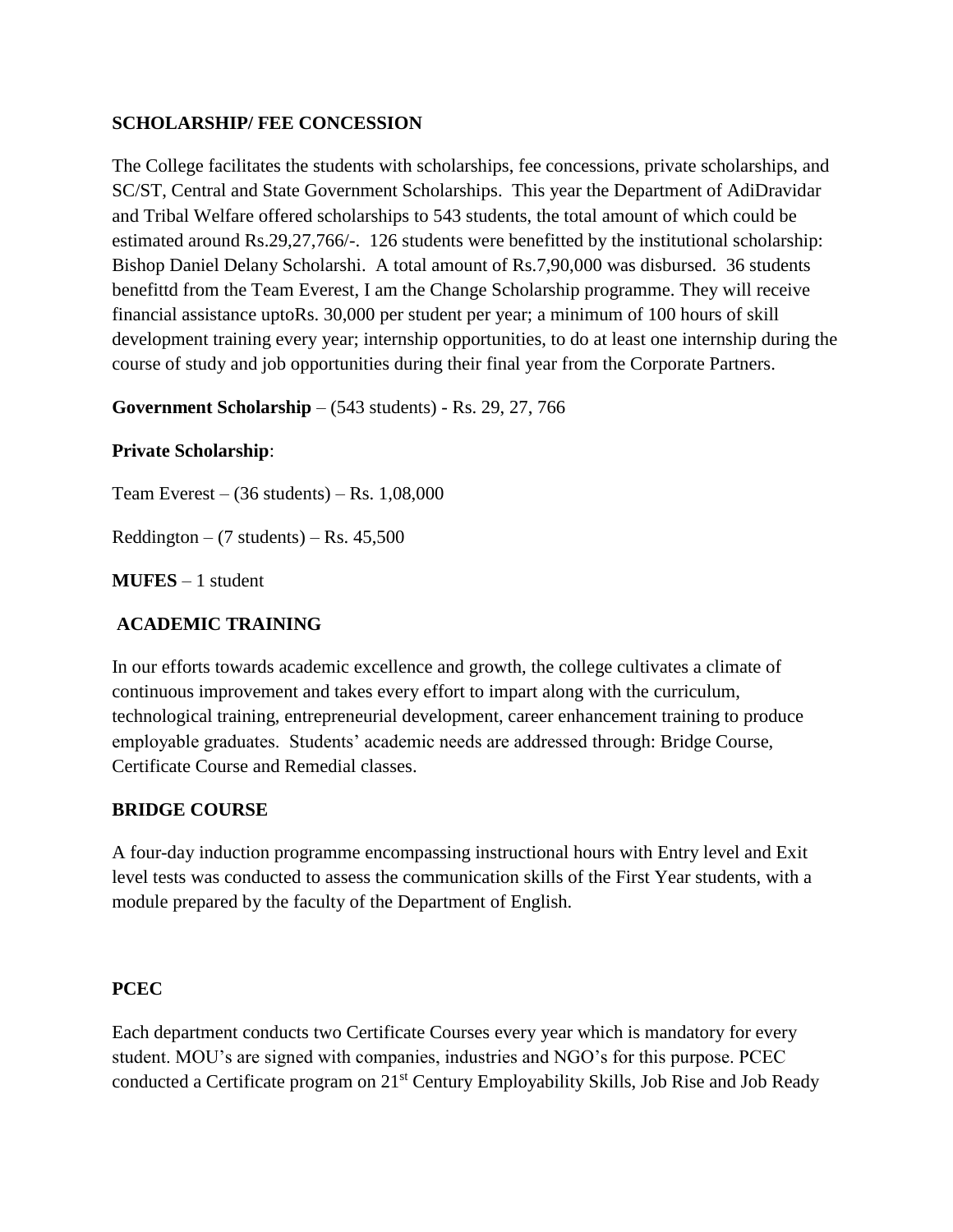(Foundation Course) in association with Wadhwani Foundation for both Final and First year students for the odd semester.

The departments conducted certificate programmes on Hardware and Networking, Communication & Computing skills, Tally with GST,Supply Chain and Shipping Management, Sign Language, Basic Computing Skills, International Business, Placement Training, Taxation & GST, Supply Chain and Shipping Management, Japanese- Level 1, Leadership & Managerial Skills, Competitive Exam, Python, Placement Training,, Job readiness & Employability Skills in association with the Tamilnadu Advanced Technical Training Institute, Arista Technologies, Wisewin Tech, Arista Technologies, Sprachlingua, Ministro Foundation and Udhayretech Systems for UG students for the even semester.

## **STUDENTS STUDY TOUR AND INDUSTRIAL VISIT**

The Study Tour and Industrial Visit a part of the curriculum to give the students an exposure to the places of educational relevance. The main objective of the visits is to make students aware of the activities related to marketing, financing and human resources carried out in organisations.

## **EXAMINATIONS**

Academic evaluations and assessments are carried out simultaneously along with other activities. Continuous internal assessment and model exams were conducted before the semester exams which commenced on 5th February 2022. College reopened for the even semester in 3rd week of February.

# **IQAC**

The Internal Quality Assurance Cell has been vibrant in planning and organizing quality initiatives for faculty and students based on the recommendations of NAAC for monitoring the quality parameters in the college in the academic and administrative area. Various seminars were conducted for staff as well as students. Orientation for new recruits, internal-audit for the entire college, Leadership Training programme for Student Leaders and Feedback from students to check the effectiveness of teaching. AQAR and NIRF Filling and application for All India Ranking by India Today and Week were also submitted. On 29th March 2022 SAC and Women's Cell in association with IQAC organised an awareness programme on Cleanliness and Hygiene for all girl students.

### **ACADEMIC ADVISORTY MEETING AND GOVERNING BODY MEETING**

As part of the Monitoring Committee, external experts were invited and the report of the Institution was presented for appraisal. Suggestions and feedback were taken for the betterment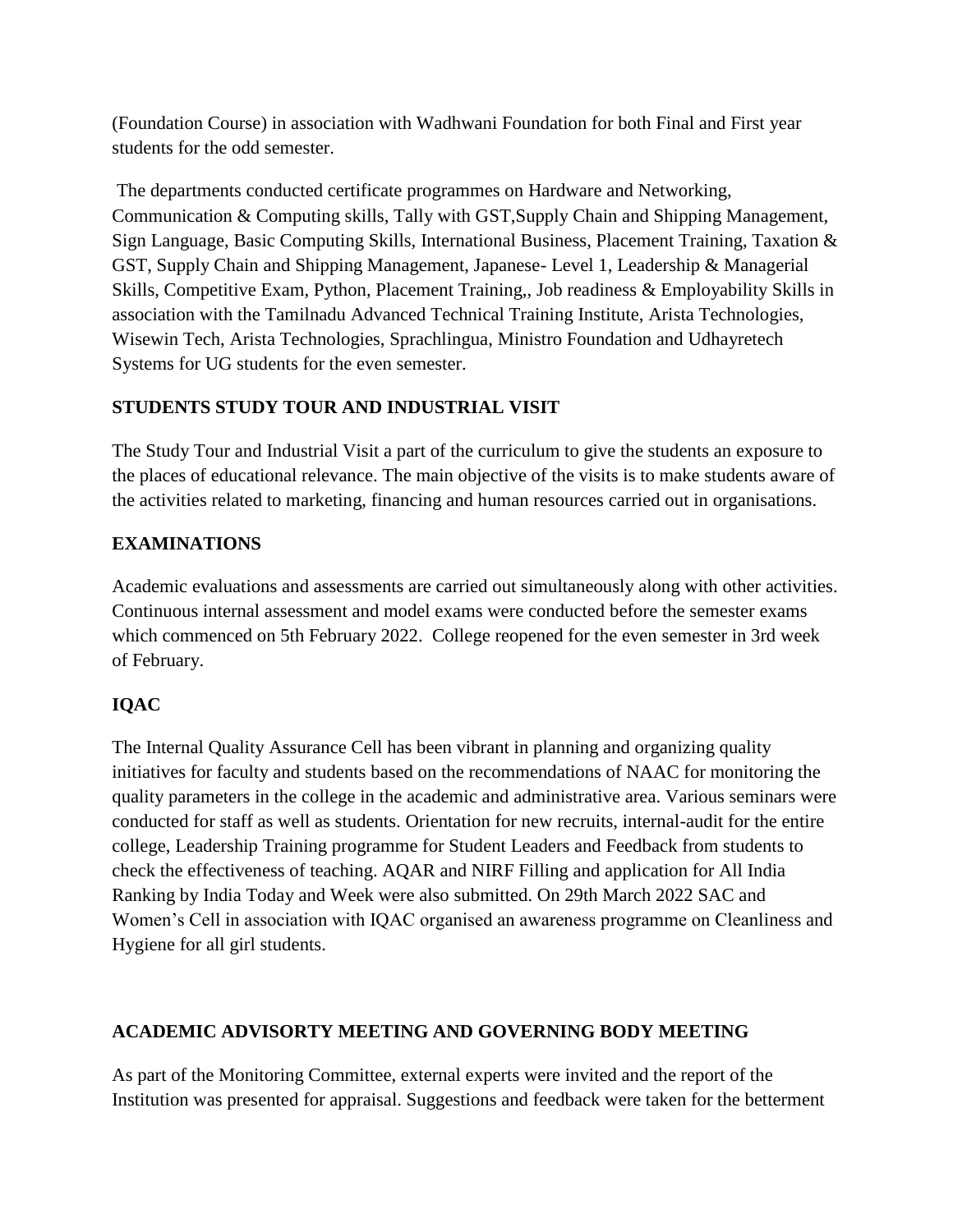of the institution. Dr. Hanifa Ghosh, University Representative, Dr. Marlin Moraes, Former Principal, Guru Nanak College, Dr. Daniel Augustus, Director, LIAC, Loyola College, and Fr. Xavier Arulraj, Senior Advocate, Dr.Sumathy, Prof and Head, Dept of Anthropology,UNOMwere the external experts.

### **FACULTY/STUDENT ACHIEVEMENTS**

Patrician college is proud of its Faculty and Student Achievements

Six Faculty members were awarded with the Doctoral Degrees (Dr. Arul R / Dr. M Kamaladevi / Dr.Vijayaganesh A / Dr.Sriram / Dr. Krishna / Dr. Anandapriya), 2 faculty members have cleared the NET Exams (Mrs. Annes Mary / Mr. Kalaiarasan). 525 Faculty and students have enrolled for NPTEL courses. 99 appeared for the exam and 18 have cleared and result awaited for the others. Faculty attended and presented 24 papers at International/ National Conferences and Seminars. They also attended vdukearious training programmes and Workshops and published articles in UGC Approved Journals.

In Sports, Patrician faculty team won the overall championship for the second consecutive time in the inter-collegiate faculty Badminton tournament held on 19<sup>th</sup> March 2022 at Madras Christian College.

Our students have done equally well, bringing laurels to the institution. 16 students across various departments have secured University ranks. Students have participated and won various inter-collegiate cultural events.

- 1. Priscilla Jeyarani I got  $1<sup>st</sup>$  rank in BSW (Core)
- 2. Shawn Mathew Sanal got  $2<sup>nd</sup>$  rank in BSW (Core)
- 3. Mirunalini M J secured  $3<sup>rd</sup>$  rank in BSW (Core)
- 4. Sudalaivadivu S Secured  $4<sup>th</sup>$  place in BSW (Core)
- 5. Bharath M got  $5<sup>th</sup>$  place in BSW (Core)
- 6. Aaron Nitin P Secured  $6<sup>th</sup>$  Rank in BSW (Core)
- 7. Abinash B secured  $7<sup>th</sup>$  Rank in BSW (Core)
- 8. Vimalan K N secured  $8<sup>th</sup>$  Rank in BSW (Core)
- 9. VarshiniSenthilnathan secured  $6<sup>th</sup>$  Rank in Psychology (Core) and  $10<sup>th</sup>$  Rank in French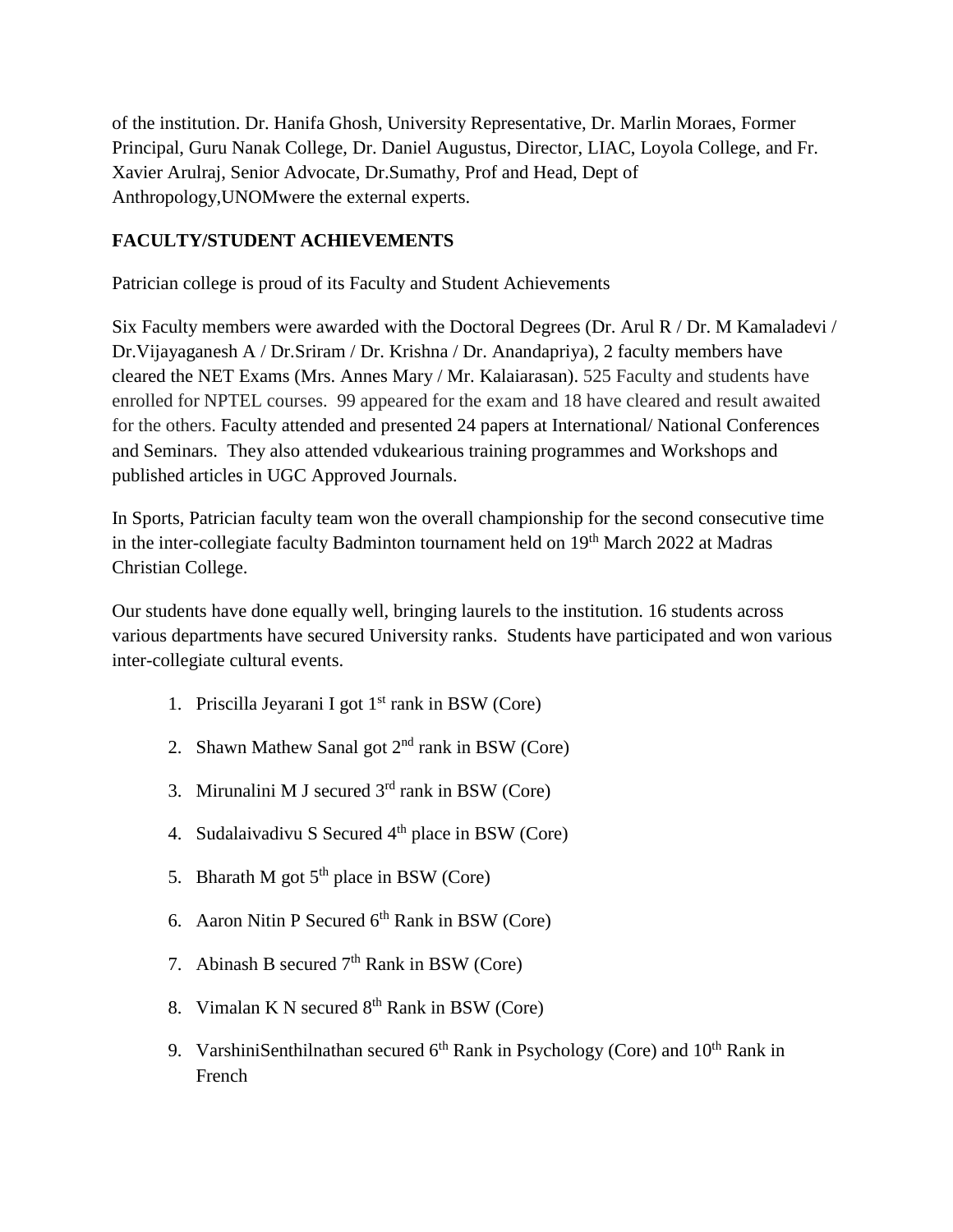10.SreeNandhini secured  $10<sup>th</sup>$  Rank in Psychology (Core)

11.Manikandan S secured 3rd Rank in BCA (Core)

12. Dinesh Kumar S secured 4<sup>th</sup> Rank in B.Sc Electronic Media (Core)

13. Aarya Siddhi of B. Sc Psychology department secured  $5<sup>th</sup>$  Rank in Hindi

14. Jeevasri E of B.Sc Mathematics secured  $8<sup>th</sup>$  Rank in General English

15.Amrutha Shree T of B. Sc CS, Shift 1 secured 1st Rank in French

16.Joshua Jesse Rozier of B.Com CS Shift 2, secured 9<sup>th</sup> Rank in French

Students have participated in various collegiate and inter-collegiate cultural events and received several awards.

- 1. Overall Champions in ATHENA, organized by The Department of English, EthirajCollege, Chennai, Oct 2021
- 2. Overall Champions in SANGUINITY VASH COMFEST organized by SDNB Vaishnav College, Chrompet in Oct 2021
- 3. Overall Champions in G-IRIS, organized by Gurunanak College, Chennai, April 2022
- 4. Overall Runners up in Pride 2022, organized by Saveetha School of Management, Chennai, April 2022
- 5. Overall Champions in the intercollegiate competition organized by Student Affairs committee, Gurunanak College, Chennai in April 2022
- 6. Overall Runners up in BANCO 2022, organized B. Com Bank Management, DG Vaishanava College in April 2022

7.Manoj Kumar AS of I MA HRM and LavanyaJayamohan of III BBA won 1st and 2nd place in Golden Voice of Chennai-Season 7 competition organised by Rotary Club of Nanganallur. Both of them were awarded with a cash prize of Rs. 15,000 and Rs. 10,000 respectively in February 2022.

#### **Sports Achievements**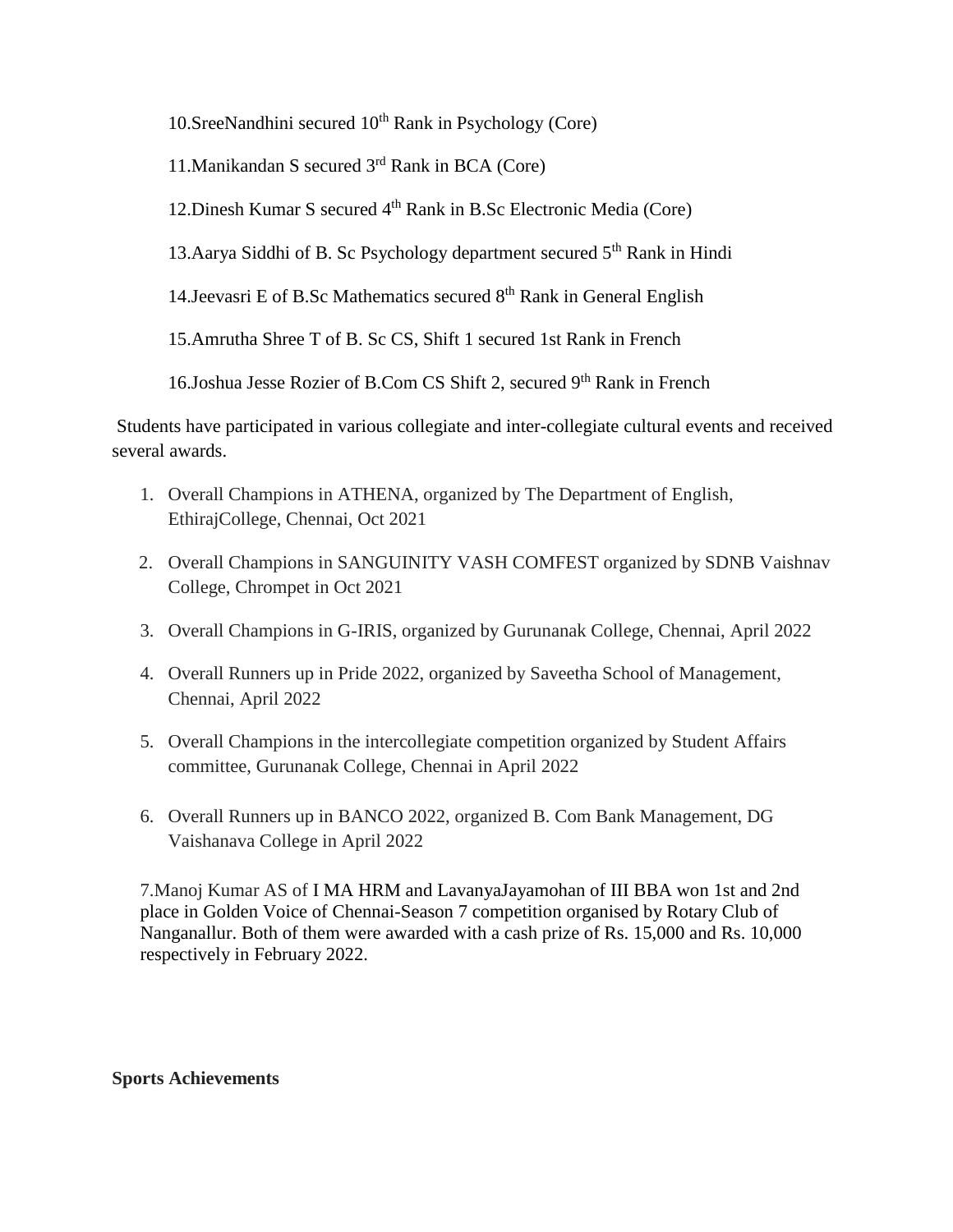It is in the spirit of sportsmanship that our students participated in Various Levels of Competitions. I am proud to place on record the following achievements in sports.

#### **Team Achievements**

Madras University A-Zone Men and Women Tournament

Women Badminton team has won the third Place

Men Basketball has won the Third Place

Men Cricket won the Third Place

Men Handball won the Fourth Place

MCC Women Kho-Kho Tournament is the Tournament Winners

SMK Forma Inter Collegiate Men Cricket Tournament is the Tournament Winners

#### **Individual Achievements**

Student represented in various Madras University teams

**In Boxing**: the following students represented the Madras University team and won the Inter Zone Gold Medals. The winners are S. Ramana of I B.com (CS) and; A. Krishna Kanth of III BSW

S. Bharath of IIBCA won Gold in Youth Games National Championship 2022

**Rugby:** Siva Kumar of III BSW represented the Madras University team

**Swimming: R. Dukes Mervyn of II BBA won 1st place in 100mts free Style event;** 

Butter fly back stock - III-place and 200mts Medley I-place at 23 rdTamilnadu state level swimming competition organized by Virudhunagar VHNSN College

**Roller Skating**: Jeevaa of I M.A. English won Silver Medal in 2021 State Roller Skating Meet held at Coimbatore

.**Carrom**: PawanKalyan T S of I B.A. English won the Gold Medal in the District Level

Carrom Competition held by Police Academy in April 2022. He won a 42 inch TV and gold medal.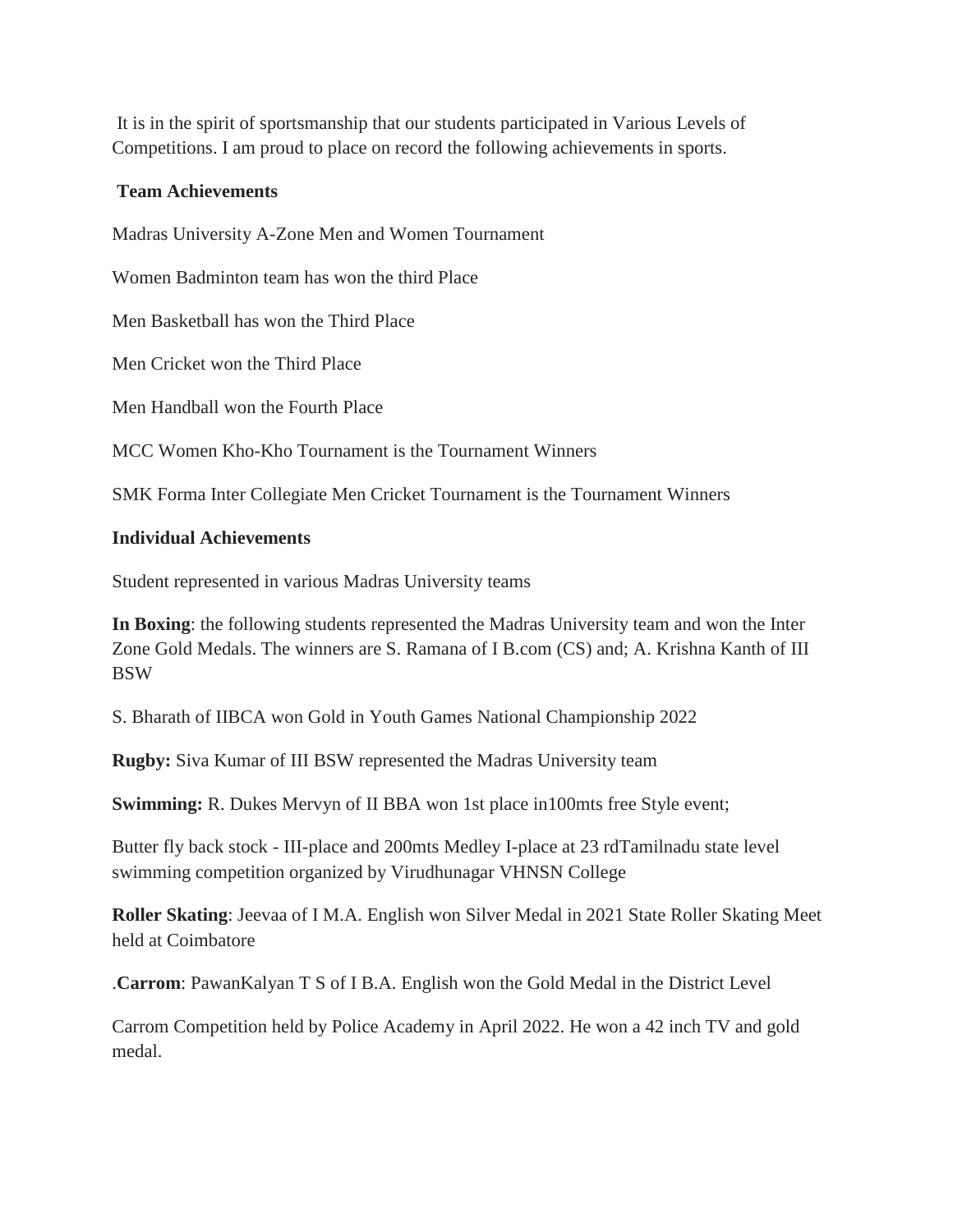**Best Physique**: D.Yugenderan of I MA HR won 5 th Place In 50 th Junior Mr. Tamil Nadu Body Building Championship, 2022

**Kho-Kho**: J.Ajay Kumar B.com Gen sh-2, B.Hariharan of III BBA, M.Rishivarman of

B.com Cs SH-2, B.Harish of III B.Com (Gen) Represented 2 nd Senior state Kho-Kho

Championship 2022

**Throwball :**Frevictzen of III B. Sc Vis. Com qualified as officials for TN Throwball Association

Students have been selected **in the A-zone team to represent Inter Zone Tournament**

**Kabaddi Women -** Udhayanilaof I B.COM (GEN)

**Basketball Women** – Varsha of II B.COM (CS)

**Athletic women** – Sharmathiof II B.COM (GEN) took part in TRIPLE JUMP and secured III Position, and second position in 100 Mts event.

**Basketball Men-** Hari Krishnan M of III BCOM GEN, JaganA., SivaneshM.,Siva ShanmugamG of III BSW and Naveen K of I BCOM GEN represented the A Zone Team

**Cricket** – Sivanesh M, Vignesh B, Savrab Kumar S, Akash Kumar S, Rohan S and Sundar S represented the A Zone Team

**Hand Ball-** ASHWIN KUMAR.V of III B.COM GEN and PRAVEEN.V of III BBA represented the A Zone Team

### **SPORTS**

The 21<sup>st</sup> Sports Prize Distribution ceremony was organized on Tuesday, 27<sup>th</sup> April 2022. Chief Guest Rev. Bro. Dr. George Fernandez, Secretary and Correspondent, St. Louis College for the Deaf, Adyarhonored the prize winners of the various sports events which were conducted from February to April 2022. The Annual Sports Meet was conducted on Saturday, 30<sup>th</sup> April 2022. Mr. P. Mahendran, Dy. Commissioner of Police, Adyar was the Chief Guest and Mr.Meenakshisundaram, Assistant Commissioner of Police was the Guest of Honour.

### **ASSOCIATION ACTIVITIES**

Every department has its own associations to which it anchors co-curricular and extra-curricular activities. The department engages the students and faculty by conducting seminar, workshops, FDP's, SDP's, inter-departmental personality enrichment programmes, career guidance programmes and competitions. Renowned and eminent guests were invited as resource persons.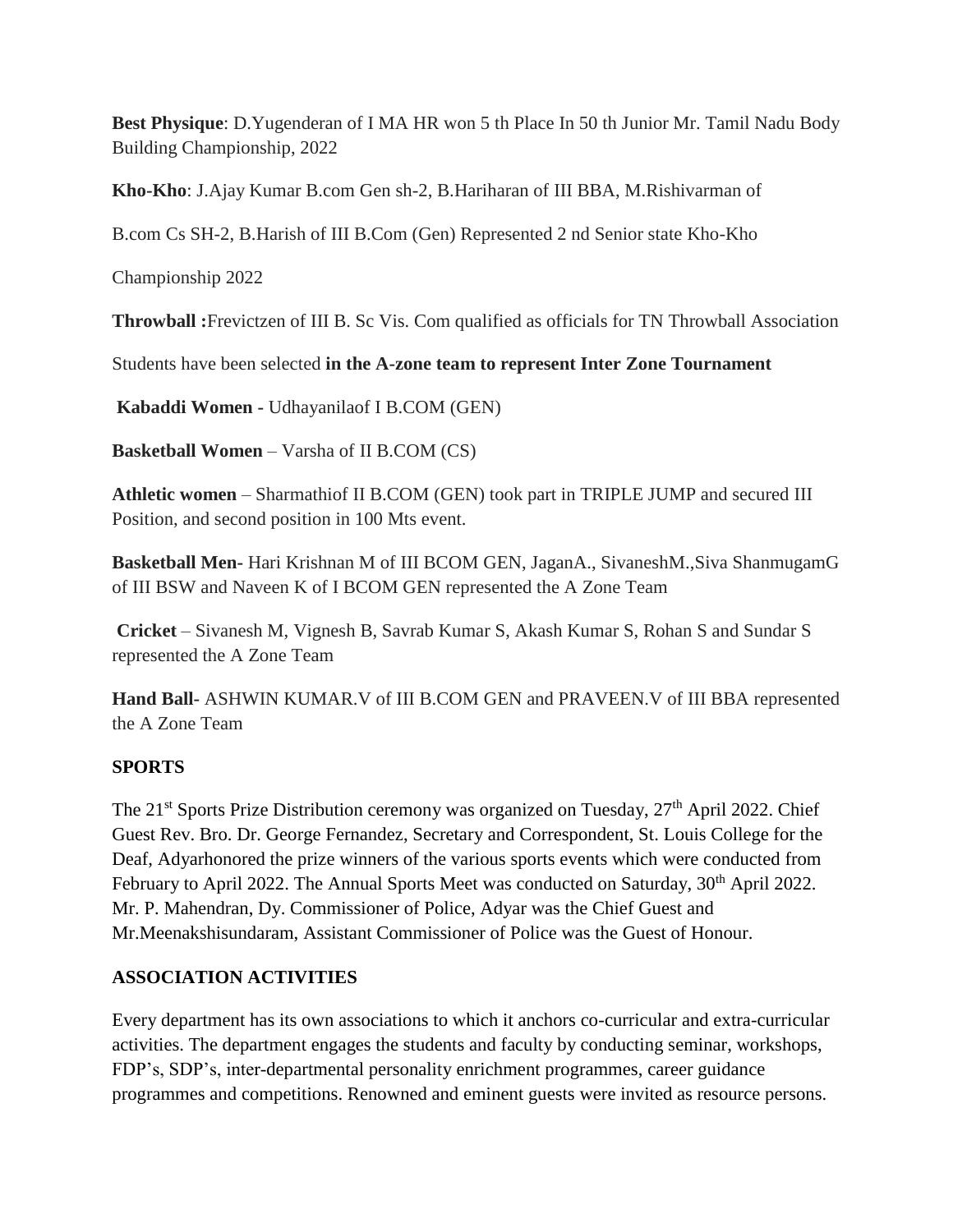### **LANGUAGES - TAMIL/HINDI/FRENCH**

The Language Association Activities organised varied programmes to develop the aesthetic sensibility of the students.

- On 5 October 2021, Tamil Department (shift II) in association with VeeramamunivarTamizhPeravai organised a webinar on "SamoohathilKalagakural:Vallalar". Dr. T. Gunanidhi, Assistant Professor, Hindu College was the chief guest.
- On 22 October 2021, Tamil Department organised a webinar on "V.O.C. Thirukuralagam". Dr. Kalaivanan., Ph.D.Scholar, District College, Chennai, was the chief guest.
- On 30 November 2021, a webinar on "NatagamEnnumNarkalaSalai" was organised. Dr. K Parthibaraja, Professor, PG & Research Dept. of Tamil, St.Nenja College, Thirupathur, was the chief guest.
- On 3 December 2021, BharathidasanTamilzhIlakkiyaPeravai organised a talk on "TamizhEngalAsathikkuSudarthantha then". Dr. R. Kurinjivendan, Professor & Head, AyalnattuTamizhKalviThurai, Tamizh University, Thanjavur, was the resource person.
- On 10 December 2021, BharathidasanTamilzhIlakkiyaPeravai conducted PechuPayilarangam titled "Senthamizhe / Uyirae / Narunthene". Dr. Beula, Assistant Professor, Women's Christian College, Nagercoil was the resource person.
- On 14 April & 16 April 2022, French association L.Espritorgansied interdepartmental competitions

### **DEPARTMENT OF ENGLISH**

- On 17 May 2021, as part of student development programme, a talk was organised on "Mastering Business Storytelling"
- On 1 July 2021, as part of placement training programme, Mr. Jaiganesh gave a talk on "Mind Your English"
- On 22 July 2021, a national conference on "Changing Trends in Teaching and Learning English Language and Literature was organised
- On 5 August, as part of Vicennial celebrations of the college, the department initiated SWAP (Speaking, Writing and Presentation) to enhance the communicative competence of UG students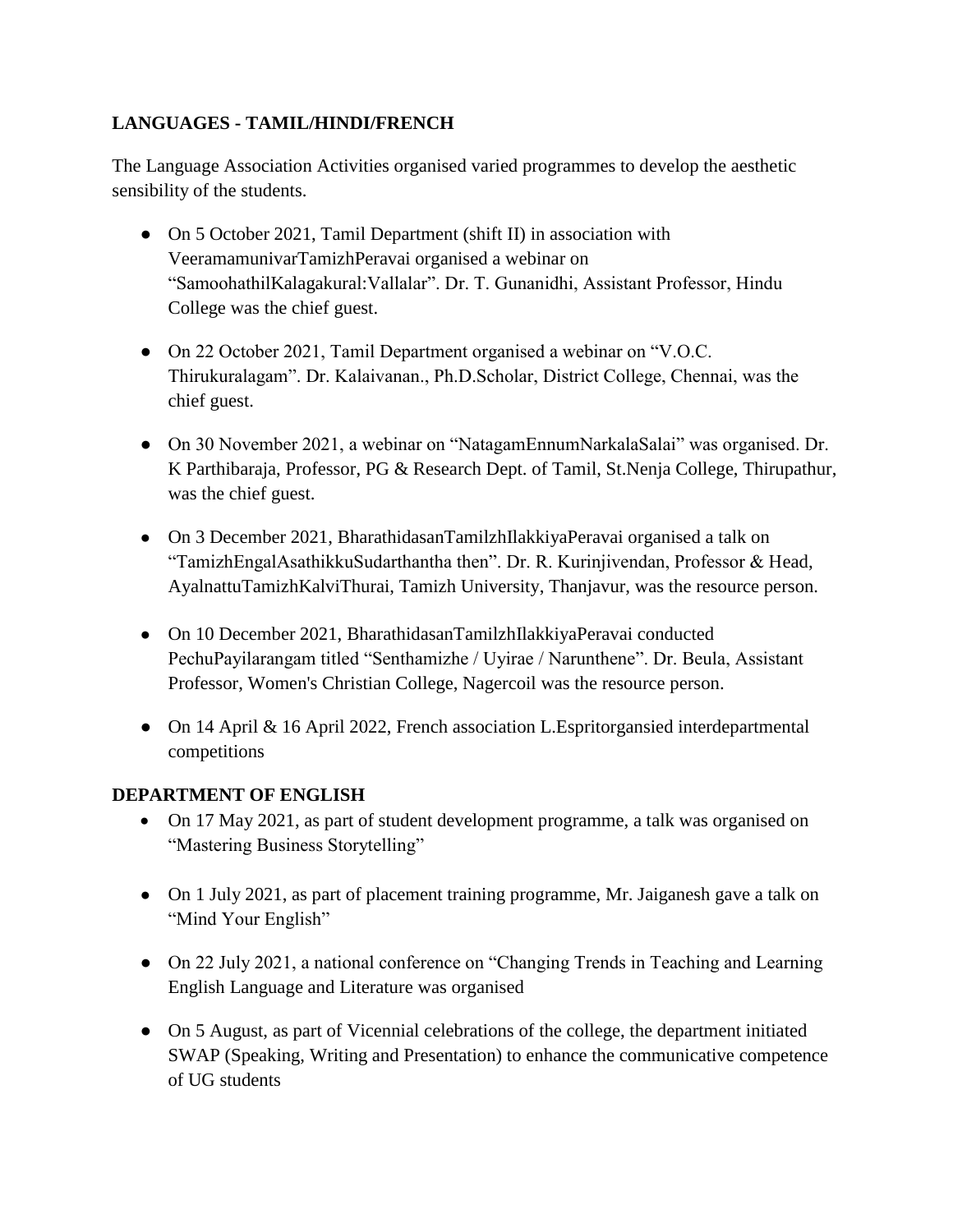- On 9 August 2021, PG students organised an outreach programme on the occasion of international Literacy Day
- 20/8/2021-23/08/2021, Bridge Courses on Four Steps to Better English and English Literature were conducted
- As part of career enhancement programme, Mr. Aravindraj created awareness about UPSC Examination on 24 September 2021 and Ms. Nivedhitha Louis gave a talk on "Shape Your Future: Professional Writing in English on 6 December 2021
- On 7 October 2021, the department collected poetry to be published in the Vistas, enewsletter to mark National Poetry Day
- On 6 December 2021, as part of student development programme, a talk was organised on "Mastering Business Storytelling"
- On 8 December 2021, Mx. Grace Akshwarya was invited to talk on Beyond Trans: Bridging Gender Differences
- On 7 October 2021, the department collected poetry to be published in the Vistas, enewsletter to mark National Poetry Day
- On 11 October 2021, Notice board competition on the theme "My Voice, Our Future" was held on the occasion of International Day of the Girl Child
- On 12 October 2021, English Debating Club organised a debating event for the students of MA English. The proposition for the debate was "Persons of All Caste can be Appointed as Temple Priests".
- On 12 October, an awareness programme on "Covid Health" was organised. Dr. Jalaja Ramesh was the resource person.
- On 24 November 2021, a webinar on "My Story A Motivational Session by a Successful Innovator" was conducted. Mr. R.Sathishraj, CEO, E-Crusaders, Chennai was the chief guest.
- On 3 December 2021, Mr. Deveshwar. E., Mentory, Health Counsellor & Therapist gave a talk on "Disability & Societal Responses"
- On 4 December 2021, a webinar was organised on "Enabling the Disabled: Introduction to Disability Studies". Dr. Karkuzhali, Asst. Professor, Department of English, Chellammal College was the chief guest.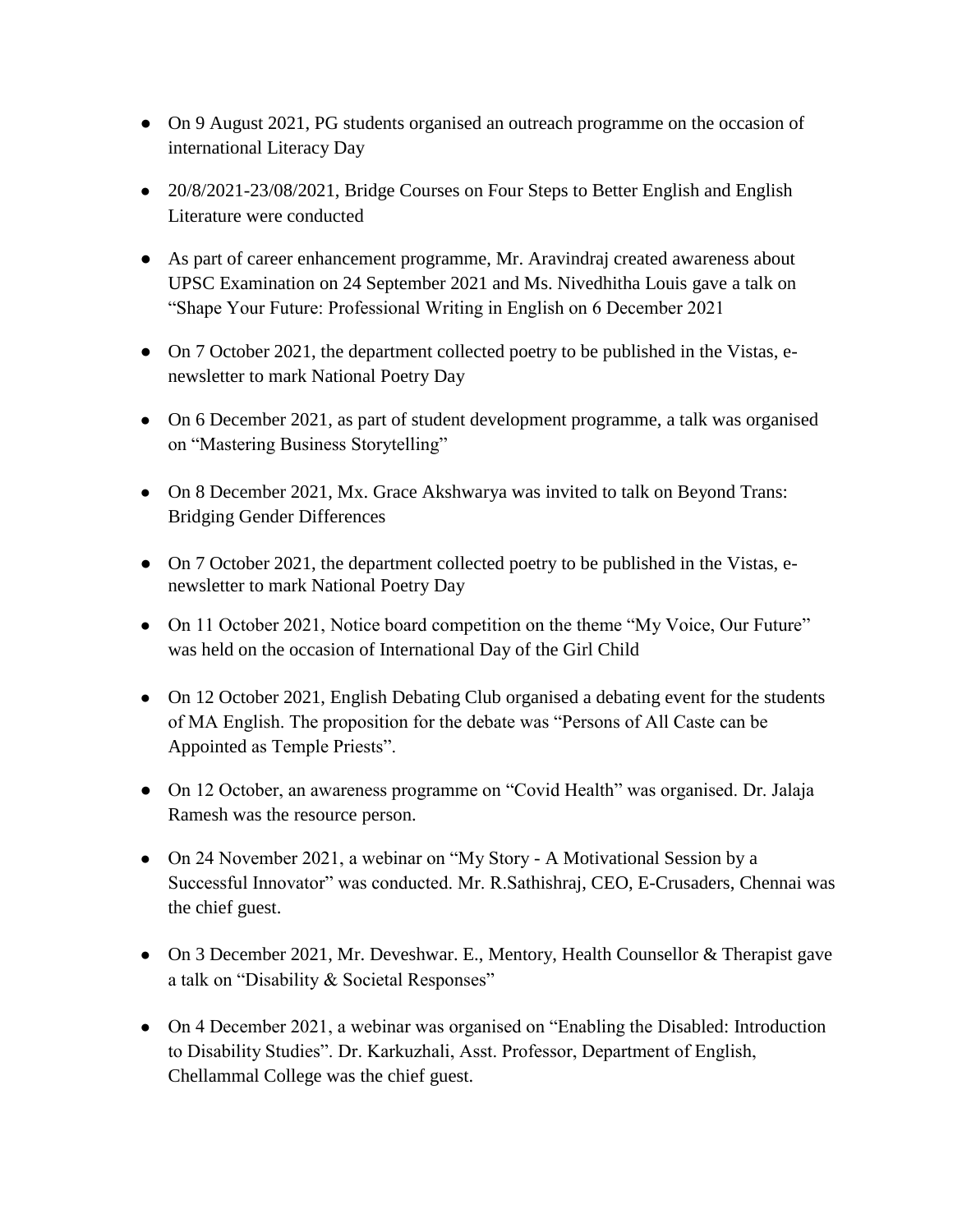- As part of Madras 360, interdepartmental competitions were held from  $10/12/2021$  -13/12/2021
- On 15 December 2021, Mr. Monesh. U., Alumni, Former NSS President (2019-20), Boy Leader in National Disaster Management and Ms. Rajalaxmi. T., National Youth Volunteer, Ministry of Youth Affairs & Sports, Government of India talked on "Disaster response & First Aid Training"
- On 9 March 2022, as part of faculty welfare measure, Heart & Bone Health Camp was conducted
- English Book Club organised, in total, 6 reading sessions this academic year
- The department organised a series of outreach programmes as part of SEEDS in association with Govt.Model Hr. Sec. School. The coordinators were Mr. Shanmugasundharam (HM), Mrs. SumathiIlango (PGT), Govt. Model Hr. Sec. School

## **DEPARTMENT OF COMMERCE (GENERAL)**

PG and Research Department of Commerce organised the following webinars/seminars:

- On "Financial Literacy & Virtual Industrial Visit" & "Bombay Stock Exchange (BSE)"in association with Bombay Stock Exchange (BSE)and Central Depository Service Ltd. (CDSL) on 22 & 23 November 2021. Deepa. B. AsstProfessor of Economics Dept. of Economics , VeluThampi Memorial Nair Service Society (VTM-NSS) College , Dhanuvachapuram and Ms. JagadhariniSampathkumar were the resource persons.
- On "Youth Development Programme", in association with BCom A&F and BCom (CS) on 11 December 2021. Ms. CA J KavithaVettrikumar, Sr. Manager, Deloitte Haskins &Sells LLP, India was the resource person.
- On "Campus Readiness" on 15 December 2021. Dr. Shakila. M.K., Dean, School of Management, Guru Nanak College (Autonomous) was the resource person.
- On "How to Choose Research Title" on 16 December 2021. Dr. A.G. Vijayaraghavan, Asst. Professor, Dept. of Commerce, D.G. Vaishnav College (Autonomous) was the resource person.
- On "Students Capability Enhancement Programme : 1. Higher Education & Communication Skills 2. Career Counselling 3. Challenges & Opportunities for B.Com Students" on 9 February 2022. Mr. John Paul Rahul. B., National Head, Warehousing,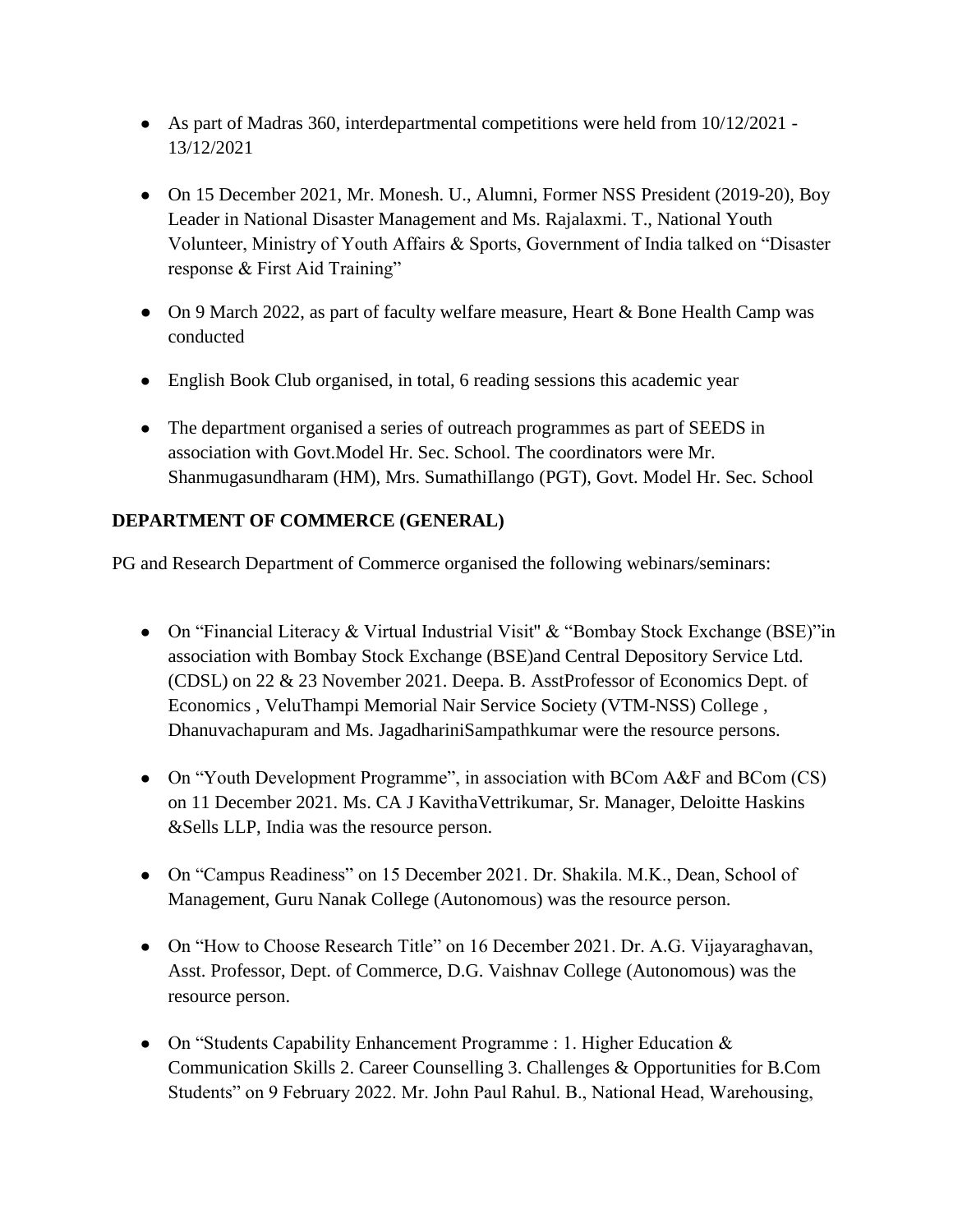Mr. Sunil Sethia, CA Practitioner, Mrs. Pushpavalli, Sr. Manager, Business Development in Value Research India Pvtl Ltd were the resource persons.

- On "Gender : Stereotypes & Reality" on 12 February 2022. Dr.RagithaRadhakrishnan, Head & Associate Professor, Dept. of Psychology, Dr. M.G.R. Janaki College of Arts and Science was the resource person
- On "Awareness on Consumer Protection Act" on 9 March 2022. Dr. J. Vijayathilagam, Asst. Commissioner (VRS), Dept. of Civil Supply & Consumer Protection was the resource person.

PG and Research Department of Commerce & PIIC organised the following webinars/seminars:

- On "My Story A Motivational Session by a Successful Innovator" in association with St. Antony's College of Arts and Science for Women, Dindugul on 27 December 2021. Dr. PadmajaPriyadarshini. B.N., Entrepreneur, Sr. Statistician, Chennai was the resource person.
- On "New Education Policy" in association with MGNMRS Innovation Council on 29 December 2021.Dr. VivekNanoti, Director Engineering, LTJSS - Priyadarshini Group of Institutions, Nagpur was the resource person.
- On "Angel Investment/VC Funding Opportunity for early stage Entrepreneurs" in association with St. Antony's College of Arts and Science for Women, Dindigul on 31 December 2021. Ms. JagadhariniSampathkumar, Independent Financial Market Expert was the resource person.
- On "Women Entrepreneurship" in association with Madurai Gandhi N.M.R. Subbaraman Arts College for Women on 11 January 2022. Dr.Ashu Jain Nougaraiya, Co-ordinator & Assistant Professor, Dept. of Tax Procedure & Practice, St. Aloysius Autonomous College, Jabalpur was the resource person.
- On "Mentor Mentee Programme "Process of Innovation Development & Technology Readiness Level (TRL)" and " Commercialisation of Lab Technologies & Tech Transfer" in association with Shri Krishnaswamy College for Women. Dr. Anuj Kumar Goel, Professor, Electronics & Communication Engineering, Chandigarh University, Punjab was the resource person.
- On "Prime Minister Entrepreneurship Employment Generation Programme" in association with State Office Khade and Village Industries Commission (Ministry of MSME, Govt. of India) on 11 March 2022. Ms. ChitraMadhan, Asst. Director, and Mr. C. Baskar, Asst. Director - II (V.I/PMEGP), Khadi& Village Industries Commission, Ministry of Micro, Small and Medium Enterprises were the resource persons.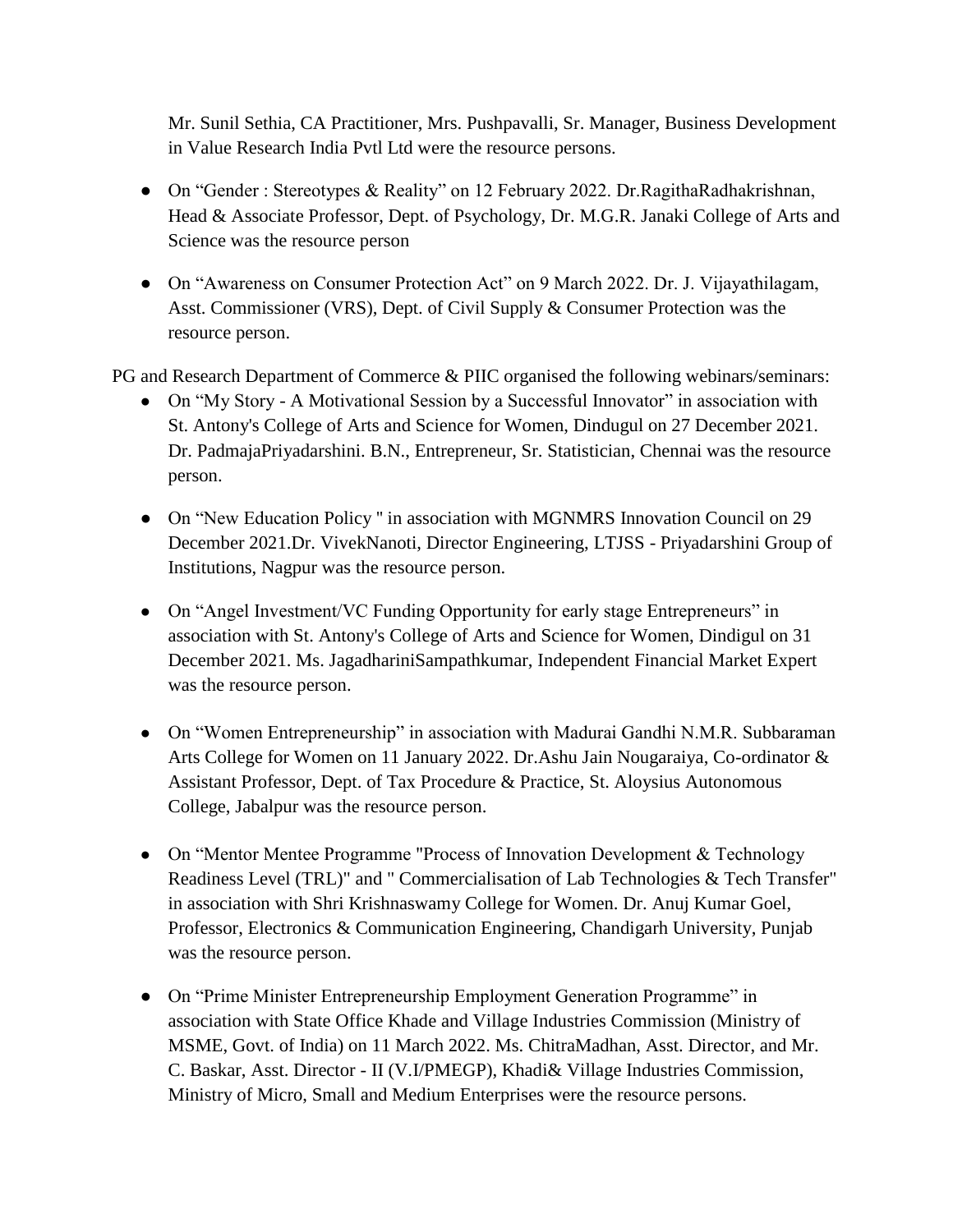The department as part of Patrician SEEDS outreach programmes organised the following events:

- Beach Clean Up On 4 December 2021
- Beach Cleanup Walk in association with Bhumi NGOon 5 March 2022
- Awareness on WildLife in association with Arignar Anna Zoological Park on 5 March 2022
- Feed the Unfed in association with Creating Smiles on 6 March 2022
- On 2 December 2021, Interdepartmental Competition Emporio 2K21 was conducted. Mr. LushanthananShivrajh, Dy. Manager - IDFC Bank and Mr. Srikanth. S., Sr. Manager, TI Cycles, Murugappa Groups were invited for the Valedictory function
- On 21 March 2022, World Happiness Day was celebrated. Mr. Ranjith, VJ Adithya TV & RJ SuryanFM,gave a talk on "Humour is the Best Medicine".

## **SHIFT II**

- From 20th 25th Sep 2021, one-week Student Development Programme was conducted by Dr. K. Parimalakanthi, Associate Professor, Department of Commerce; Sree Krishna Adithya College of Arts and Science, Coimbatore; Mrs. Minothi J, Assistant Professor, Department of B. Com (Honours), Loyola College, Chennai and Dr. L.N. Jayanthi, Assistant Professor, Department Of Commerce, D.G.Vaishnav College, Chennai. Dr. P. Radhakrishnan, Associate Professor & Head, Department of Commerce with Bps, Bi, Rm & Cm, Sri Krishna Arts & Science, Coimbatore was the resource person.
- On 22 November 2021, Comspectra Association organised an Intradepartmental Cultural Fest, COMee Blizz'202. Mr. Rizwan, Sr. HR, Dr.Agarwals Eye Hospital, and Actor Balaji were invited for the Valedictory function.
- On 13 December 2021, Ms. Rinku Stephen, Program Manager, Microsoft, Bangalore & Mr. Edwin. L., Co. Founder & CEO of Boxigo, Bangalore gave a talk on Entrepreneurship - A Way to Success.

The department organised the following webinars/seminars:

- "On Financial Markets" on 1June 2021. Mr.Ventaka Sri Harsha, Founder& Managing Director, Shine Projects, Hyderabad was the resource person.
- On "Entrepreneurship Online Learning", as part of Student Development Programme, on 3 & 4 June 2021. Mr. Mahesh Krishnan, Entrepreneurship Trainer, BYST. Mr. GauriSankar, Entrepreneurship Trainer, BYST was the resource person.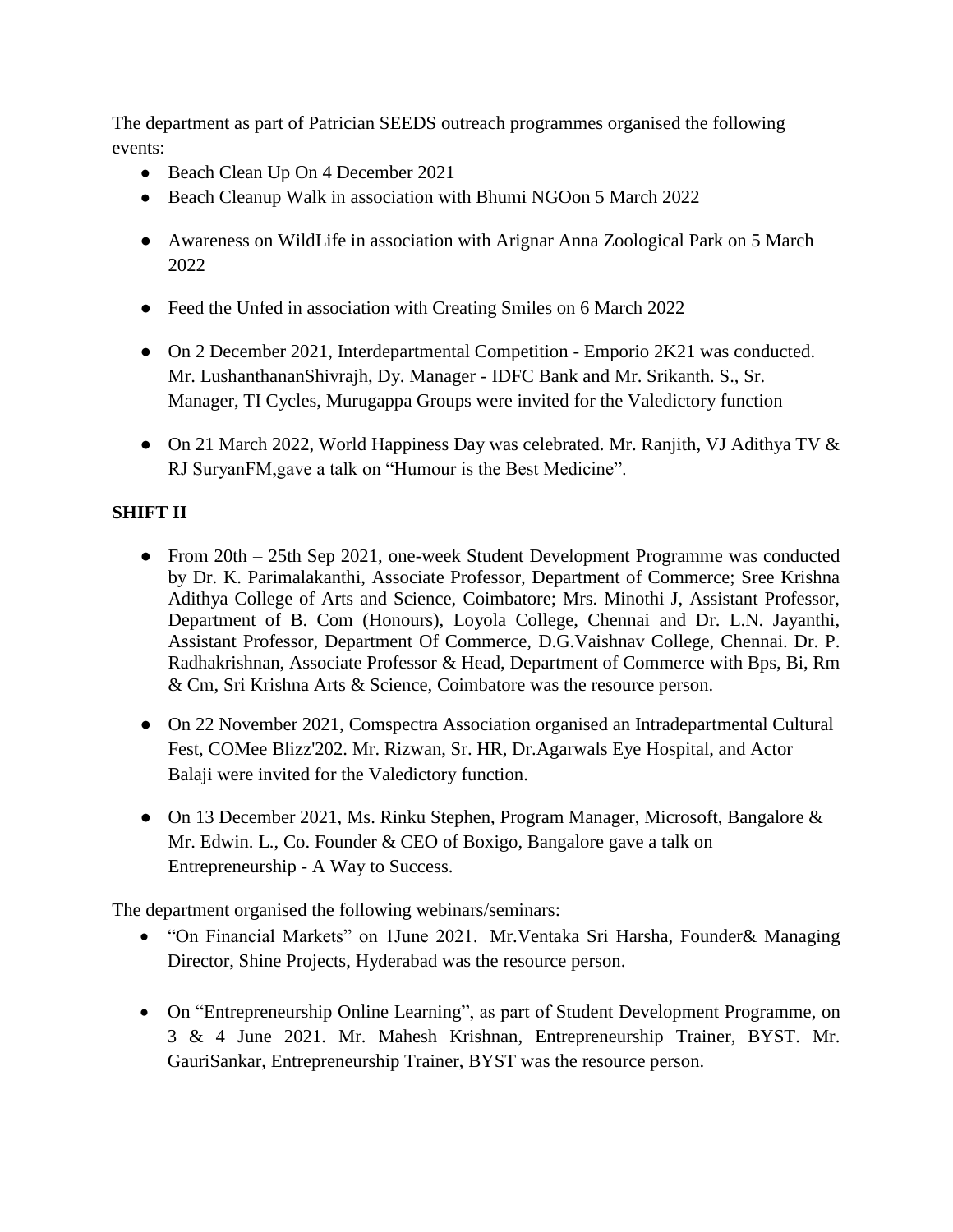- On "Effective & Quality Research Writing- Phase II'' (Eight Days International PDP) from  $7<sup>th</sup> - 15<sup>th</sup>$  June 2021. Dr.Karunakaran, Associate Professor, Hawassa University, Ethiopia;Dr.Paramasivan, Assistant Professor, Periyar EVR College, Trichy;Dr.KyatiVora, Assistant Professor, KPB Hinduja College of Commerce, Mumbai;Dr.Sridhara Shetty, Principal, SM Shetty College, Mumbai;Dr. AG Vijayanarayanan, Assistant Professor, DG Vaishnav College, Chennai;Dr.Duraisamy, Professor & Associate Dean, SMRIST, Chennai;Dr. Sridhar, Assistant Professor, St. Joseph's College of Commerce, Bengaluru;Dr.Ramasamy, Librarian, MV Muhiah Govt. Arts College of Women, Dindgul were the resource persons
- On "Make Your Tax Journey Simpler & Easier with DIY E-Filing" on 11 June 2021.CA KavithaUmapathy, Partner, R.Janakiraman& Co., Chennai was the resource person.
- On "Industry 5.0 Post Pandemic Transformation" (International Virtual conference) on 18 Aug 2021.Dr.Sivakumar, Associate Professor, PG Programme Coordinator, School of Governance and Development Management, Hawassa University, Ethiopia was the resource person.
- On "Placement Orientation" on 28 October 2021. Ms. Nandhini MR, Sr. Project Engineer, Wipro Technologies, Bangalore was the chief guest.

.

- On "Career as a Company Secretary" on 19 January 2022. Mrs. ChitraAnantharaman, Dy. Director, Southern India Regional Council, Institute of Company Secretaries of India was the resource person.
- On "Social Responsibility of Youth" in association with SEEDS on 20 January 2022. Dr. J. Suresh, Assistant Professor, Dept. of Commerce, St. Xavier's College (Auto), Palayamkottai was the resource person.
- On "Session on Achieving Problem Solution Fit & Product Market Fit" in association with PIIC & Madurai Gandhi N M R Subbaraman Arts College for Women on 25 January 2022. Dr. P. Prasant, Dy. Dean (I & A), IIC President, Assistant Professor, Khalso College of Engineering & Technology was the resource person.
- On "Entrepreneurship Skills, Attitude and Behaviour Development '' as part of Mentor Mentee programme in association with PIIC & M.G.N.M.R.S. Innovation Council on 18 February 2022. Dr. E. Jothi, Assistant Professor & Head, Dept. of Commerce CA, Sona College of Arts and Science, Salem was the resource person.
- On "Career Prospects for CA" on 7 April 2022. CA. M. Karuppaiah& CA C. Valliyappan were the resource persons.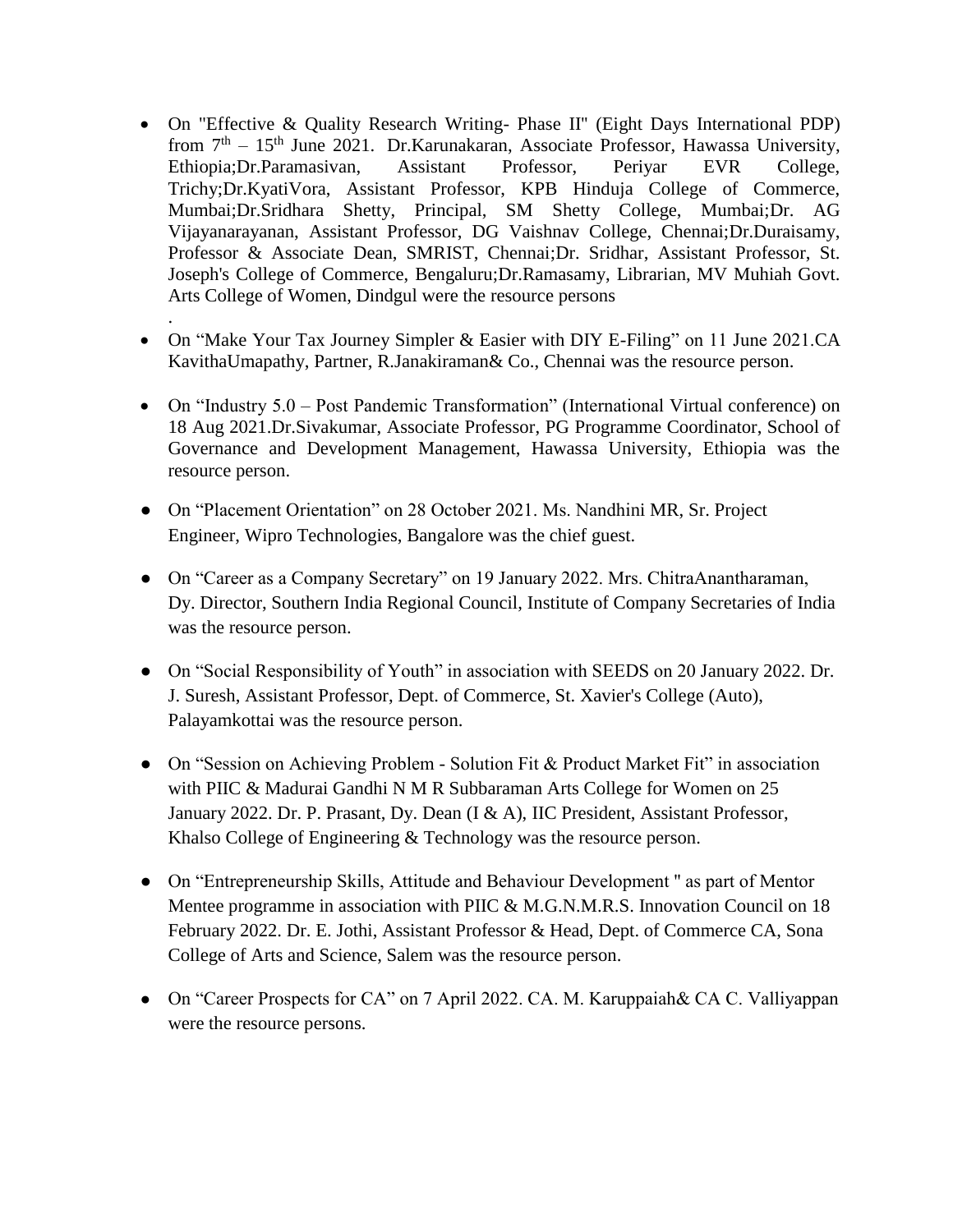### **DEPARTMENT OF ACCOUNTING & FINANCE**

- On 3 October 2021, as part of the extension programme, the department conducted an awareness programme on Covid-19 at Siruserry, Chennai
- On 20 October 2021, the department signed an MoU with Selvam College of Arts  $\&$ Science, Namakkal
- On 11 December 2021, the department in association with BCom (General), BCom CS and SEEDS organised a webinar on "Youth Development Programme". Ms. CA J KavithaVettrikumar, Sr. Manager, Deloitte Haskins & Sells LLP, India was the resource person.
- On 16 December 2021 Entrepreneurship Certificate training programme on "Mushroom" cultivation "was conducted. Ms.M.Anitha, Head, Department of Biotechnology, Selvam College of Arts & Science was the resource person.
- On 20 & 21 December 2021, an interdepartmental Fest, Finanza 2.0 was conducted
- On 18 March 2022, a workshop was organised on "Placement Readiness". Mr. S.B. Bhardhwaj, Ms. Madhumitha. T., IT Recruiters, Adecco India was the resource person
- On 20th April 2022, Alumni interface on "How to Crack your Interview" was organized. MukathaMurali, Bhargav, Roshan. A (AIMS, Committee members) Alumni of Batch 2020 were the resource persons.

The department organised the following seminars/webinars:

- On "Mental Health & Wellness" on 5 June 2021. Dr.MayaRathnasabapathy, Asso. Professor, Dept. of Psychology, VIT, Chennaiwas the resource person.
- On "Stock Market & Trading" as part of the Career Advancement Programme on 11 June 2021. Mr. K. Sundaram, Vice President, MSE Financial Services Ltd. was the resource person.
- On "Transactional Analysis" on 11 September 2021. Dr. K. R. Kolammal, Asst. Professor, School of Management, DG Vaishnav College was the resource person.
- On "Financial Literacy" on 10 December 2021. Mr. Francis Felix Joseph, Financial Educational Counsellor, ICICI Foundation for Inclusive Growth was the resource person.

### **SHIFT II**

 On 11 June 2021, National Webinar on "Financial Empowerment through Wealth creation " was organised. Shri Suryakanth Sharma Sr. Consultant AMFI New Delhi and Nithin Josh were the resource persons.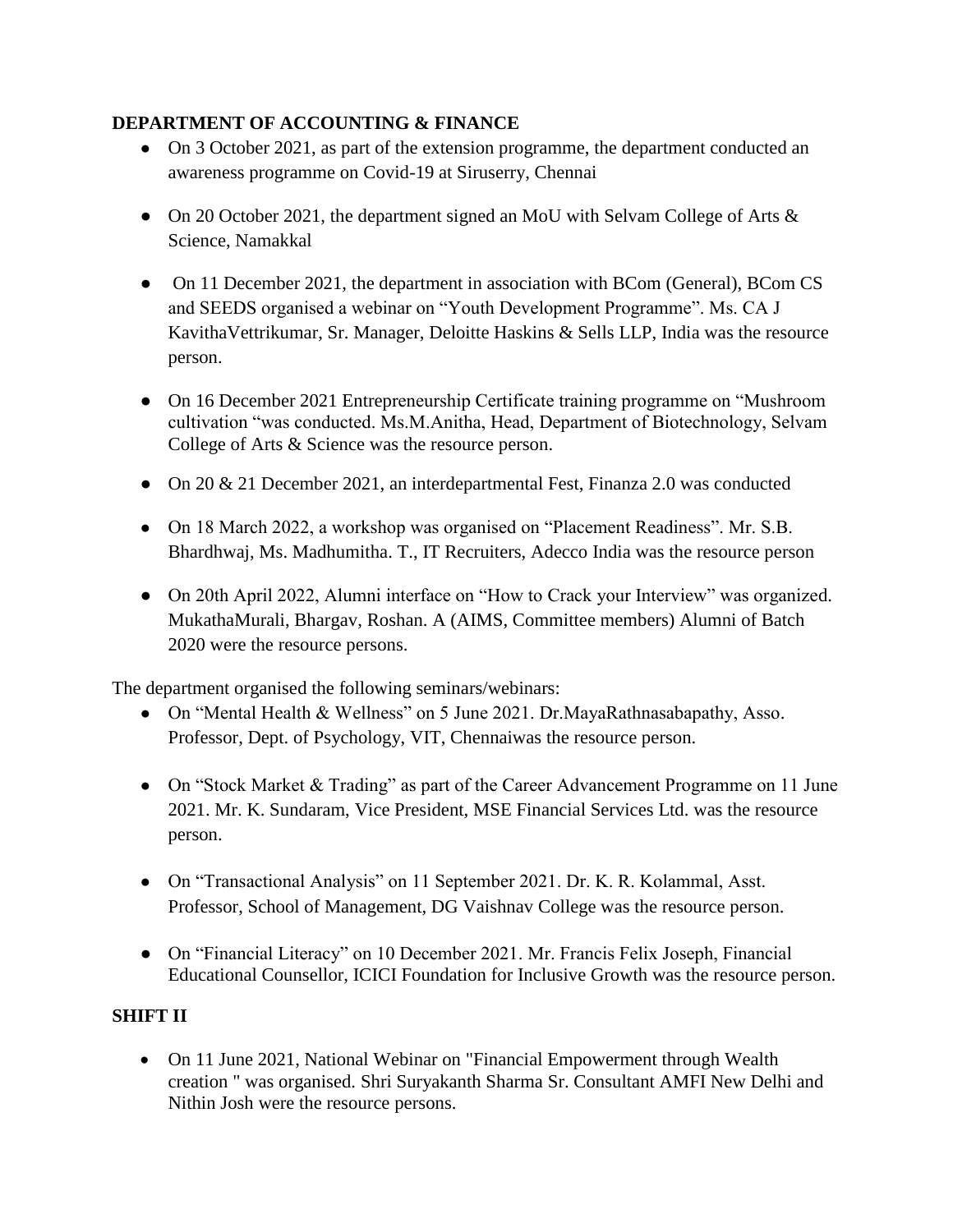- On 20 August 2021, a National webinar was organized on "Investor Awareness Program". Ms. Marina Jose Kanjikal, BSE Investor Protection Fund, Mumbai was the resource person.
- On 29 November 2021, intradepartmental competitions were held
- On 6 December 2021, Inter Departmental Competition Briller was organised. Dr. DeivesreeAnbu, Asst. Professor, Dept. of Journalism & Communication, Blue Hora University, Ethiopia and Mr. Ragu Ram, Project Coordinator of Ecotree Project were chief guests.
- On 10 December 2021, a webinar was organised on "Financial Literacy". Mr. Francis Felix Joseph, Financial Educational Counsellor, ICICI Foundation for Inclusive Growth was the resource person.
- On 21 December 2021, Finex association organised a seminar on "Overview of Securities" Market and Career Growth". B. Badrinarayanan, Sr. Executive - BSE IPF was the resource person.
- On 16 March 2022, a seminar on "Identify and explore your career option" was organised. Dr. J. Stella, Asst. Prof. of Historical Studies, Quaid e Millathe Government College for Women was the resource person.
- On 18 April 2022, as part of the Mentor Mentee Programme, the department & PIIC in association with Mentee Institutions organised a talk on "Intellectual Property Rights". Mrs. Pooja Kumar, Registered Patent Agent (Govt. of TN)), Founder, Director:Innove Intellects LLP, Kolkata, Facilitator, Mentor, Women Entrepreneur was the resource person.

### **DEPARTMENT OF CORPORATE SECRETARYSHIP**

- On 8 & 9 December 2021, intradepartmental culturals, Infuxus was organised
- On 20 & 21 December 2021, interdepartmental culturals, Fest'O' Corp was organised
- On 9 March 2022, a seminar was organised on "Career as Company Secretary". CS V. Vasumathy, Practicing Company Secretary and Insolvency Professional was the resource person.
- On 16 March 2022, a seminar was organised on "Shares & Investments". Mr.Pradeep was the chief guest.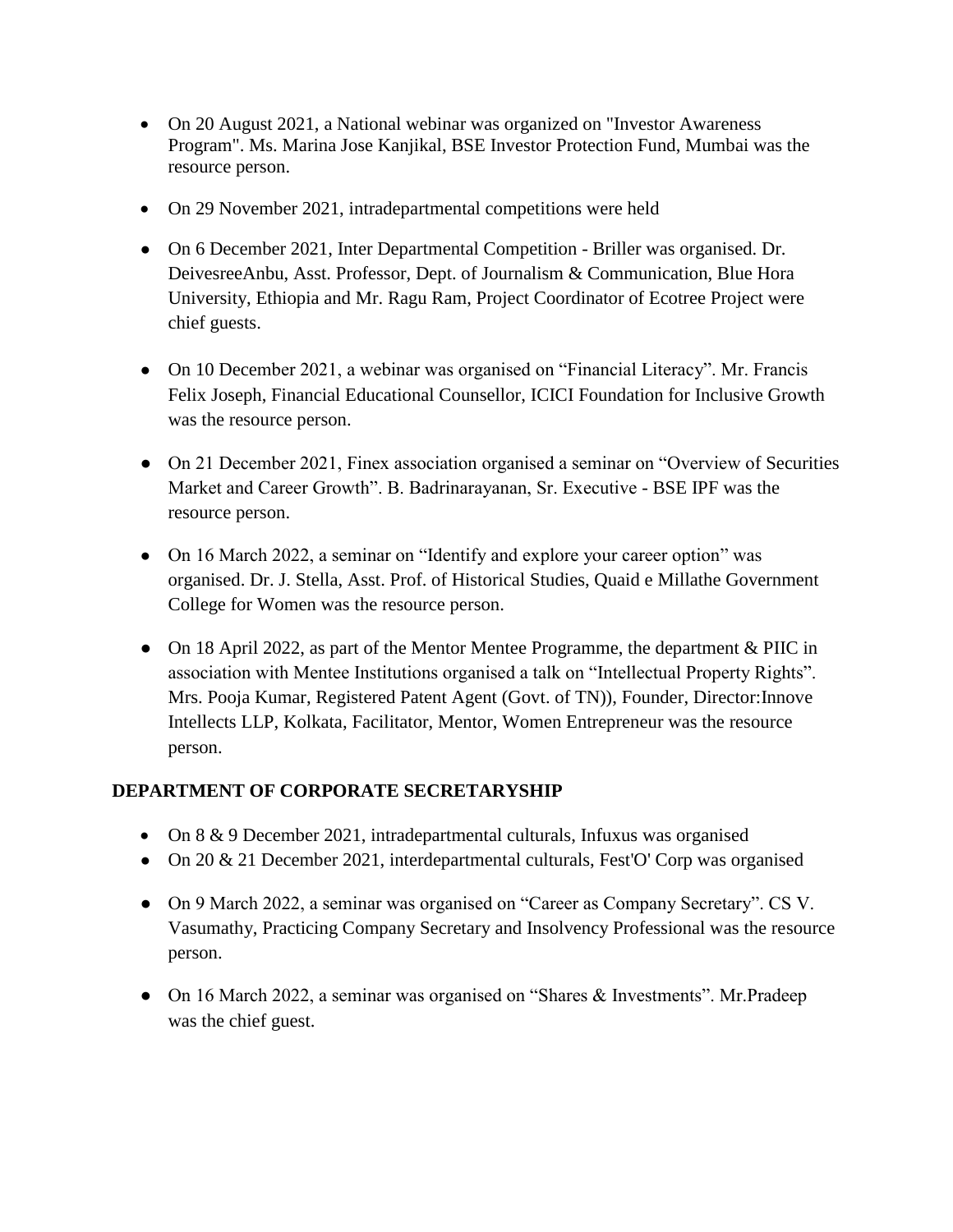• On 18 April 2022, the students participated in a workshop conducted by Mrs. Dhanalakshmi, Curator, at Govt. Museum, Egmore on the occasion of World Heritage Day

### **SHIFT II**

As part of the student development programme, the department organised talks

- On "Overview of Taxation of India" on 18 June 2021. CA. Sujitha. M. was the guest speaker.
- On "Importance of Digital Skills" on 20 July 2021. Prof. SwedhaPuneet was the resource person.

The department organised the following webinars/seminars:

- On "Practical session on How to start the Business" on 2 July 2021. Dr. PadmajaPriyadarshini. B.N. was the speaker.
- On "Financial Literacy" on 23 August 2021. Mr.RagulRanjan was the resource person.
- As part of the faculty development programme, Dr. K. Narayanan, Mr. Azhagu Raja. N., and Dr. D. VijayaChandran were invited to speak on "NTA UGC NET/SET/JRF PAPER 1" from 26 - 30 July 2021.
- Intra Departmental Cultural Fest Esparto was organised on 29 November 2021
- On 17 February 2022, as part of the Mentor-Mentee programme, the department in association with MGNMRS Innovation Council organised a talk on "Why not you be an Entrepreneur ''. Dr.Guru. P., Director i/c,Centre for Institution Industry Interaction (CIII), Associate Professor, Dept. of Management Studies, PeriyarManiammai Institute of Science & Technology, Thanjavur was the guest speaker.

#### **DEPARTMENT OF MANAGEMENT**

- On 15 June 2021, a webinar on "the Topic Holistic Approach to Business Plan Development for Budding Entrepreneurs" was prgansied. Mr. M. Ramachandran, Field Coordinator & ILO Trainer, EDII TN-Madurai & ILO Geneva- Tamil Nadu was the resource person.
- On 16 to 18 June, a workshop on 'Introduction to SPSS for Business Research' was organised. Dr.S. Xavier, Assistant Professor, Department of Statistics, Loyola College, Chennai was the resource person.
- From 27 to 29 July 2021, Student Development Program (SDP) was organized for the students of BBA and MAHRM: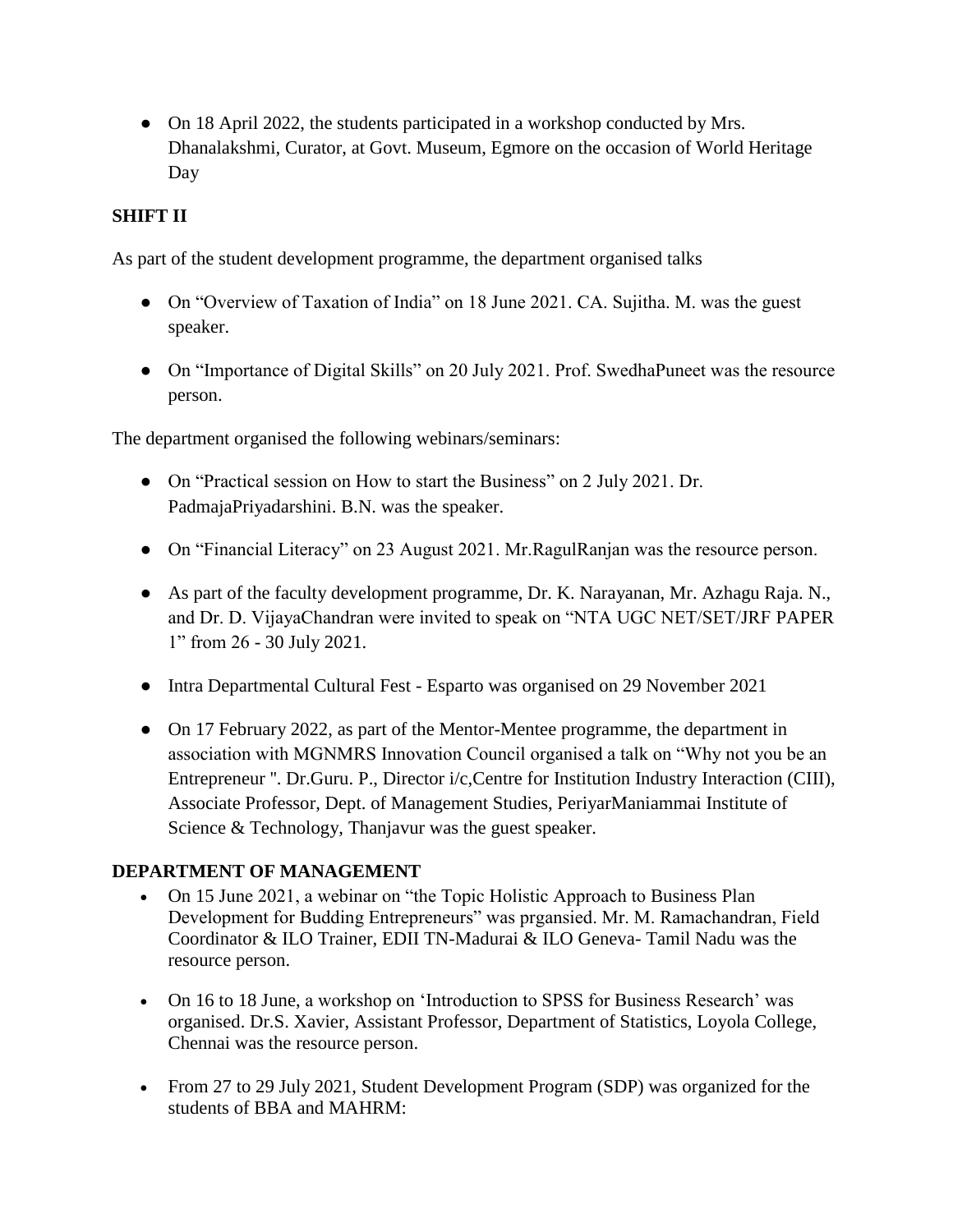- On "Startup/Branding" on 27/7/2022. The Resource person was Mr. Hari Krishnan, N Founder & Director- HaSu Groups Entrepreneur Trainer Business Consultant Branding & Marketing Expert.
- On "Safety Management" on 28/7/2022.Dr. A. Mohamed Rizwan, Chief Executive Officer ASET Institute of Technology Chennai & Coimbatore was the Resource person.
- On "Technology in Business Organizations" on 29/7/2021. Mrs. V. Sujatha, Associate Professor, HOD, Department of MCA, S.A. Engineering College, was the Resource Person for the Program.
- On 23 July 2021, the Department in association with PIIC, EDII and IEDP organised a webinar on the theme Entrepreneurial Finance. Mr. Vishal Nair, Co-Founder, LightnsaltPvt. Ltd., Palakkad, Kerala
- From 21 August to 24 August, interdepartmental competitions were conducted to commemorate the World Entrepreneurship Competitions.
- On 16September, seminar on "Entrepreneurship Schemes in TIIC" was organised. Ms. ChitraShenbagaValli, Branch Manager, The Tamil Nadu Industrial Investment Corporation LTD was the Resource Person.
- On 22 September &9 October 2021, a guest lecture on "Data Analysis Using SPSS" was conducted. Dr. S. Vinoth, MEASI Institute of Management was the speaker.
- On 13 October 2021, the department organised Mime Performance to mark International Day of Non Violence
- 26 October 2021, the department & PIIC in association with Mahatma Gandhi National Council for Rural Education, Ministry of Education organised a webinar on "Way Forward - Entrepreneurship in Campus". Prof. ChethanBabuChittalkar, Director, Rural Management Programme, MGNCRE, Ministry of Education was the resource person.
- On 15 & 16 December 2021, interdepartmental events, ADOREA was organised
- On 10 March 2022, as part of the Alumni Interface programme, Mr. G. Bharathy, Asst. Manager, AXIS Bank, Alumnus (2011-2014) was invited to talk on "Career Guidance".
- From 23 26 March 2022, a workshop on "Investor Financial Management (NISM Kotak Securities CSR Project:"KhonaKhonaShiksha" was organised. Ms. T.S. Jagadharini, Capital Market Expert was the resource person.
- On 21 April, Industrial visit was organised for the students of IBBA and II BBA to Modern Bakers Pvt Ltd, Madhavaram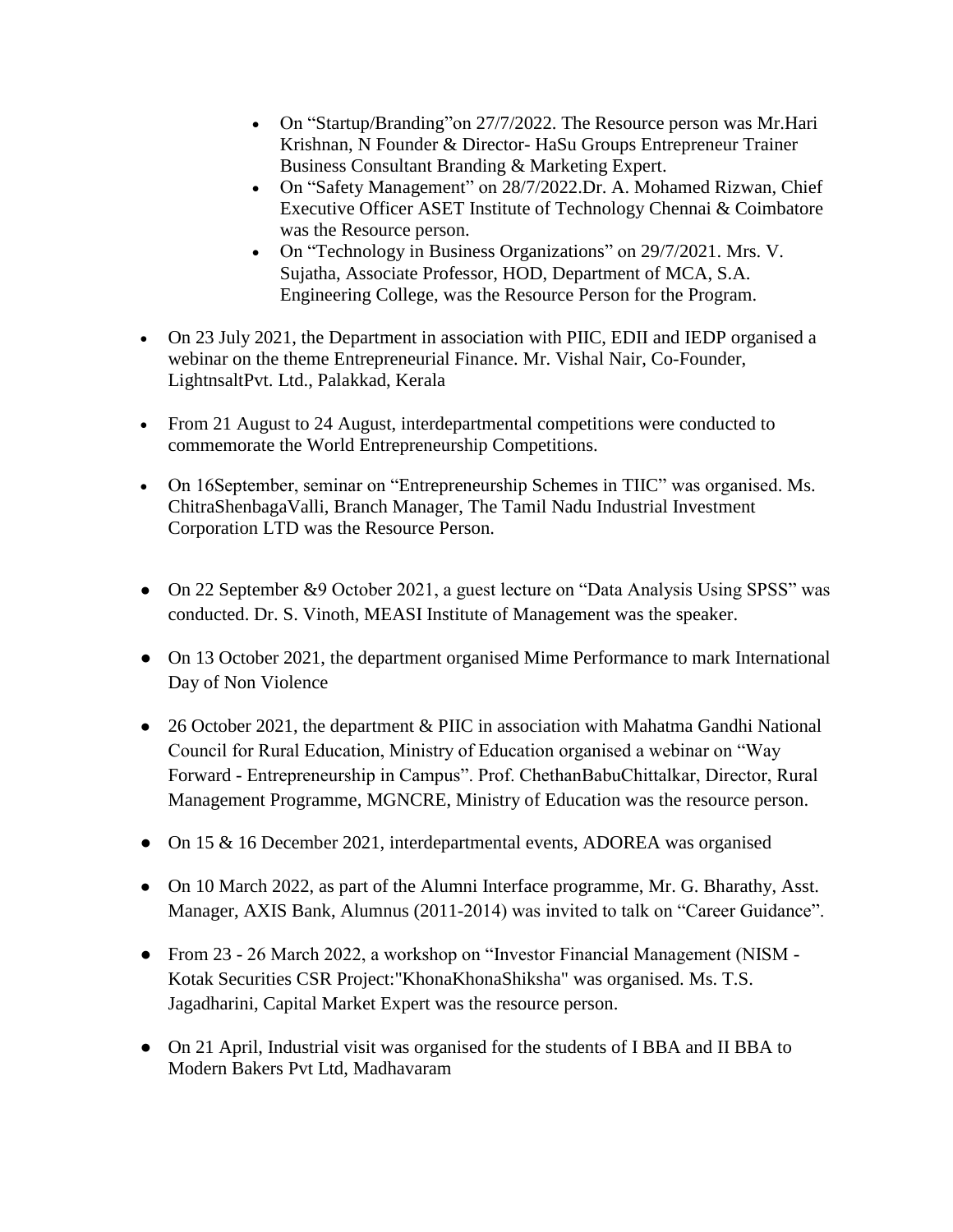• On 26 April 2022, Industrial visit was organised to Ananda Steel Industries,Thattanchavady, Puducherry for the students of III BBA, I & II MA HRM.

The department signed MoU with

- Ministro Foundation, Chennai on 27 July 2022
- Mahatma Gandhi National Council for Rural Education, Ministry of Education, for various Entrepreneurship related activities on 1 October 2021
- Brindavan College, Bengaluru on 27 January 2022

#### **DEPARTMENT OF MATHEMATICS**

- On 20 December 2021, interdepartmental culturals, Mathoholics 2K21 was organised
- On 22 December 2021, a guest lecture on "An Introduction to Automata Theory" was organised on the occasion of National Mathematics Day. Dr. K. Thirusangu, Dean of Research, Associate Professor of Maths, S.I.V.E.T. College, Chennai was the guest speaker.
- On 21 February 2021, interschool competitions were conducted. Mr. A.J. Alexander, You Tube Educator, Alex Maths You Tube Channel was the chief guest.
- On 26 March 2022, Ms. K. Rajalakshmi, B.E., Junior Assistant, Additional District Munsif Court, Ulundurpet was invited to give a talk on 'Preparatory Tips for Competitive Exams"
- On 12 April 2022, a workshop on "Preparatory Tips and Tricks for Higher Education in Maths" was organised. Dr. Ramesh Kaswilingam, Asst. Professor, Dept. of Mathematics, IIT Chennai, Dr. A. Felix, Asst. Professor, Dept. of Mathematics, School of Advance Sciences, VIT, Chennai & Mr. R. Pasupathi, Research Scholar, Dept. of Maths, IIT, Chennai were the resource persons.

#### **DEPARTMENT OF COMPUTER APPLICATIONS**

- On 7 June 2021, an International workshop on "IT Transformation from project to product" was organised. Mr. Murali, Deputy Chief Officer, and Dr. Carolyn Ortega, Chief Officer, Enterprise Applications, New York Metropolitan Transportation Authority(MTA), New York was the resource person.
- Department conducted various Online Quizzes under the banner of Quizathon 2021
- On 14 September 2021, the department & PIIC conducted an Intercollegiate programme, "Importance of IPs in Academia". Mr. John Amose, Assistant Professor, (Sr. G), Department of BiomedicalEngineering, PR Institute of Engineering Technology,Coimbatore was the chief guest.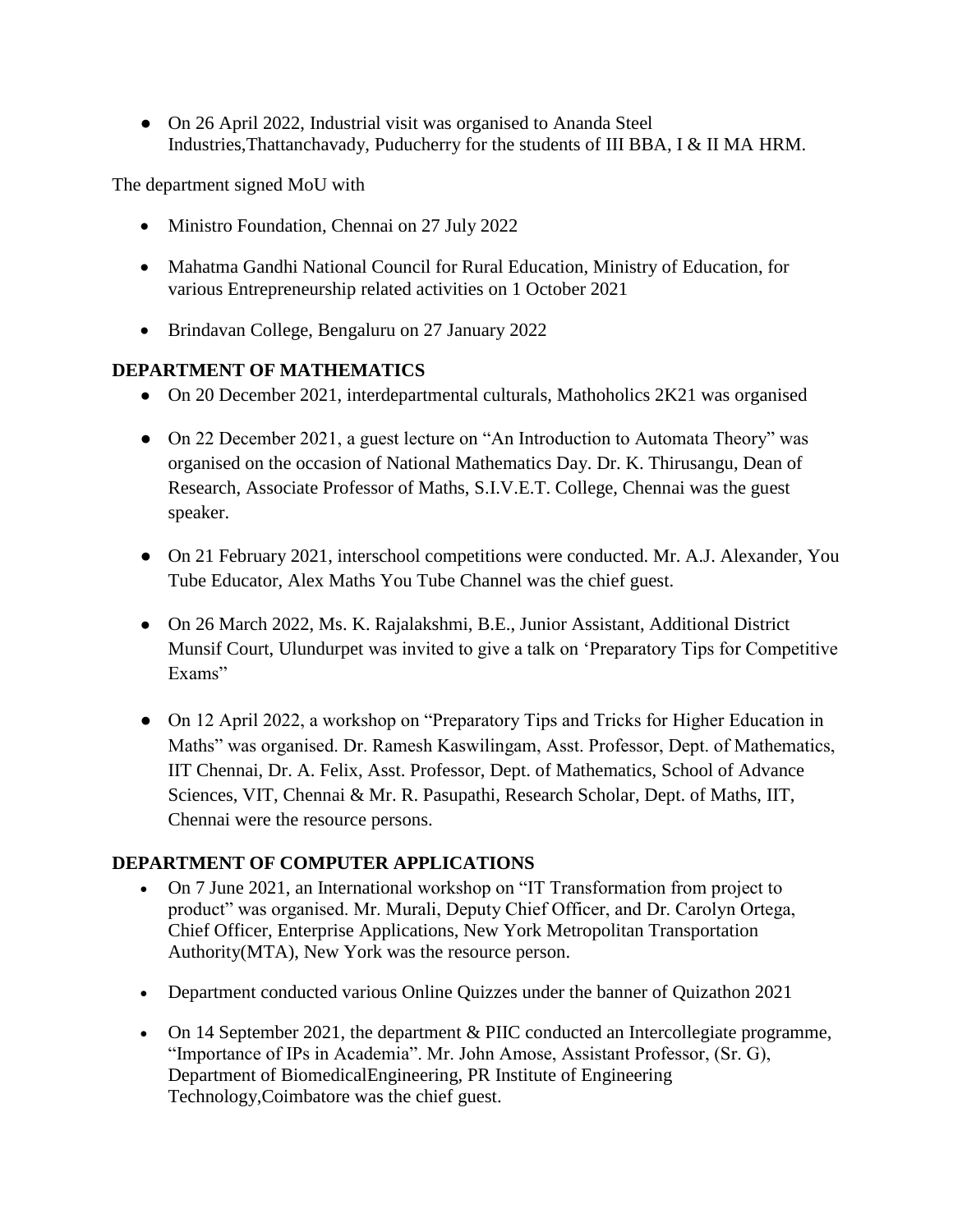- From 15th September to 19th September 2021, intradepartmental competitions Techno vision - "Nouveau" were organized by the Department
- On 20 September 2021, a talk on "Green Peace- A Glimpse into the Future" was organsied for II BCA students towards Experiential Learning for the Course" Environmental Studies"
- On 22 September 2021, Experiential Learning on "Microsoft Access" was organized for II BBA students for the Course Computer Applications in Business
- On 20 September 2021, the department signed an MoU with Thozhan Organization (NGO) for organizing Outreach activities andOn 27 September 2021, with Wisewin Tech, Chennai for conducting Certificate Programmes
- On 28 September 2021, "Career Counseling Activity Mock Interview" was organized for III BCA students
- On 30 September 2021, the department won the "Overall Trophy Best Stall" in the competition conducted by ED Cell
- From 9 13 October 2021, Student Development Programme -IOTWP'21was organised. Dr. S.Mathivilasini, Associate Professor; Dr S. Sridevi, Associate Professor,Dept. of Computer Science, Ethiraj College; Dr K. HemaShankari, Associate Professor and Dr KonduriSucharitha, Associate Professor, Dept. of Computer Applications, Women's Christian College, Chennai were the resource persons.
- On 11 October 2021, Virtual Industrial Visit to IFLine Technologies, Chennai was conducted
- On 12 October 2021, a Global MoU was signed with CIVA Technologies, Portland, Oregon, U.S.A
- On 23 October 2021, the department released its Newsletter by Dr. Usha George, Principal, Patrician College
- On 30 November 2021, on the occasion of Computer Security Day, ADITI, an online quiz competition was held
- On 11 December 2021, the department as part of SEEDS activities organsied an Outreach Programme at Sai Madha Trust Old Age Home
- On 11 December 2021, the department & PIIC conducted an Alumni Interface session, Motivational Talk by an Innovator.Mr. Karthik . R., Azentio Software, G1 - Trainee PL/SQL Developer was the resource person.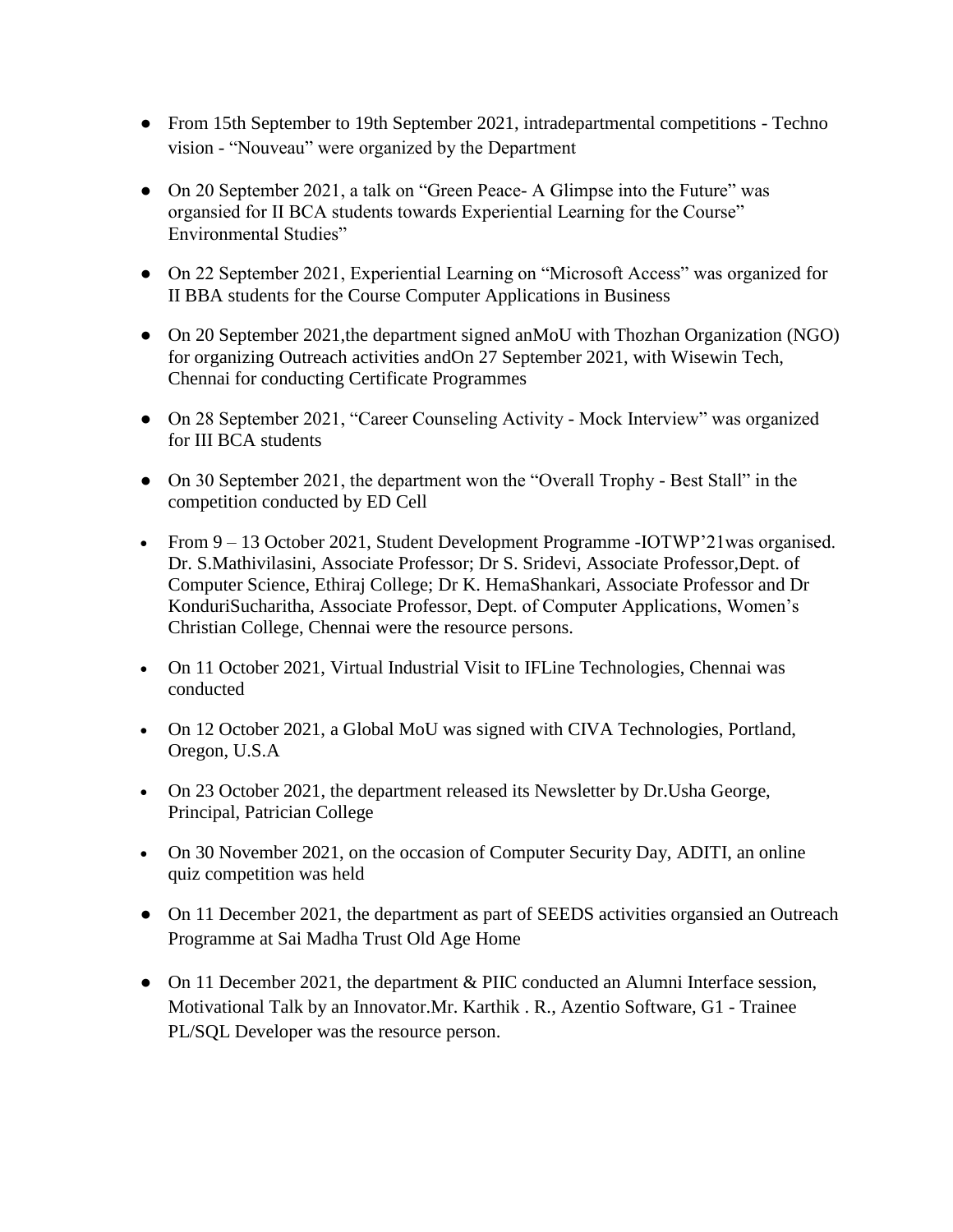- On 18 December 2021, a workshop on "Design Thinking" was conducted. r. C. Ram Kumar, MOE Certified Innovation Ambassador, Associate Professor, Dr. N.G.P. Institute of Technology, Coimbatore was the resource person.
- On 20 & 21 December, an intradepartmental Events GEN-NEXT were conducted
- On 28 December 2021, the department & PIIC in association with St. Antony's Institution's Innovation Council organised a webinar session, "Motivational Session for Successful Innovator"
- On 30 December 2021, the department  $&$  PIIC in association with St. Antony's Institution's Innovation Council organised a webinar on "Process of Innovation Development & Technology"
- On 26 January 2022, a workshop on "Introduction to Machine Learning" was organised. Dr S. Mathivilasini, Associate Professor & Dr D.Sridevi, Associate Professor, Dept. of Computer Science, Ethiraj College for Women, Chennai was the resource person.
- Industrial visits were organised:

On 9 &10 March 2022 – II &III BCA – Anna Centenary Library

On 11 March 2022 – II BCA - AScience City- Birla Planetarium, Chennai

On 22 April 2022 – I BCA - Anna Centenary Library

- From 15 to 18 March 2022, NOUVEAU- Interdepartmental Fest was conducted
- On 17 March 2022, "Patrician TechnovelStartup" was inaugurated by Bro Dr. S. Arockiaraj, Director &Secretary, Patrician College
- On 18 March 2022, the department in association with Thozhan NGO organised an awareness programme on 'Road Safety"
- On 21 March 2022, the department in association with PIIC & Patrician Start-up Cell inaugurated "Patrician Tinketing Lab & Rapid Prototype Designing Course". Mr. Solomon Francis (Alumni), Automation &Devops Engineer, Adenza was the chief guest.
- From 21st to 25th March 2022, the department offeredRapid Prototype Designing Course. Ms Sangeetha K, Assistant Professor, Department of BCA, Patrician College was the course instructor.
- On 4 April 2022, II BCA was taken to ECO Park at Guindy National Park, Chennai to provide Experiential Learning as part of "Environmental Studies"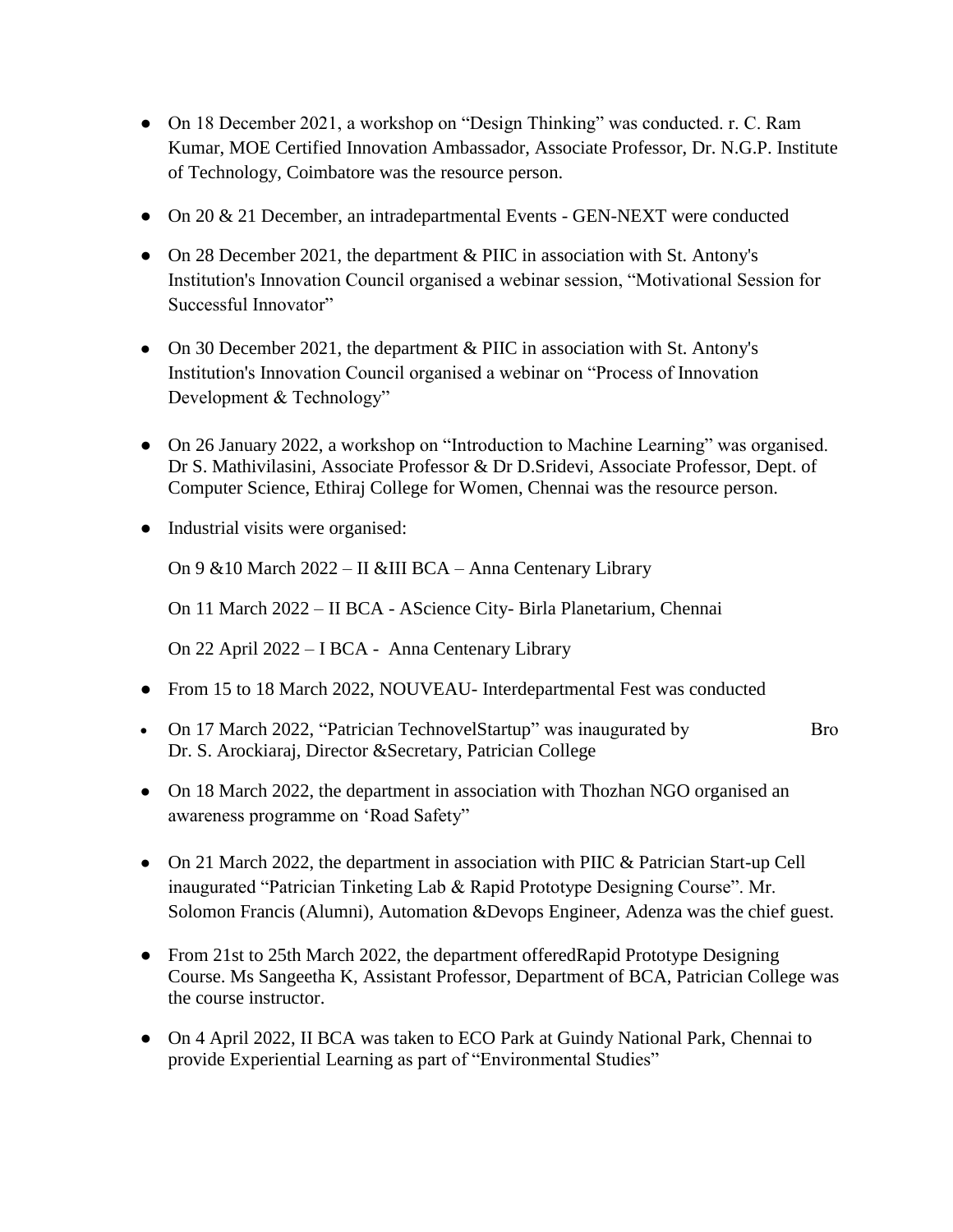- On 7 April 2022, the department in association with PIIC & Patrician Start-up Cellorganized "Business Model Courses - Version II"
- On 10 April 2022, Training for Trainers Session on "Good Samaritan Law and Golden hour" - Satya Plaza, Chennai, was organised byThozhan Organization
- On 23 April 2022, one-day workshop on "Data Communication and Networking Concepts" was organised. The resource person was Ms Merlin John Doss,Retd. Sub Divisional Engineer, BSNL / Trainer, Wisewin Tech, Chennai

The department organised the following webinars/seminars:

- On "Pave your way forward Emerging Trends" on 1 June 2021. The resource person was Dr.Selva Rani B,Associate Professor, Department of Information Technology, Vellore Institute of Technology, Vellore
- On "Internet of Things" on 1 June 2021. The resource person was Mr. AbinSatheesan, Technical Engineer, Enthu Technology Solutions, India PvtLtd.
- On "Soft Skills: The Essentials" on 4 June 2021. The resource person was Dr.Vairamuthu S, Associate Professor and Head, Department of Software Systems, Vellore Institute of Technology, Vellore.
- On "Life Skills Programme on Human Values" on 6 October 2021. Ms LalithaKandasamy, LifeStyle Coach, Dubai was the resource person.
- On "Software Design & Development" (internationals webinar) on 22 October 2022. Mr Nixon Xavier, CEO, CIVA Technologies, Portland, Oregan, U.S.A was the resource person.
- On "Google Ads Basics & Tips to Ace Interviews" on 3 December 2021. Mr ShreyDeepum, Marketing Strategist, Google LLC, Bangalore was the resource person.
- On "Career Counseling Guidance Programme on Personality Development & Stress Management" (international webinar) on 24 January 2022. Mr. Mohammed Rafi ThajmulTechnical Engineer, Team Leader, Project Manager, Apple In(ZA) was the resource person.
- On "Problem Solving Using Python" on 11 March 2022. Dr J.V.N.Lakshmi, Associate Professor, Sunstone Eduversity, Bangalore was the resource person.
- On "Life Skills on Time Management" on 5 April 2022. Ms LalithaKandasamy, LifeStyle Coach, Dubai was the resource person.
- On "ICT Skills" on 8 April 2022. The resource person was Dr B Selva Rani, Associate Professor, Dept of Information Technology, VIT , Vellore.

The department organised National FDP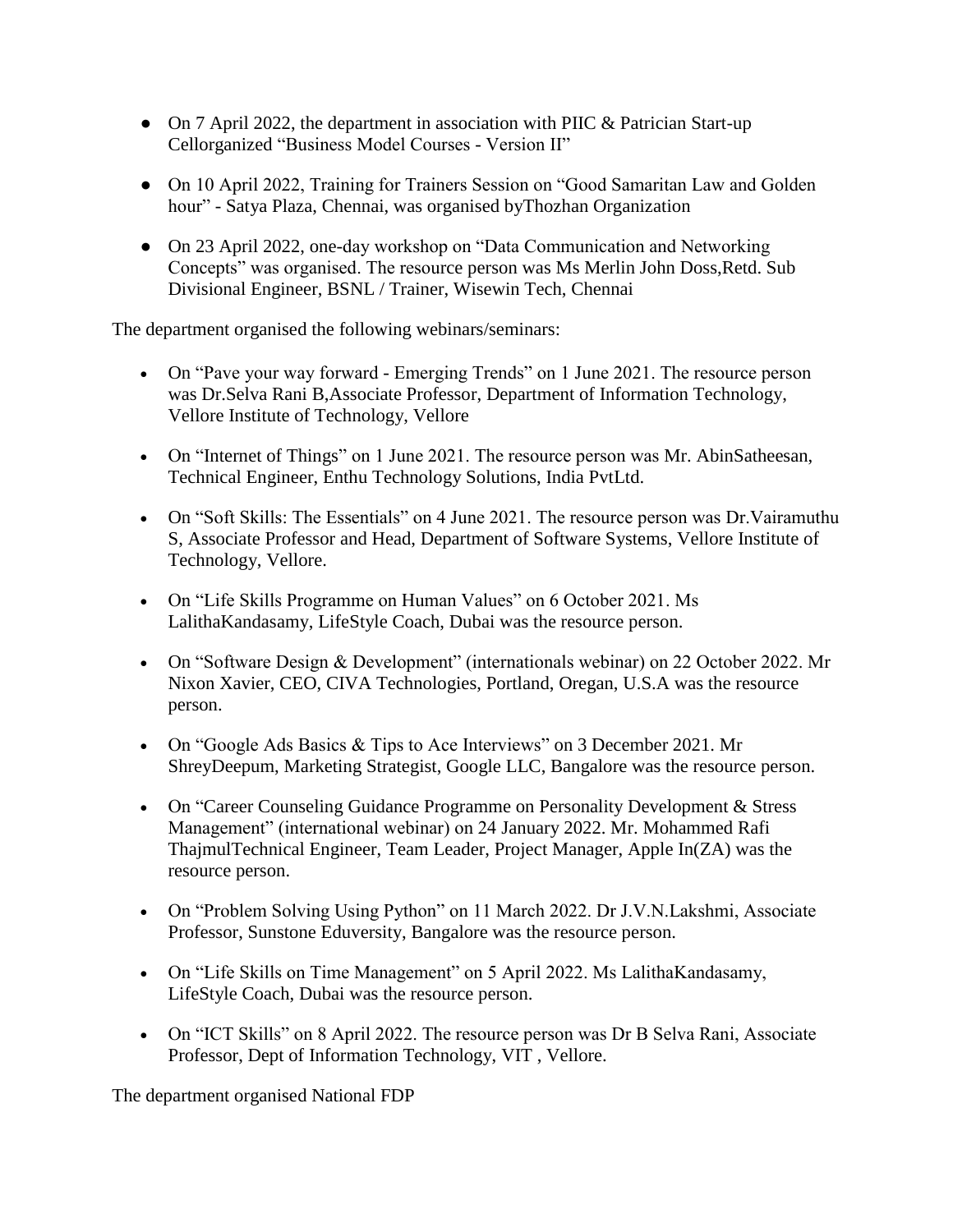- On "Holistic Living" on 10 June 2021. Dr. G. Preethi, MD(Alt Med), Addl chairman, CSH, Bodhi Team, Rotary dist 3232, Acupuncturist and Beautician was the resource person.
- On "Emotional Intelligence" on 18 June 2021. Maya Rathnasabapathy, Associate Professor, Psychology, School of Social Science and Languages, Vellore Institute of Technology was the resource person.
- On "Top strategies for Effective classroom" on 24 June 2021. Dr.Vivek M Nanoti, Principal, Priyadarshini Institute of Engineering and Technology, Nagpur was the resource person.

The department as part of Patrician SEEDS outreach programmes organized the following events:

- On 8 October 2021, on the occasion of World Mental Health Day, a talk on "Emotional" Stability" by Mr Radha Krishnan M,Founder and Managing Trustee, Thozhan Organization
- On 28 October, 14 December  $& 20$  December 2021, as part of outreach programme "EACH ONE PLANT ONE" a tree plantation programme was conducted at Senior Citizen Park, Kottur, Chennai
- On 17 November 2021, the department conducted Drawing Competition for the kids at Jeevadhanam society, Adyar, Chennai -20
- On 18 November 2021, a webinar on "Passion for Excellence" was organised. The resource person was Dr. Maya Rathnasabapathy, Associate Professor, Psychology, School of Social Science and Languages, Vellore Institute of Technology.
- On 21 November 2021, on the occasion of World Day of Remembrance for Road Traffic victims, a talk on "No More Road Victims Remembrance Day" was given by Ms. Saritha, SIPA and Mr. Murali, Director, The institute of Road Transport, Gummidipoondi, Thozhan Organization (NGO), Chennai
- On 27 November, 2021, as part of Activity Based Programme-II- Reach out the Unreached Solutions- Outreach Programme Mathematics class for 10th std& 12th std, and Computer Science class were taken at Jeevadhanam society, Adyar, Chennai On 4 December 2021
- On 2, 6 & 7 December 2021, as part of Activity Based Programme-III Tech Reach Outreach Programme- Computer Literacy Programme & Mathematics class for 10th std & 12th std Students were conducted at Jeevadhanam society, Adyar, Chennai.
- On 22 December 2021 , 25 kgs of Rice bag was donated to Jeevadhanam society, Adyar, Chennai -20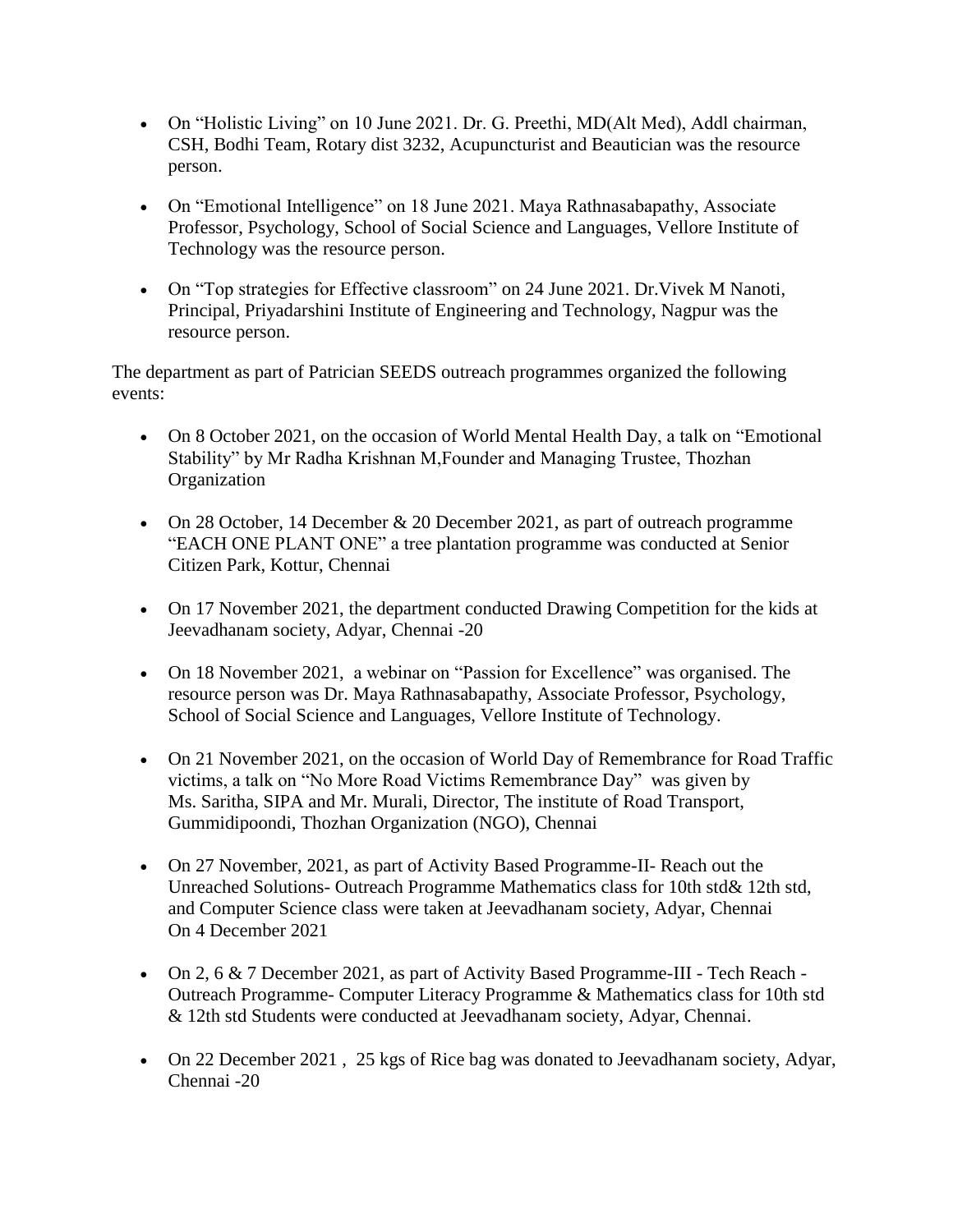- On 25 December 2021, an Outreach programme "Traffic Awareness Campaign with Santa Claus" by Thozhan Organization(NGO) was conducted
- $\bullet$  On 16 & 23 February 2022, Outreach Programme  $\Box$ was organsied **at**,Jeevadhanam Society, Adyar, Chennai
- On 8 March 2022, Outreach Programme  $\Box$  $\Box$  $\Box$  $\Box$  $\Box$  $\Box$  $\Box$  $\Box$  $\Box$  was conducted at Jeevadhanam Society, Adyar, Chennai
- On 9 March 2022, Outreach Programme –□□□ □□□□□□ was organised at Jeevadhanam Society, Adyar, Chennai
- On 9 March 2022, Outreach Programme Awareness Programme on Education (Gypsy Community), was organised at Jeevadhanam Society, Adyar, Chennai
- On 24 March 2022, Outreach Programme  $-\square \square \square \square \square \square \square \square$ , Awareness Programme on Education (GYPSY KIDS) was organsied
- On 9th April 2022, as part of Donate to Educate programme, Rs.5000/- was donated towards school fees of 2 kids at Jeevadhanam Society, Adyar, Chennai

#### **SHIFT II**

- On 9 July 2021, a workshop on "Full Stack Web Development" was organised. The resource person was Mr. Balachakradhar, S/W Consultant, Chennai.
- On 19 25 July 2021, seven-day International FDP in association with IQAC on "Recent Trends in Information Technology & its Applications' was organised. Dr. Abdul Rasheed, Professor, CMR Institute of Technology, Bengaluru; Dr. Preethi Ananthachari, Assistant Professor, Endicott College of International Studies, Woosong University, South Korea; Dr. Selvakani, Assistant Professor Head, Govt Arts and Science College, Arakkonam; Dr. B. Gayathri, Assistant Professor, Bishop Heber College, Trichy; Dr. Jayamala D, Director-MCA, Fatima College for Women, Madurai; Dr. M. Kannan, Assistant Professor, SCSVMV University, Kanchipuram; Dr. M. Sornam, Professor, University of Madras were the resource persons.
- On 20th November 2021, for the Chennai floods, the department contributed to the care & share program
- On 8 December 2021, Bits & Bytes Association of the department organised Intradepartmental Cultural Fest - Tech Freaku 2K21
- On 11 December 2021, a webinar on "Think Positive" in association with SEEDS was organised. Mr. M D Ananda Raj, Asst. Professor, Dept. of CS, Loyola College was the resource person.`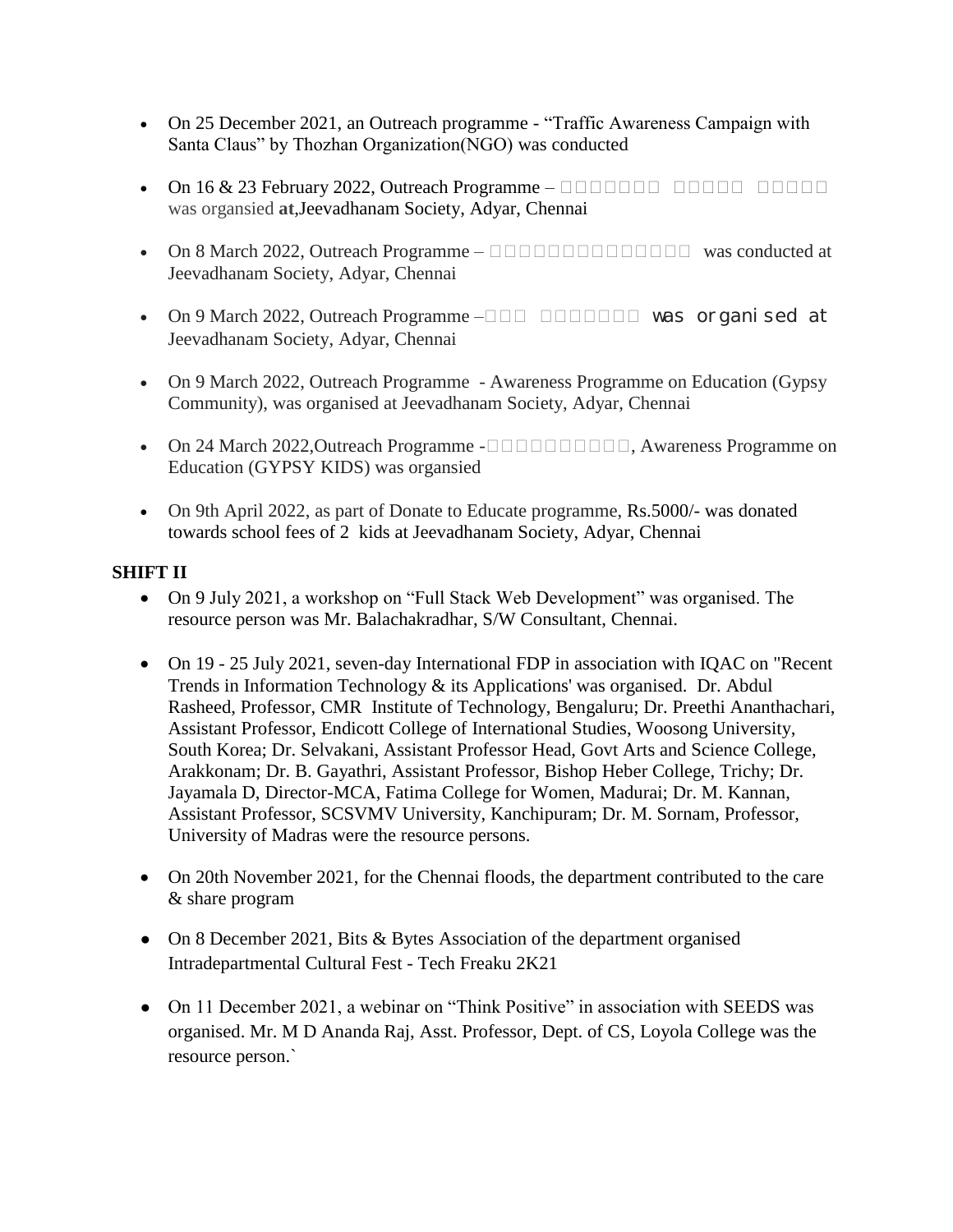- On 17 March 2022, a "Beach cleanup" Programme in association with SEEDS was organised.
- On 19 March 2022, a webinar on "Design Thinking" was organised. Dr. S. Sundararajan, Controller of Examination, Prof. & Head, Department of MCA, SNS College of Technology, Coimbatore was the resource person.
- On 26 March 2022, "Simply Love-Orphan care" programme in association with SEEDS was organized.
- On 29 March 2022, the department & PIIC in association with Sagacions IP organised a seminar on "Importance of Intellectual Property Right for Academic institutions". Mr. AkashDudhwa, Project Manager, Sagacions IP, Mumbai was the resource person.

The department organised the following seminars/webinars:

- On "Emerging Technologies in Computer Applications" on 11 June 2021. The resource person was Mr. Shiva Thirumazhusai, Founder and CEO of NasoTech, USA.
- On "A preparatory Session for NET/SET Paper I&II" on 17 June 2021. The resource person was Dr. M. Pandiyan, Assistant Professor, Department of Computer Applications, Patrician College of Arts and Science, Adyar.
- On "Applications of Augmented & Virtual Reality" 24 June 2021. The resource person was Dr. P. L. Chithra, Professor, Dept of Computer Science, UNOM, Chennai.
- On "Enabling Technology for future vision using IoT" on 7 July 2021. The resource person was Dr. S. Arumugaperumal, Associate Professor & Head, Department of Computer Science, S.T Hindu College, Nagercoil.

### **DEPARTMENT OF COMPUTER SCIENCE**

- On 6 & 7 October 2021, interdepartmental events, Techtonic 2K21 was organised
- Career Enhancement Training Course on Basics of Web Application was conducted from 20 - 26 October 2021. Mr. Vinoth Kumar, Software Engineer in WEGoT Utility Solutions Pvt. Ltd., Chennai- Alumnus (2014 - 2017) was the instructor.
- On 8 December 2021, a webinar on "Youth Welfare A Guide to Capacity Building" was organized. Mr. Koshy Ninan, Associate Professional, Human Resource, DXC Technology, Chennai was the resource person.
- On 20 December 2021, a webinar on "Internet of Things Real Time Applications" was organised. Dr. K. Priya, Asst. Professor & Research Co-ordinator, PG & Research Dept. of Computer Science, MarudharKesari Jain College for Women, Vaniyambadi was the guest speaker.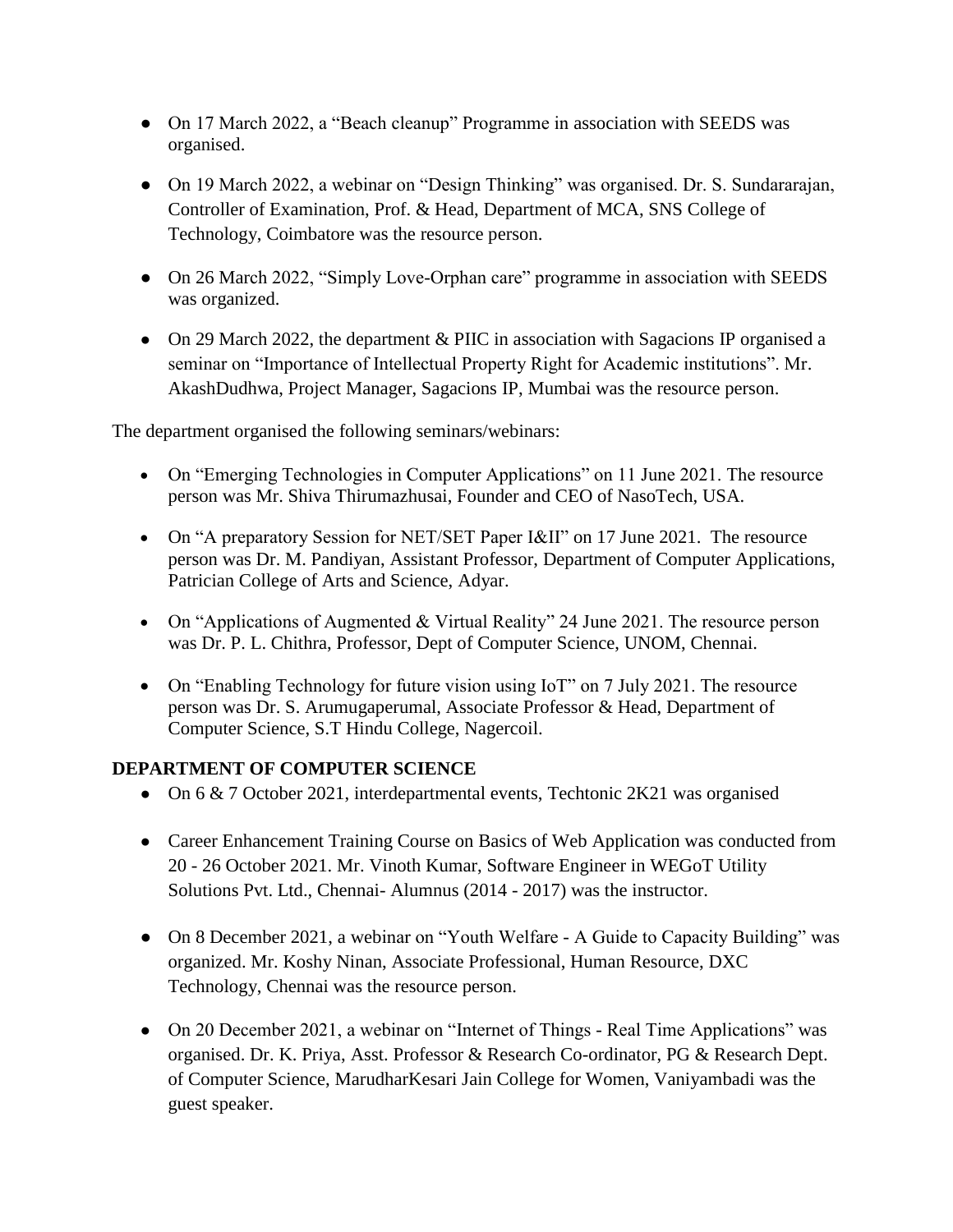- On 12 January 2022, as part of the Mentor-Mentee programme, the department & PIIC in association with Madurai Gandhi N.M.R. Subbaraman Arts College for Women organised a lecture on "Design Thinking". Mr.KarthikNagarajan, Associate Professor, Civil Engg. Dept., Pillai HOC College of Engineering & Technology, Navi Mumbai was the guest speaker.
- On 17 March 2022, the department & PIIC organised Internal Hackathon for Software & Hardware Edition
- On 21 March 2022, E-Quiz on "Love Forest, Love Earth" on the occasion of International Day of Forests was conducted
- On 23 March 2022, the department & PIIC organised a seminar on "How Innovation Can Bring Creativity". Ms. H. Summia Parveen, Asst. Professor, Dept. of Computer Science & Engineering, Sri Eshwar College of Engineering, Coimbatore was the chief guest.
- On 11 April 2022, "Boot Camp on Product Development" was organized. Ajith Kumar, alumni from 2017-2020 Batch and Sathish Kumar M from 2018-2021 Batch were the instructors.
- "A Collaborative session on IoT Trending Technology" was organized on 22 April 2021.

The department, as part of Student Development Programme, organised the following programmes:

- On "How AI impacts Digital Marketing" on 3 June 2021. Mr. Saravanan, CEO, Four steps Training Solutions, Chennai was the Resource person.
- On "IP SPOOFING" on 5 June 2022. Mrs. Vijayalakshmi, Assistant Professor & Head I/c DG Vaishnav College, Chennai was the resource person.
- On "IP into Product" on 10 June, 2021. The resource person was Dr.R.Valli, Professor(ECE), Head (R & D), Manakula Vinayagar Institute of Technology, Pondicherry.
- On "Recent Trends in IT" on 14 June, 2021. Mr. James Benedict Felix. S, Head, PG Department of Computer Science, Mar Gregorios College, Mogappair West, Chennai was the resource person.
- On "Essential Life Skills for growth and development" from 6-9 July 2021
- Value Added Course was taken from 20 to 25 September 2021.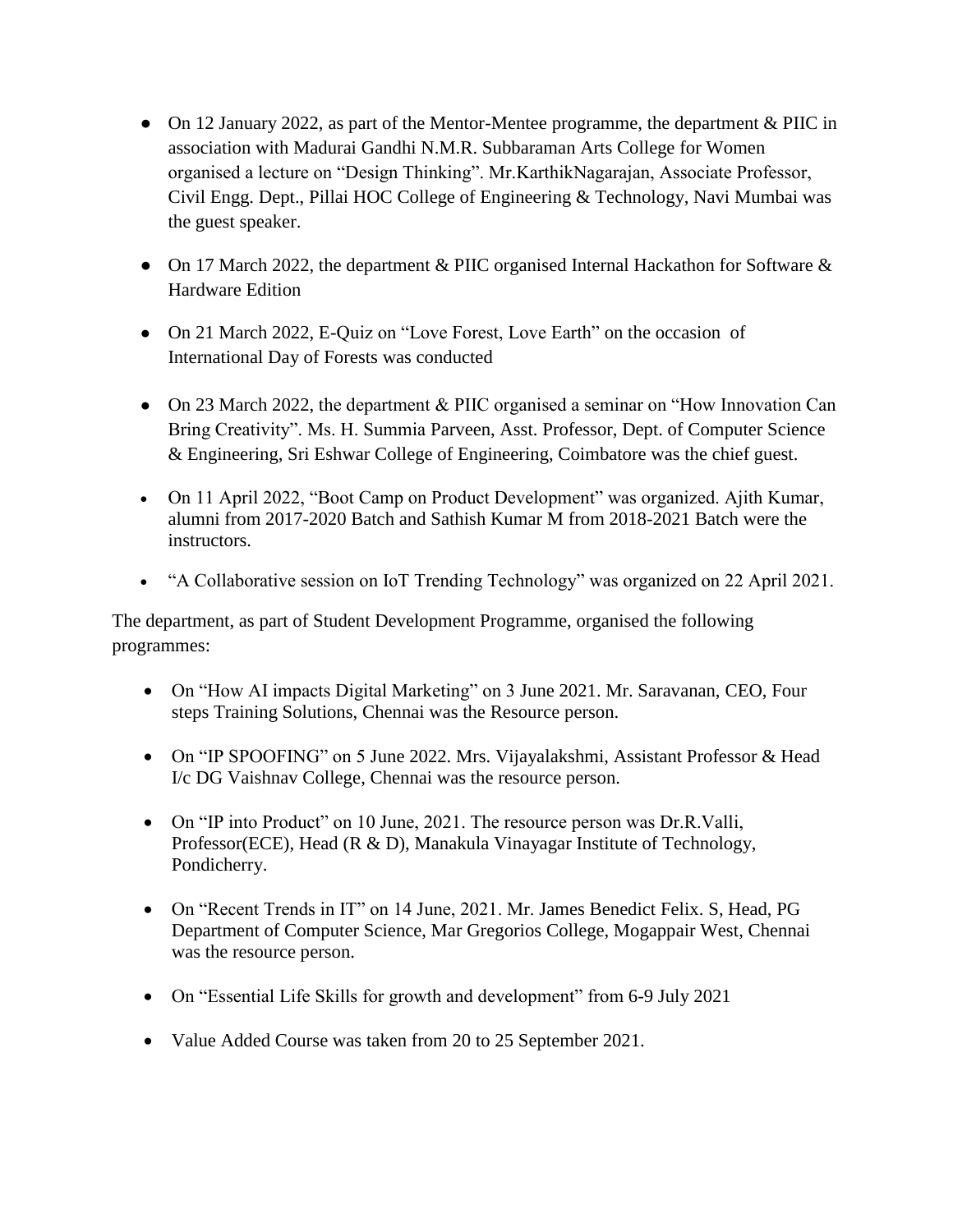As part of Professional Development Programme, the following events were held:

- A series of programmes on Innovations, Incubation Startups and Research Challenges in India on the following dates: 14, 15, 18 & 19 June 2021.
- On "UGC NET/SET Paper II Computer Science" from 12 to 17 July, 2021. The resource person was Dr.Udhayakumar, Assistant Professor & Co-ordinator, Department of Software Application, A.M.Jain College, Chennai.

#### **Shift II**

- On 30 November 2021, intradepartmental competition, Technerds 2K21 was organised
- On 8 December 2021, a webinar on "Youth Welfare A Guide to Capacity Building" was organised. Mr. Koshy Ninan, Associate Professional, Human Resource, DXC Technology, Chennai was the resource person.
- On 14 December 2021, interdepartmental events, Technerds 2K21 was conducted
- On 25 April 2022, PIIC and Department of Computer Science Shift II in association with Turnip Innovations and mentee institutions organized a webinar, on the occasion of world IPR Day, on "Converting Research to Patents". Dr Rahul Kapoor , Founder and director of Turnip Innovations Kolkatta was the resource person.

### **DEPARTMENT OF SOCIAL WORK**

- On 10 May 2021, the department in association with Banyan and the alumnae of the department engaged in grief counselling after being trained for a month with families of COVID affected and COVID based death
- On May 18, 2021, the department released its e-placement brochure
- On 28 May 2021, the department orgainsed a webinar on "Answer to Society's Question"
- On 8 June 2021, the department orgainsed a workshop in association with Bethshan Special School to train students on special education strategies to help specially abled students to cope with online classes
- On 15 & 16 June 2021, the department orgainsed an Entrepreneurship Online Learning Programme in collaboration with BYST (Bharatiya Yuva Shakti Trust)
- In the last week of June 2021, on the occasion of international day against drug abuse  $\&$ illicit trafficking, competitions, awareness programme and oath taking were held
- On 30 June 2021, a webinar on "TB & COVID 19 for Healthcare Workers and Public" to understand the nature of both diseases and proper care and intervention was organsied
- On  $6 \& 7$  July 2021, the department organized a student development programme for outgoing students on career readiness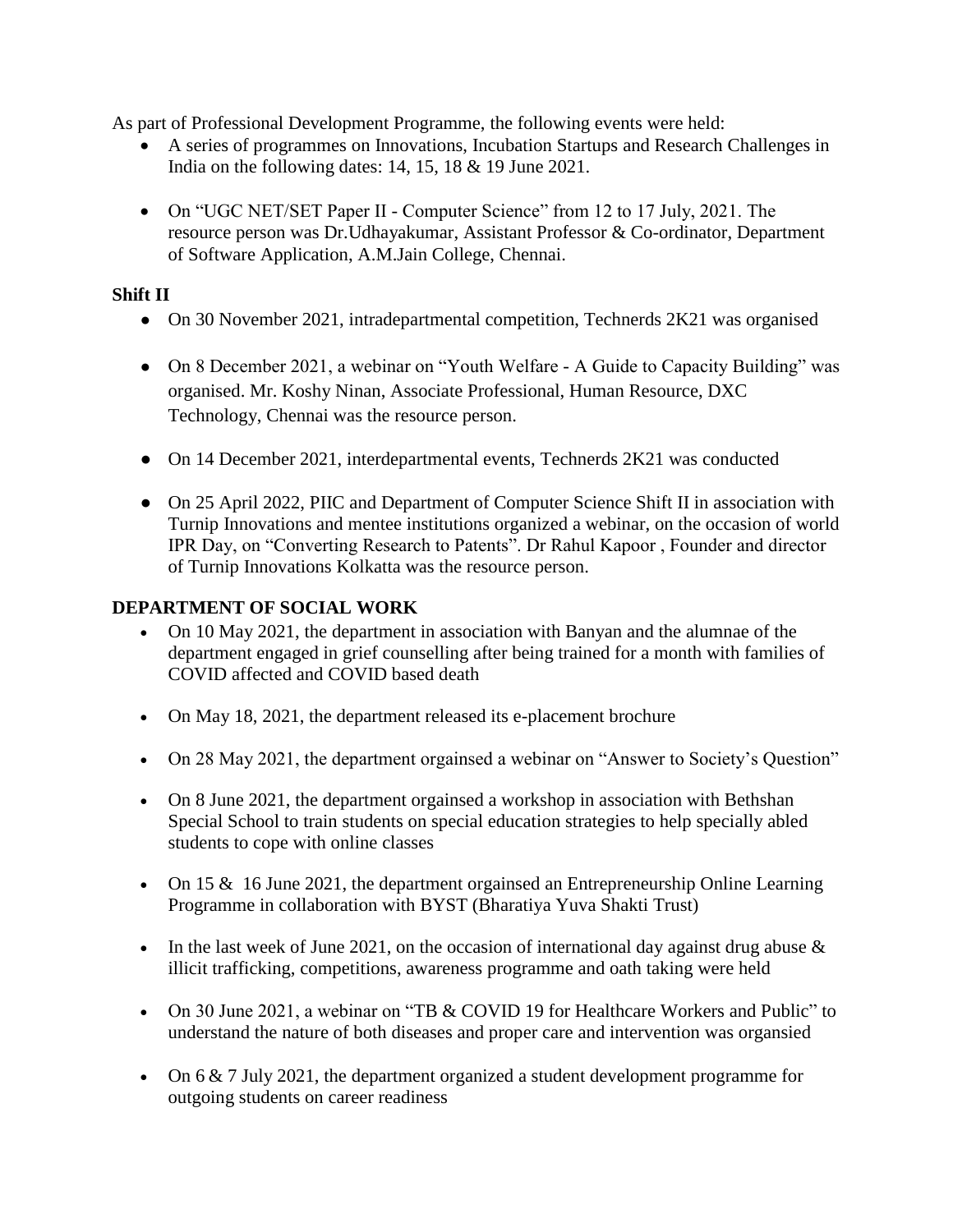- On 12 July 2021, a national workshop in association NIDM on basics of disaster management was organised
- From 12-23 July 2021, value added course on media application skills was taught
- In the month of July the department in association with World vision engaged in research study that was in collaboration with University of Melbourne.
- On 28 July 2021, the department signed an MoU with Bethshan Special School. World Vision, Ministro & YUVA
- On 28  $\&$  29 July 2021 the department in association with department of Psychology conducted an awareness programme on behavioural and social sciences at St. Michael & St. Patrick school
- On 7 Aug 2021, the department in association with Sowers Reconnect the Department Alumni Council conducted a webinar on coping strategies
- On 9 August 2021 the department in association with Mohan foundation conducted a programme 'Opportunities for action: Organ Donation'
- From 14 August to 31 2021 the department in association with Ministro conducted a certificate programme on social innovation.
- On 16 August 2021 life skill programme was conducted for tribal students in collaboration with WECARE
- On 2O August 2021 the students interacted with a refugee to understand their life and the challenges involved.
- From 30 Aug to 9 Sep 2021 students attended a value added course on media and digital competence.
- On 14 sep 2021, World Democracy Day was observed by oath taking and awareness was given through street play
- On 20 Sep 2021, students interacted with the family member of a death sentenced convict to understand the problems of a family in that situation.
- On 24 Sep 2021 the dept in association with the sowers reconnect, the department alumni observed the world ozone day by planting saplings of Snake Plant
- On 25 Sep 2021 the department created an awareness on the importance of education through street play.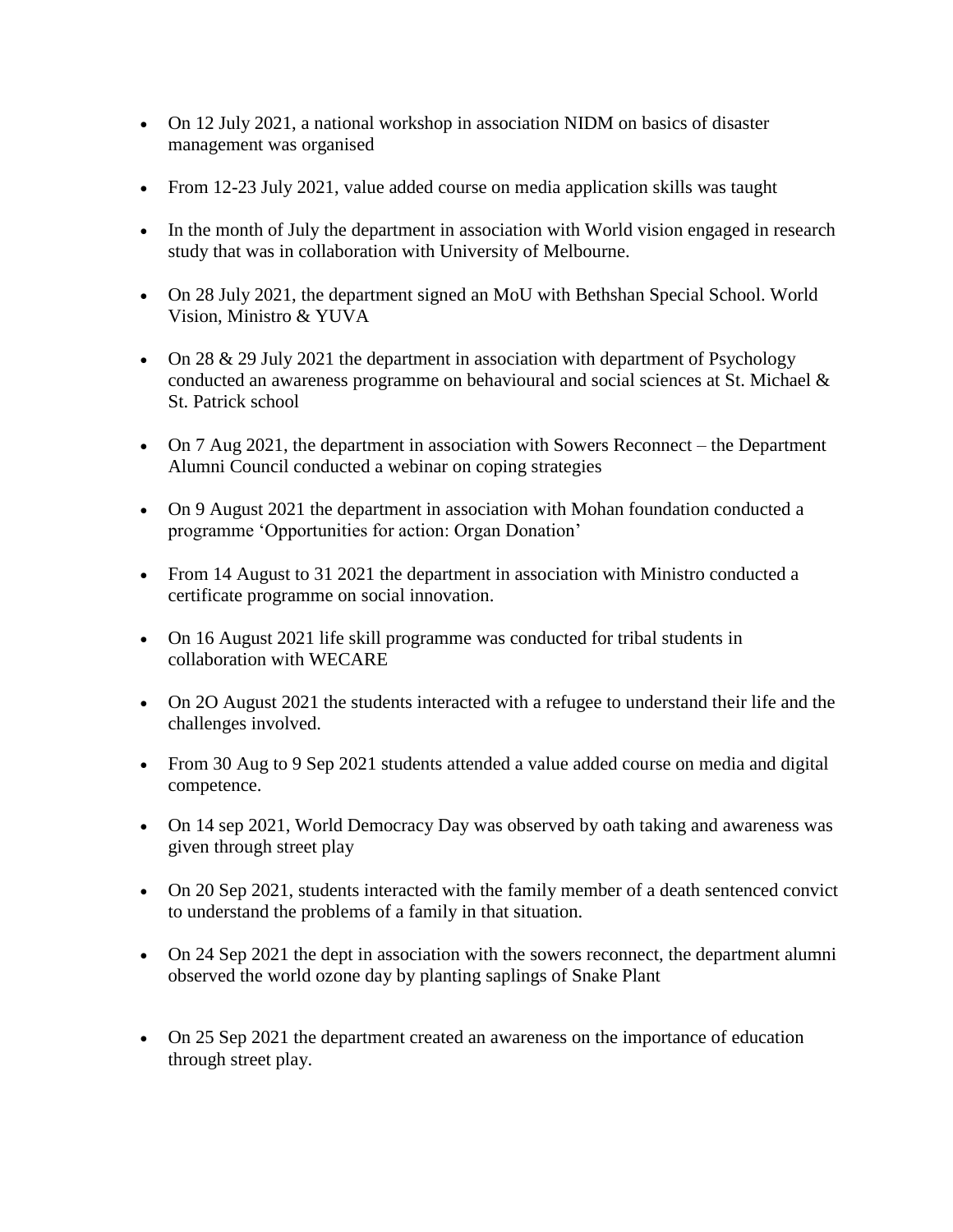- On 29 September 2021, the department in association with Integrated Child Welfare Services conducted an awareness programme on Nutrition, "National Nutrition Week"
- On 11 October 2021, the department in association with the department of Psychology organised an awareness programme, "Mental Health in an unequal world" to mark Mental Health Day
- On 16 Oct 2021 the STEPS programme on personality development for schools was organsied
- On 18 Oct 2021 the department conducted the STEPS programmes on stress management for schools
- On 27 Oct 2021, students interacted with a visually challenged person to understand the challenges of life from their perspective.
- On Dec 2 2021 the department observed World AIDS day through awareness creation.
- On 3 Dec 2021 the department in association with SOWERS reconnect organized a guest lecture on transactional analysis
- On 6 Dec 2021, a guest lecture was conducted on life skills needed in current scenario.
- On 13 December 2021, intradepartmental culturals, Luminaire 2021 was organised. Ms. Angelin Prince, Director, The Candles was the chief guest.
- On 18 December 2021, the department in association with NISD & Hertitage Foundation conducted a national webinar on "Intergenerational Responsibility"
- On 20 December 2021, interdepartmental culturals, Petriochr 2021 was organised.
- On 21 Dec 2021, the faculty of the dept facilitated the training on POSH with ITI centres in the capacity of resource persons.
- On 4 February 2022, a programme named "Close the Care Gap" was conducted on the occasion of World Cancer Day
- On 12 February 2022, the department in association with IRDRP conducted a programme for local rural women on reproductive health and wellbeing
- On 14 Feb 2022, students interacted with transgender to understand the challenges of life from their perspective.
- In the month of February 2022, the students in collaboration with World vision involved in the data collection of the evaluation of COVER project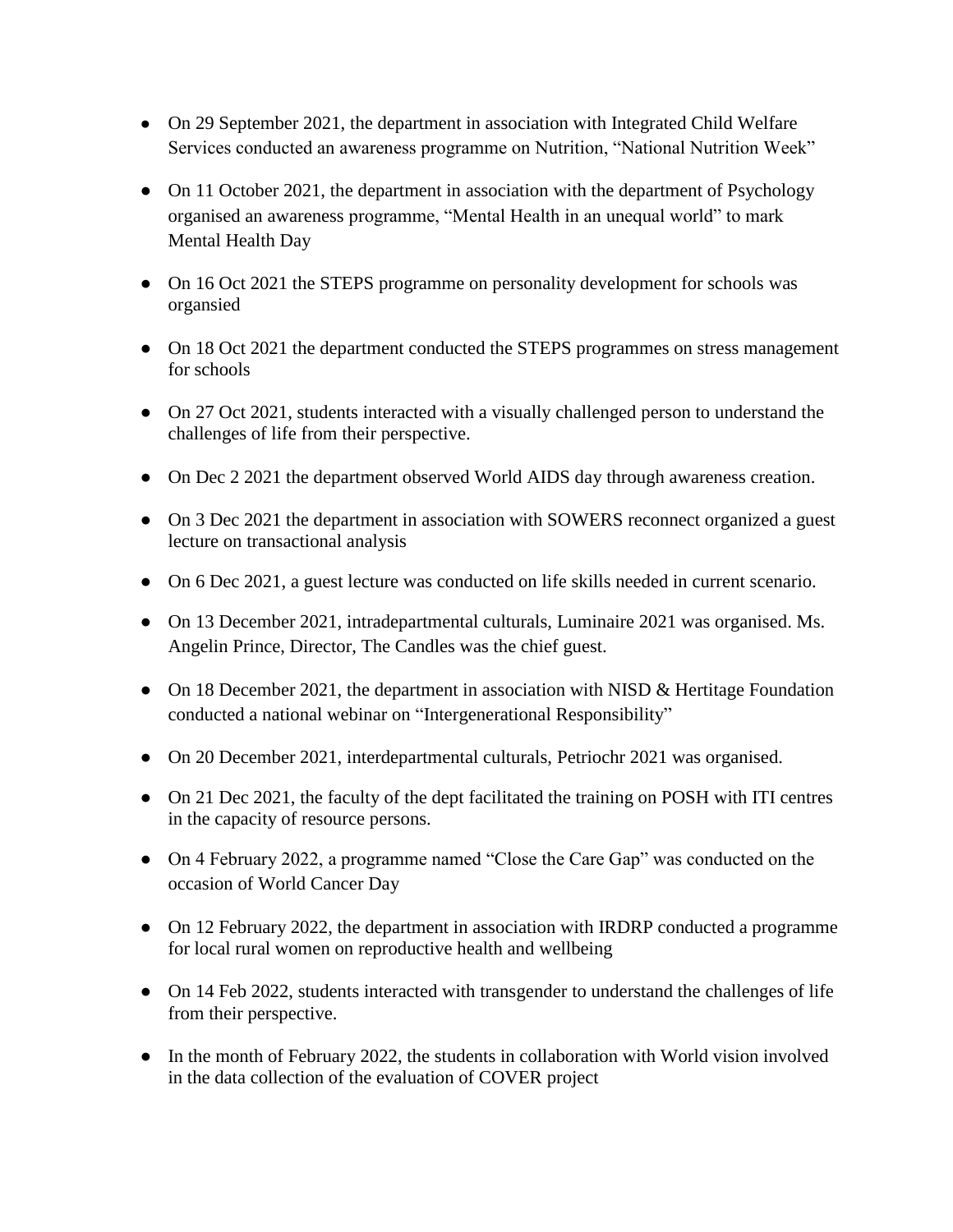- On 4 March 2022, the department signed an MoU with TNUHDB for social audit
- On 10 Mar 2022, the students interacted with Mr. Martin our alumni through online to understand the scope of Social work abroad
- On 14 march 2022, the department signed MoU with Innovation Nest
- On 23 March 2022, an awareness programme on "Child Helpline" in collaboration with Chennai ChildLine& Indian Council for Child Welfare (ICCW) was conducted. Mrs. C. Shyamala Devi, Dy. Commissioner of Police - Chennai, Mrs. A. Tamilselvi, Child Welfare Committee Chairperson - Central, and Mr. RajkumarMuthukrishnan, Child Welfare Committee, Chairperson - South were the invited speakers.
- On 31 March 2022, a workshop on "Digital Generation, Our Generation Girls in Digital Era" in association with Don Bosco AnbuIllam was conducted. Fr.Joseph Leo, Fr.James Raj & Fr. Ernest was the resource person.

As Part of the faculty development programme, the department &PIIC in association with St.Antony's College of Arts and Science organised a series of talks:

- On "Innovation for Career Opportunity'' on 4 February 2022.
- On "Innovation as Career Opportunity" on 7 February 2022
- On "Copyrights and Patent Filing" on 8 February.
- On "Entrepreneurship Skill Development and Behavioural Skill" on 9 February. Dr. Sanjeev Shrivastava, Dean Academics, Research and Development, Pof. of Computer Science Engineering, Guru Nank Institute of Technology, Hyderabad was the guest speaker for these talks.
- On 'Process of Innovation Development & Technology Readiness level and Commercialisation of Lab Technologies and Tech Transfer'' on 5 February 2022. Dr. S. M. Subash, Associate Professor, Civil Engineering Department, MOE Certified Innovation Ambassador, Guru Nanak Institute of Technology, Hyderabad was the guest speaker.
- On "Design Thinking" on 8 February 2022. Mrs. Raichel Diana, Asst. Professor, Dept.of SW, MOE Certified Innovation Ambassador was the speaker.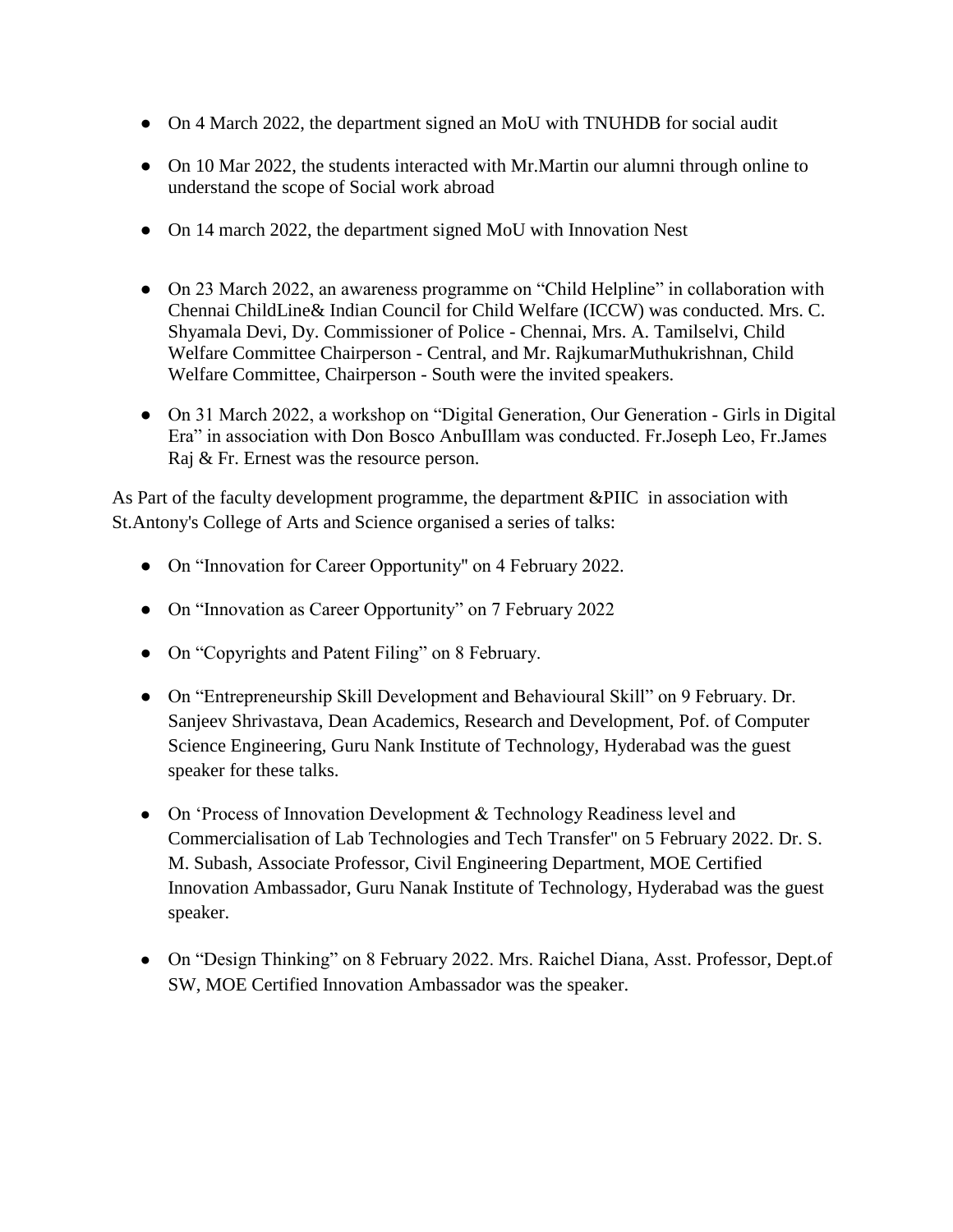### **DEPARTMENT OF PSYCHOLOGY**

- On 1 October 2021, as part of the World Smile Day celebration, the faculty members and the students were invited to take photos of them smiling inside a frame
- On 11 October, in association with the department of Social Work organised an awareness programme, "Mental Health in an unequal world" to mark Mental Health Day
- On 8 March 2022, a guest lecture on "Do Women Safety Laws Empower Them?" was organised. Mrs. AdhilakshmiLogamurthy, Advocate, Social Activist, Legal Consultant & Trainer was the guest speaker.
- On 16 March 2022, Series 1, Part 1 of Beginner's Research Workshop series, "Basics of Research Conduction '' was held. Dr. S. Sasikala, Asst. Professor, Dept. of Psychology, University of Madras was the resource person.
- On 8 April 2022, Psychology Lab was inaugurated at E-Block, first floor. Rev. Bro.Christopher Dawes, Frm, Provincial and Patrician Brothers, Frm, Principal, St. Michael's Academy, Adyar, Chennai was the chief guest.

### **DEPARTMENT OF VISUAL COMMUNICATION**

- On 20 November 2021, interdepartmental Quiz / Poster Making & Photography Competitions were held on the occasion of World Television Day.
- On 7 March 2022, as part of International Women's Day celebrations, a Mobile Photography Competition was held.
- On 18 March 2022, a workshop on "Documentary Filmmaking" in collaboration with Blue Hora University, Ethiopia was conducted. Mr. VigneshThangaraj, Visualizer/Researcher/Editor/ Designer was the resource person.
- On 24 March 2022, an awareness programme on "Drug Abuse and Addiction" in association with TTK Ranganathan Clinical Research and National Institute of Social Defence (NISD) was conducted. Ms. Jacqueline Allenby David., Sr. Counselor, TTK Hospital was the resource person.
- On 7 April 2022, a workshop "Plain Leaf Art" was conducted

The department organised the following webinars/seminars:

• On "Impact of Social Media on Academics" on 20 October 2021. Mr. DerejeBiru Adal, Vice Dean, College of Social Science & Humanities was the resource person.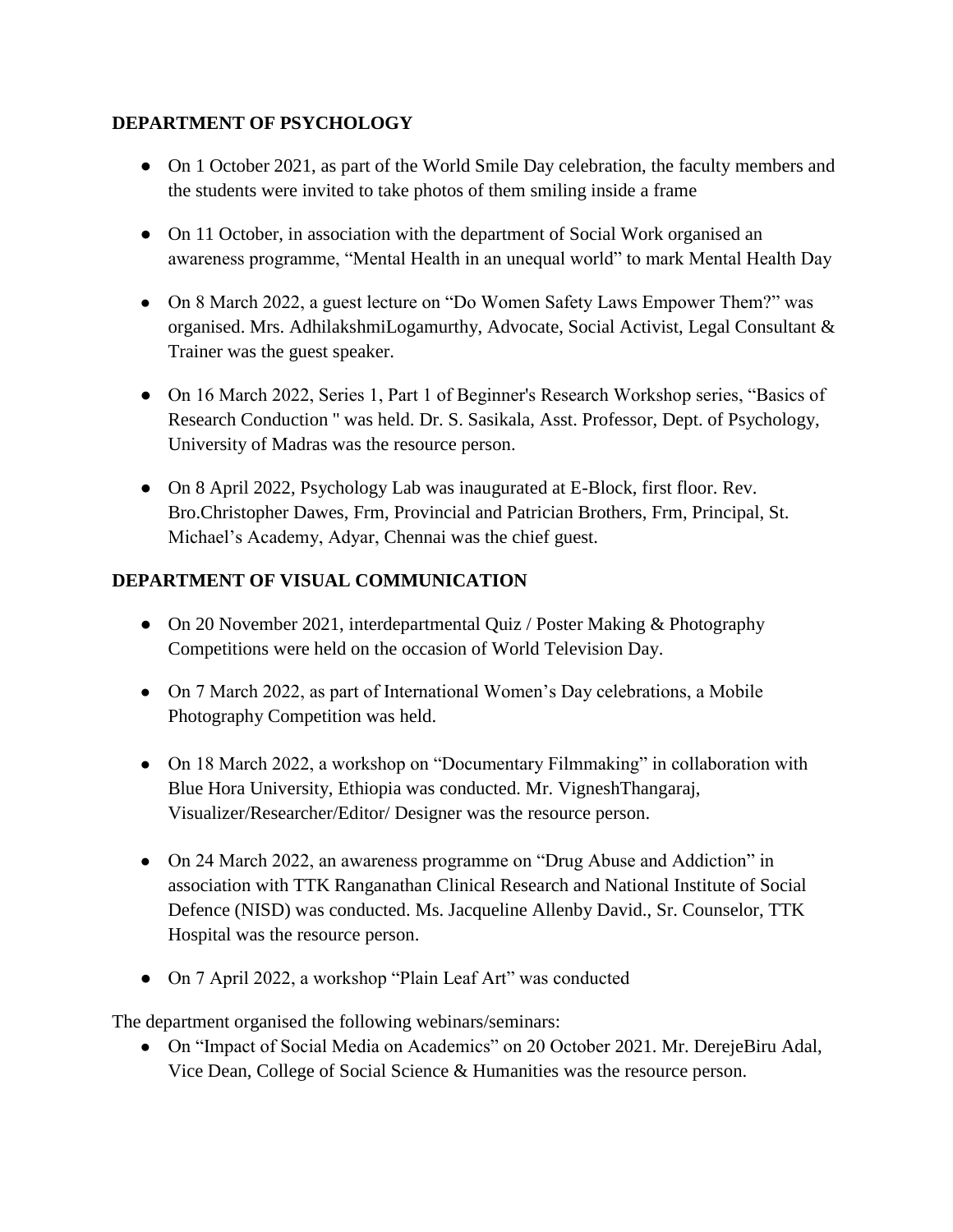- On "The Real and Unreal : The Visual Perception of images" (international) on 13 December 2021. Dr. Elango, Sr. Artist, HOD, PG Department of Electronic Media, St. Thomas College of Arts and Science was the resource person.
- On "Effective Digital Marketing Strategies for Start ups" on 12 March 2022. Mr. Naveen Kumar. S., Asst. Professor, Loyola College was the resource person.
- On "Art & Craft of Interviewing" on 7 April 2022. Mr.Arundaiappan, Behind Woods, Lead Anchor was the resource person.
- On "Turning Passion into Career" on 11 April 2022. Mr. Rajesh Kumar, Senior Game Designer, Freelancer was the resource person.

### **EXTENSION ACTIVITIES**

Extension activities provide a link between college and the society. In order to mould students as socially responsible and sensitized students the college plans and executes activities through clubs and cells

### **INNOVATION CELL**

Patrician Institution Innovation council registered in October 2019 under MOE Innovation council to promote Innovation and Entrepreneurship culture among the students. It aims at making the college Advancement Centre and foremost favoured goal for Start ups by 2025. The Council organized more than 30 National and State level awareness programmes for students and faculty. The council also filed one copy right. The council was awarded a 4 star ranking with Mentor Status by Ministry of Education. PIIC also provides mentoring support to 6 colleges to develop innovation and entrepreneurship ecosystem in their campus. PIIC has also received the ATAL Ranking for Institution Innovation Achievement as Band Performer for the academic year 2021-2022 an initiative of MOE. In order to achieve its vision, the cell has organised various programmes including talks, seminars and workshops.

- On 29 October 2021, a faculty development programme on "20th Century Employability Skill Learn wise Certificate Program" was organized by PIIC, PCEC & PCEDC
- On 29 October 2021, PIIC, PCEC & PCEDC in association with Wadhwani Foundation organised the Valedictory Ceremony of 20th Century Employability Skill Learn wise Certificate Program. Mr. VikramJha, Program Manager, Wadhwani Foundation offered his felicitations.
- On 17 November 2021, the cell & the department of Commerce (Shift 1) in association with MSME, Government of India organsied a workshop on "Entrepreneurship and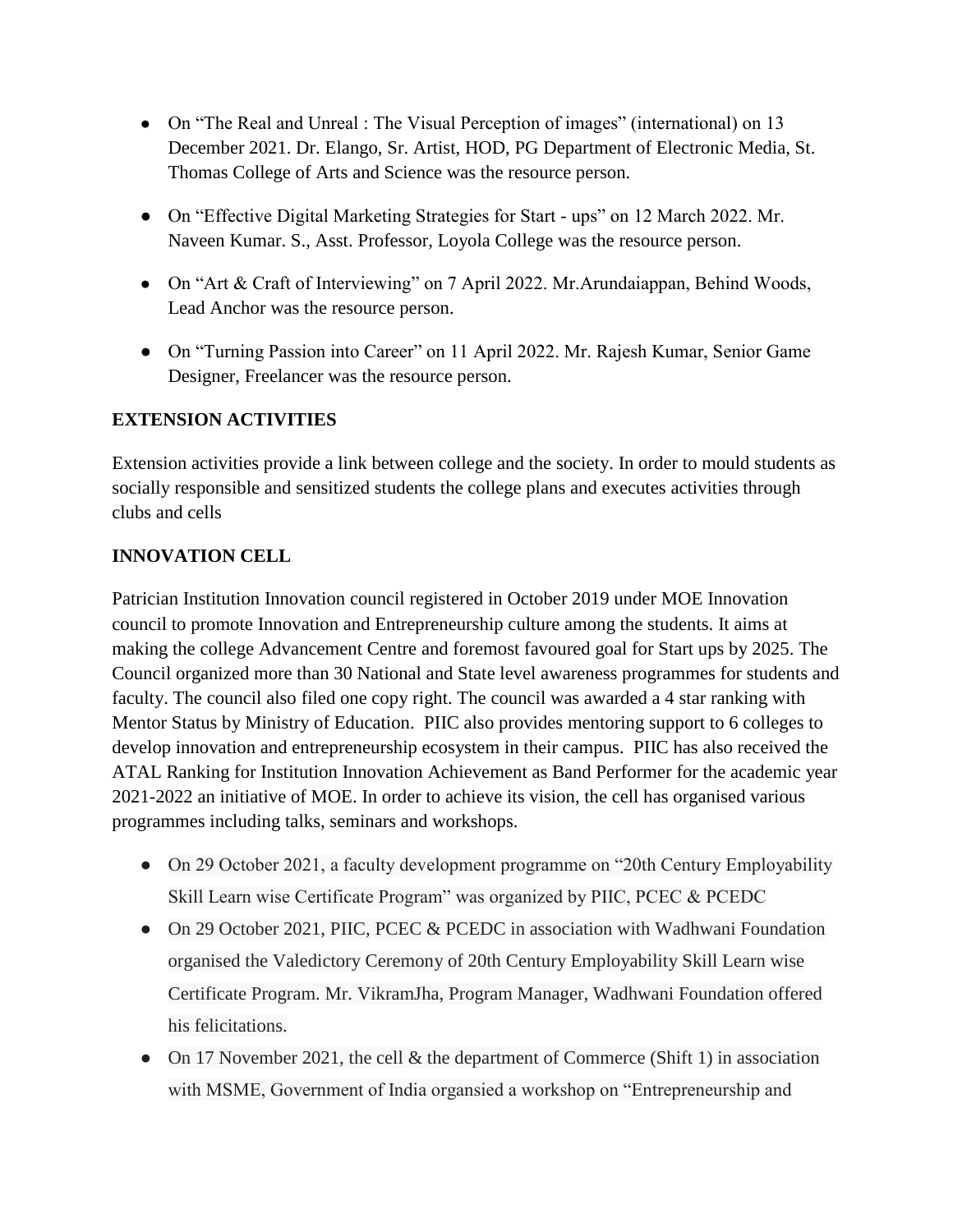Innovation as Career Opportunity ''. The resource person was Mr. S. Suresh Babuji, Joint Director, MSME - Development Institute.

- On 21 October 2021, a panel discussion on "Idea Generation & Repository" was held
- On 8 December 2021, under the guidance of PIIC, Entrepreneur & Startup Initiatives were taken
- On 24 November 2021, a panel discussion on "Atmanirbhar Bharat Vocal for Local, Make in India for the World" was conducted
- On 9 December 2021, an orientation programme, Patrician Incubation Support for startups was organsied
- On 9 December 2021, a workshop on "Entrepreneurship Development Phases" was conducted. The resource person was Mr. Shiv Ganesh Kumar, Director of Success Imprint Co., Business Profit Coach, Chennai.
- On 16 December 2021, inauguration of Entrepreneurship Certificate programme on Mushroom Cultivation was held. The resource person was Ms. M. Anitha, Asst. Prof. & Head, Department of Biotechnology, Selvam Institute of Innovation Council & Department of Biotechnology.
- On 18 December 2021, Innovation ambassadors gave a series of motivational talk
- On 8 February 2022, the cell in association with St.Antony's College of Arts and Science for Women, Dindigul organised a talk on "Design Thinking". The resource person was Mrs. Raichel Diana, Asst. Professor, Dept.of SW, MOE Certified Innovation Ambassador.
- On 9 February 2022, as part of the Mentor Mentee Programme, a talk on "Intellectual Property Rights" was organised. The resource person was Dr. Unika. D., Head, Associate Professor, MOE Certified Innovation Ambassador.
- On 3 March 2022, the cell in association with Enviro Club & AWCEM Foundation a seminar on "Waste Not - for Sustainable Liiving (A Solid Waste Management Initiative)" was organsied
- On 8 March 2022, PIIC & PG & Research Department of Commerce in association with Entrepreneurship Development & Innovation Institute - IEDP - University of Madras a workshop on "Business Model Canvas' ' was conducted. The resource person was Mr. R.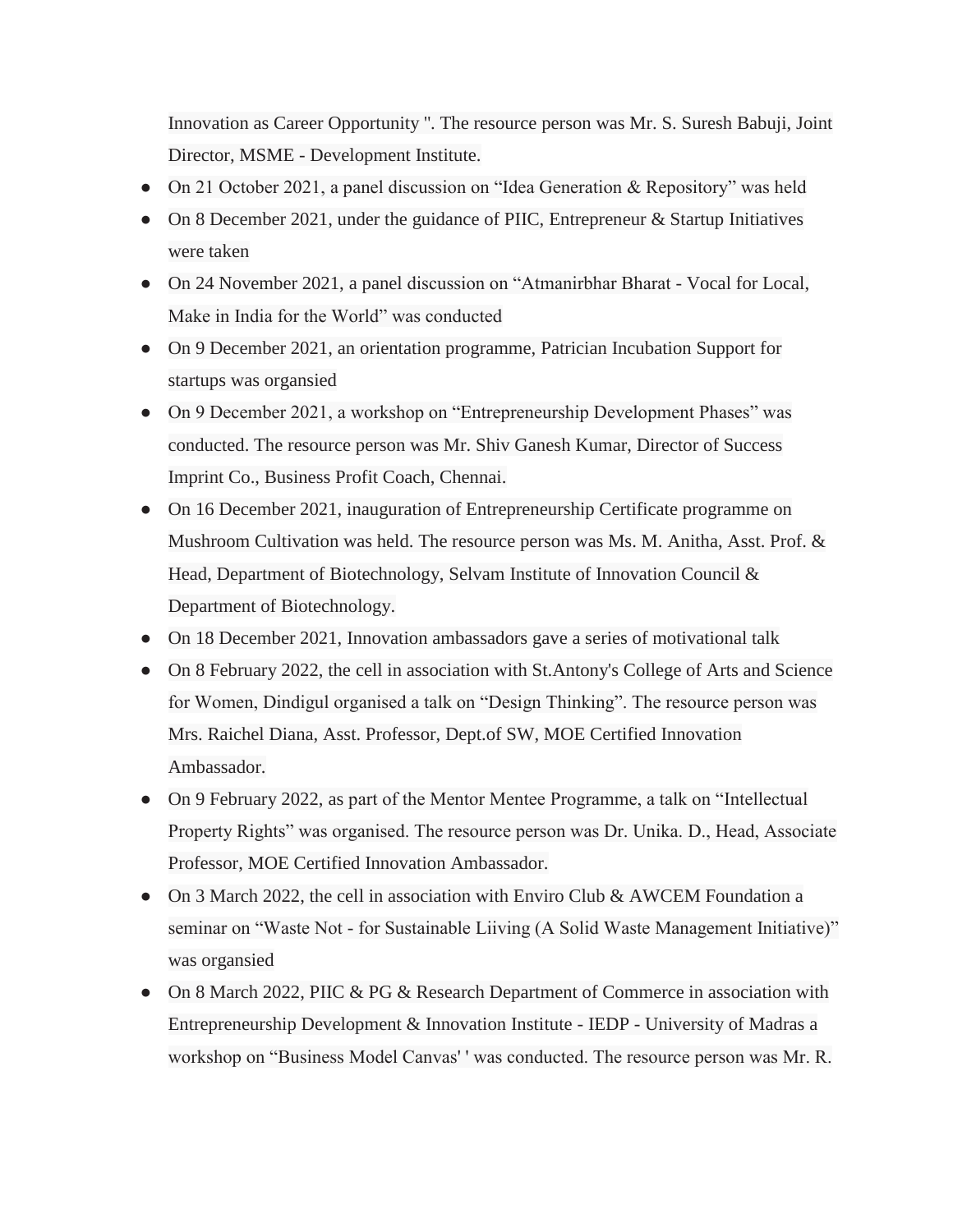Ramachandran, Field Coordinator & ILO Trainer , EDIITN - Madurai & ILO Geneva - TN.

### **ICC/WOMEN'S CELL**

To create awareness on gender sensitive issues, Internal Complaints Committee & Women's Cell organised the following programmes:

- From 26 29 October 2021, the cell in association with Inner Wheel Club organised training programme for PG girls
- 13 February 2022, a webinar on "Reproductive Health" was conducted. The resource person was Dr. Lalitha Devadason.

### **ENTREPRENEUR DEVELOPMENT CELL**

The objective of ED Cell is to create job providers rather than job seekers. The Cell imparted entrepreneurial skills through motivational talks, training programmes and interaction with entrepreneurs.ED Cell in association with the University of Madras and Startup India conducted Entrepreneurial awareness programme and Patrician Mela was conducted to identify the Entrepreneurial skills among the students.

- 3 December 2021, "Aspiring Entrepreneurs Program" was organised. The expert speakers were Mr. BashyakarMattapalli, Sr. Partner, K. Gopal Rao & Co., CA Firm, Dr. R. Subramnian, Founder & CEO, MInd Biz, , Flt. Lt. Sridhar, ChakravathiMulakaluri, Leadership Coach &Startup Mentor, and Mr.Vijayan. K., Head - Academic Operations, ICT Academy
- The cell in association with Literacy Cell organised a series of Patrician Mela encouraging the students/faculty members to put up stalls to sell various items

#### **ROTARACT CLUB**

- On 30 September 2021, a webinar on "Stress Management through Laughter Therapy" was organised. The resource person was Dr. J.M. Arul Kamaraj, Asst. Professor, Department of Social Work, Loyola College.
- On 11 October 2021, Short Film making competition was held on the occasion of International Girl Child Day
- On 7 March 2022, installation ceremony was held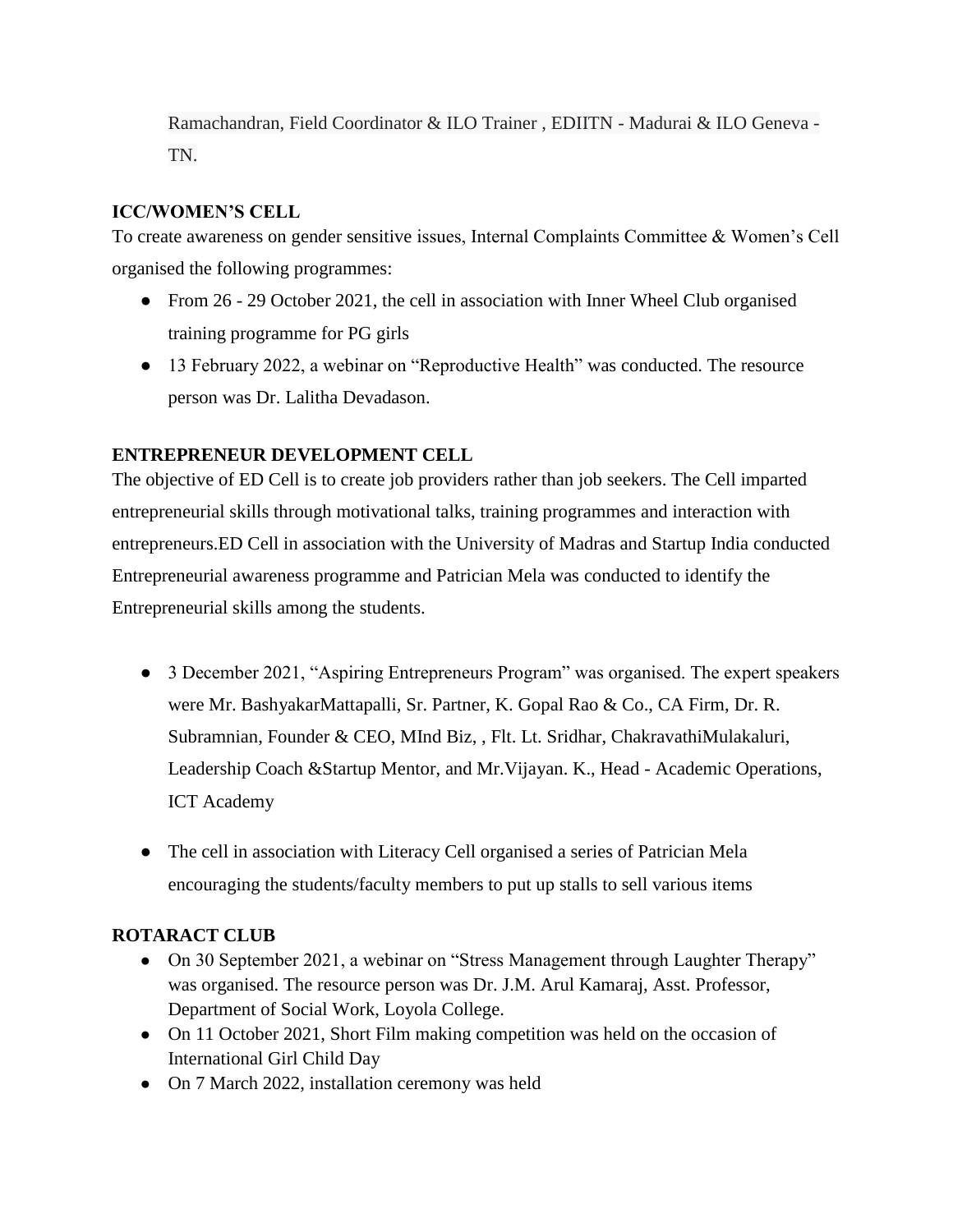● On 23 March 2022, a talk on "Organ Donation'' was organized. The resource person was Ms. Maryann Manasseh (Director Brand Dev), The Kidney Warrior Foundation.

### **LEO CLUB**

The office bearers of the club for the academic year were installed on 11 March 2022. In order to create awareness on guidelines issued on managing Covid pandemic and Diseases like Malaria a series of online quizzes was conducted.

### **NSS**

This year, NSS units of Patrician College of Arts and Science conducted various programs, including awareness camps on social issues through walkathons, door-to-door campaigns, street plays, singing, wall-painting and other competitions.

- On 24 September 2021, Farmstead Tree Planting Function was organised as part of 75th Independence Day celebrations
- On 28 October 2021, a programme on "Clean India" was organsied. The resource person was Shri Satya Prakash Patnaik, Regional Director of Bangalore NYKS.
- On 13 October 2021, Street Play on Fire Incidents was conducted to observe International Disaster Reduction Day
- On 3 March 2022, an orientation programme, "Not Me But You" was organised. The resource person was Mr. M. PrithiviRajkumar, Assistant Professor of English.
- On 14 March 20022, inauguration of NSS Special camp 22 was held. The chief guest was Mr. A. Krishnaswamy, MLS Poonamallee, EX MP.

### **YRC**

- Organized a webinar on the Importance of COVID 19 vaccination on 5/6/2021. The resource person was Dr. S Ravindran, Managing Director, Aswin Multi Speciality Hospital, Villupuram
- Organized an Outreach programme Care for the needy on 10.12.2021
- Conducted an EYE CAMP on 15.3.2022 in association with Dr. AtheekShaik, Managing Partner Fatimah Eye clinic
- Organized a BLOOD DONATION CAMP on 29<sup>th</sup> March 2022 in association with Annai Theresa Blood Bank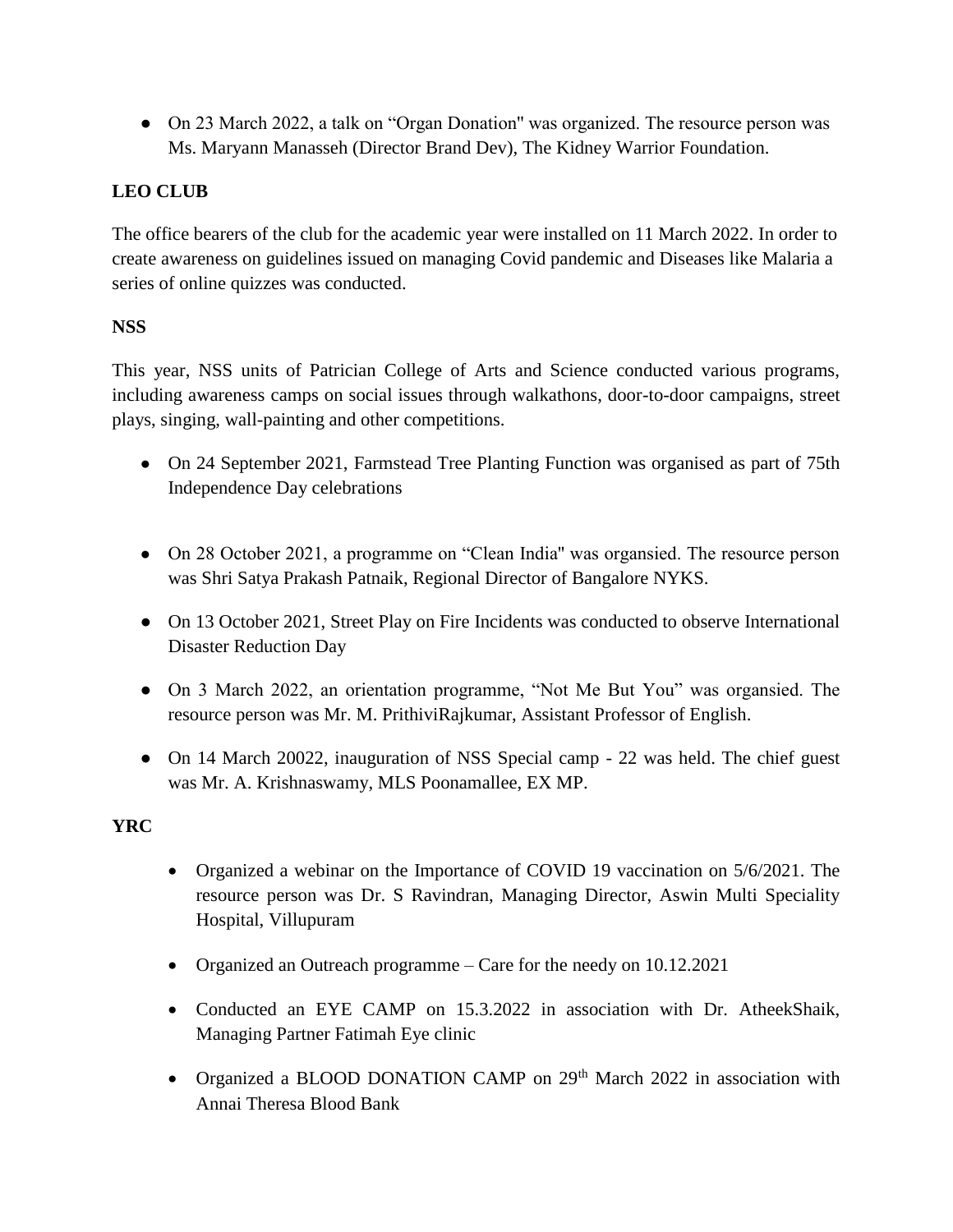• Conducted Poster Making Competition in lieu of World Liver Day on 20.4.2022

### **RRC**

- Conducted E-Quiz on World Aids Day (1.12.2021)
- Conducted Poster Making Competition in lieu of World Liver Day on 20.4.2022

#### **NCC**

NCC Unit initiated in 2020- 2021, presently has 32 cadets enrolled. 13 cadets have appeared for the B Certificate exam and successfully obtained the Pass Certificate.

### **CONSUMER CLUB**

Citizen Consumer Club in association with Silk Mark Organisation of India organised a webinar on Covid Vaccination - A Nexus for Sustainable Future on 5 August 2021. The project titled "Public Opinion on Covid Vaccination" was released on the same day. The resource person was Dr.R.Manish Kumar MBBS MS (Pediatrics), Consultant, Managing Director, Mahaveer Health Care Services, CEO – Arihant Root Canal and Implant Centre. On the occasion of World Ozone Day ( International Day of Preservation ), the Enviro Club and Consumer Club jointly organized an Audio & video competition 'Save Ozone, Save Life ' on 16 September 2021. The club in association with the Department of Civil Supplies and Consumer Protection organised Consumer Fest 2K21. Dr. J. Vijayathilagam, Asst. Commissioner, Department of Civil Supplies and Consumer Protection, Government of India was the chief guest.

### **ENVIRO CLUB**

With an objective of creating awareness on environmental issues among students, Enviro Club of the College conducted a series of programs this year. On 4 October 2021, Oratorical competition on "Carbon Free World" to observe World Habitat Day was held. On 14 December 2021, Poster Competition on "Conserve Energy, Save the Future" was conducted to observe National Energy Conservation Day. On 3 March 2022, the club in association with PIIC organised a seminar on "Waste Not - for Sustainable Living (A Solid Waste Management Initiative)". On 22 March 2022, the students performed mime, Ground Water - Making invisible Visible on the occasion of World Water Day.

#### **SEEDS**

'SEEDS' (Students Educate, Empower the Disadvantaged in the Society)is an initiative for outreach activities mandatory for all first year students. Its objective is to promote a culture of service to the needy. The students actively participated in outreach activities, care and share programme and seminars/webinars. A total of 60 programmes were conducted by all the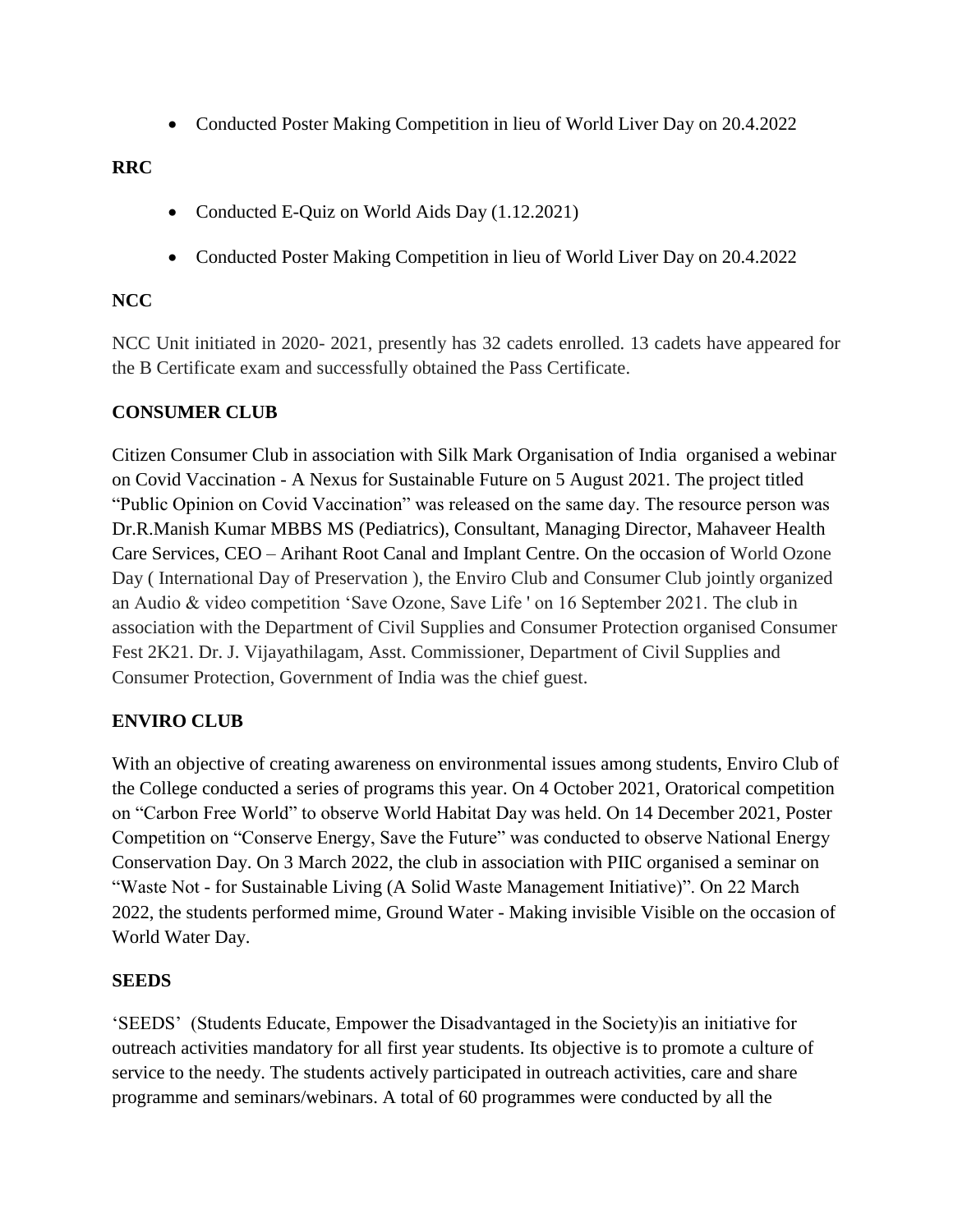departments under the SEEDS Banner. Some of the awareness programmes who are on Child Helpline Facility, AIDS, Dengue, Importance of Girl Education, Nutrition and Health, Adversity of Tobacco, Drug Abuse, Eye Camps, Literacy programmes, Rally on Water Conservation and Cleaning Drives. Students offered their services in KallukuttaiKuppam, Sreenivasapuram, Kasimedu, Perungudi, Thiruvamiyur, Nungambakkam, Thiruvottriyur, SishuBhavan, Mundiyur Village, VisalatchiThottam and Kalpakkam.

### **AICUF / Liturgy**

Education is beyond the mere acquisitions of knowledge and skills. The process of education is complete only if positive thinking, positive attitude, moral and ethical values and social responsibility are inculcated. To help students evolve spiritually through faith that has human values at its core, the AICUF cell imparts these values during the First Friday Mass for the Catholics, while the other students undergo Value Education Classes on various social and religious themes.

#### **SOURCE HUB**

Source Hub, the Placement Division, conducts training and orientation sessions to hone the employability skills and facilitate placement opportunities in campus to a large number of students. The following companies conducted on-campus recruitment: CSS CORP,TCS Ninja, Byjus, Mindtree, Sitel India Pvt Ltd. News 7, Wipro, DISYS, FULL Creative, Kaar Technologies, Sutherland, AVASOFT, Cognizant, HCL, ICICI Prudential, Elite Elevators, BIZKNOWMICS. 111 students were recruited and offered provisional offer letters. They were also encouraged to take part in the off-campus drives.

### **INFRASTRUCTURE FACILITIES**

The management believes in providing the best infrastructure facilities to create a right ambience for effective teaching and learning. Enhancement and Maintenance are the key features of the management.

This year

- 1. Inauguration of the New block E
- 2. Construction of OAT at E Block
- 3. Installation of Solar Panels in D Block
- 4.Psychology lab in E-block
- 5. Installation of CCTV cameras in staff rooms